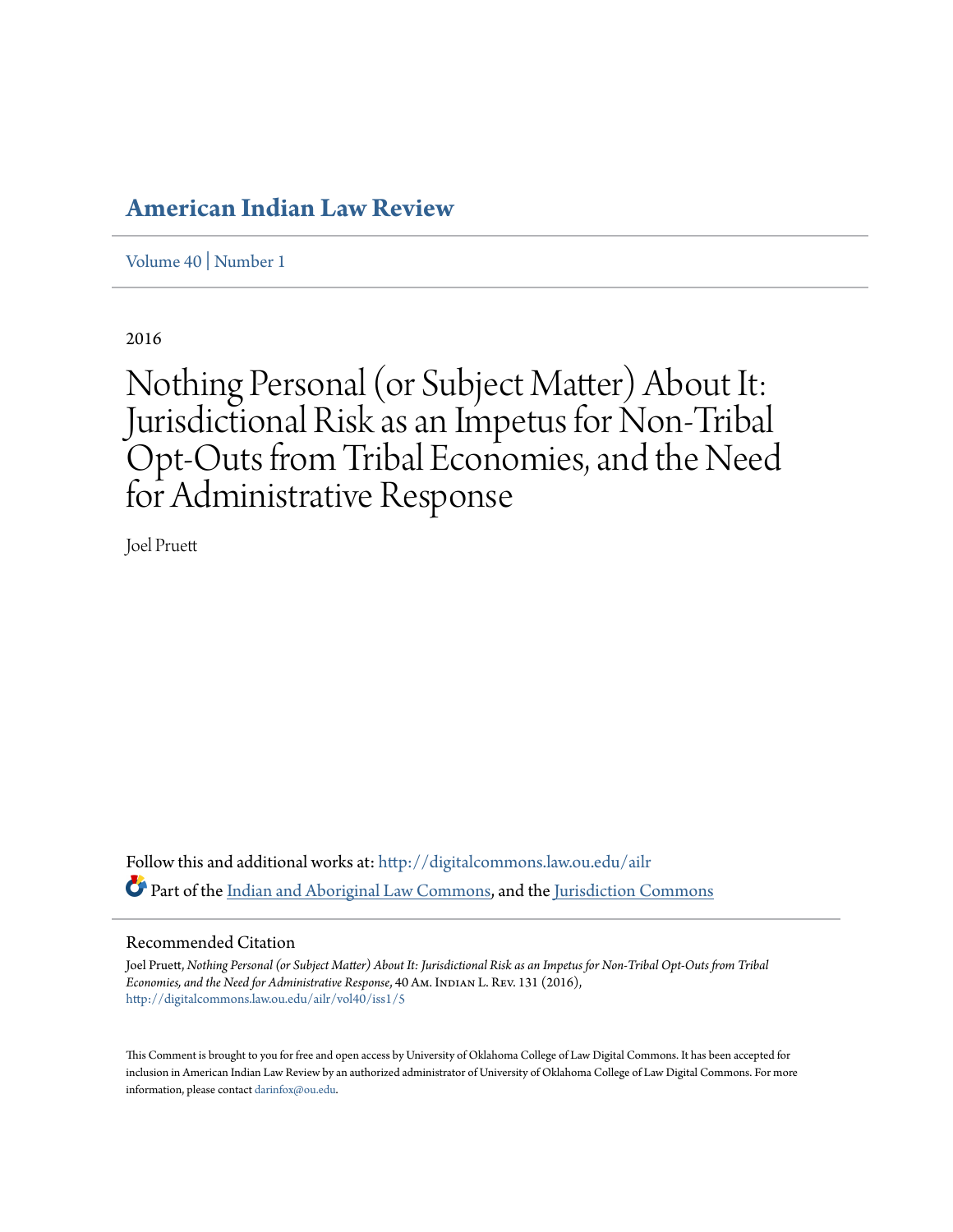## **NOTHING PERSONAL (OR SUBJECT MATTER) ABOUT IT: JURISDICTIONAL RISK AS AN IMPETUS FOR NON-TRIBAL OPT-OUTS FROM TRIBAL ECONOMIES, AND THE NEED FOR ADMINISTRATIVE RESPONSE**

## *Joel Pruett[\\*](#page-1-0)*

<u>.</u>

#### *I. Introduction*

Tribal civil jurisdiction, as it pertains to non-tribal investors, is too complicated.[1](#page-1-1) The current scheme, which has been called an "unstable jurisdictional crazy quilt"[2](#page-1-2) and a "procedural and jurisdictional nightmare,"[3](#page-1-3) damages tribal economies and frustrates Congress's "twin goals of [tribal] economic self-sufficiency and political self-determination."<sup>[4](#page-1-4)</sup> Indeed, not only is the canon of tribal civil jurisdiction filled with incoherence<sup>[5](#page-1-5)</sup> and judicial "equivocat[ion],"<sup>[6](#page-1-6)</sup> but the tribal exhaustion doctrine<sup>[7](#page-1-7)</sup> also imposes on potential non-tribal litigants the threat of expending substantial "time, money and effort litigating . . . in . . . Tribal

<span id="page-1-0"></span> \* J.D./M.B.A. candidate, University of Oklahoma, 2016; B.S., Kansas State University, 2011. I would like to extend thanks to Professor Erin Means, my faculty advisor, for her guidance and comments on my research and writing.

<span id="page-1-1"></span> 1. *See* Nevada v. Hicks, 533 U.S. 353, 376 (2001) (Souter, J., concurring) (stating that tribal courts' civil jurisdiction with respect to non-Indians is "'ill-defined,' since this Court's own pronouncements . . . have pointed in seemingly opposite directions") (citation omitted).

2. *Id.* at 383 (Souter, J., concurring).

<span id="page-1-3"></span><span id="page-1-2"></span> 3. Nat'l Farmers Union Ins. v. Crow Tribe of Indians, 471 U.S. 845, 853 (1985) (internal quotation marks omitted).

4. 25 U.S.C. § 4301(a)(12) (2012).

<span id="page-1-5"></span><span id="page-1-4"></span> 5. *See* Atkinson Trading Co. v. Shirley, 532 U.S. 645, 659 (Souter, J., concurring) (indicating that the canon is "coherent" only if it follows *Montana*).

<span id="page-1-6"></span> 6. *See* Nevada v. Hicks, 533 U.S. 353, 387 (O'Connor, J., concurring in part and concurring in the judgment).

<span id="page-1-7"></span> 7. The doctrine of tribal exhaustion requires that a litigant seeking to challenge an exercise of tribal civil jurisdiction generally must first exhaust his remedies in tribal court. *See* Nat'l Farmers Union Ins. v. Crow Tribe of Indians, 471 U.S. 845, 856-57 (1985); Iowa Mutual, 480 U.S. at 16-17. After exhausting tribal remedies, litigants may seek subsequent review of the tribal court's civil jurisdiction in federal or state court. *See, e.g.*, Nat'l Farmers, 471 U.S. at 847-48, 857; Red Fox v. Hettich, 494 N.W.2d 638, 640-41, 647 (S.D. 1993) (declining to enforce a tribal court judgment for tribal party's failure to "clearly and convincingly [show] that the tribal court had jurisdiction" over a non-tribal party). For exhaustive coverage of the doctrine, see generally Deborah F. Buckman, Annotation, Construction and Application of Federal Tribal Exhaustion Doctrine, 186 A.L.R. Fed. 71 (2003).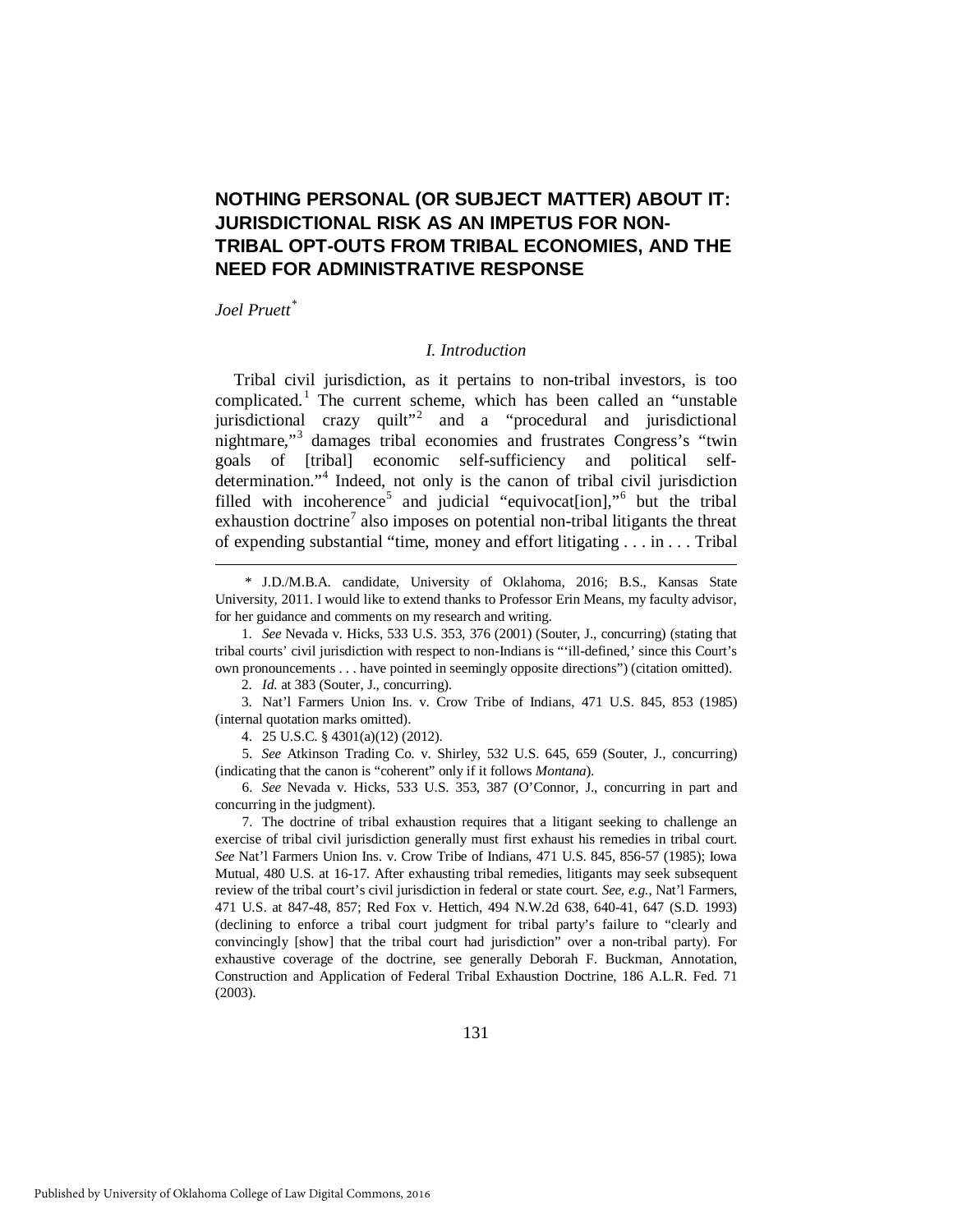Court" before "seeking to terminate the tribal court actions against them" in federal court.<sup>[8](#page-2-0)</sup> Throughout this paper, the combination of uncertainty in the law of tribal jurisdiction and the significant cost of litigating in *both* tribal and federal (or state) court to resolve case-by-case jurisdictional questions will be referred to as "Jurisdictional Risk."

The confusion of the legal doctrine and concomitant uncertainty arises from the fact that civil jurisdiction in tribal courts is built on a scheme vastly different from that used by state and federal courts. Tribal civil jurisdiction considers the parties' tribal affiliations,  $9$  whether the suitinducing transaction or occurrence took place on Indian-owned land, $10$  and whether the land was located on an Indian reservation.<sup>[11](#page-2-3)</sup> Furthermore, the canon of tribal civil jurisdiction takes into account considerations of federal policy and tribal sovereignty<sup>[12](#page-2-4)</sup> and any intervening federal statutes,  $^{13}$  $^{13}$  $^{13}$  just to name a few of the differences among the many additional idiosyncratic, case-specific considerations in establishing tribal civil jurisdiction.

Non-tribal parties seeking to enter commercial relationships with the tribes are thus faced with a great deal of uncertainty and a heavy burden of costly, time-consuming, and less-than-fool-proof due diligence.<sup>[14](#page-2-6)</sup> The significant number of factual permutations inherent to analyzing tribal civil jurisdiction requires an untangling of numerous case law nuances and case-

<span id="page-2-0"></span> <sup>8.</sup> *See, e.g.*, Koniag, Inc. v. Kanam, No. 3:12–cv–00077–SLG, 2012 WL 2576210, at \*5 (D. Alaska 2012). *See also* Crowe & Dunlevy, P.C. v. Stidham, 640 F.3d 1140, 1157 (10th Cir. 2011) ("Crowe faces a significant risk of financial injury" because "there is a significant risk that Crowe will be forced to expend unnecessary time, money, and effort litigating . . . in the Muscogee Nation District Court—a court which likely does not have jurisdiction over it.") (quoting Crowe & Dunlevy, P.C. v. Stidham, 609 F.Supp.2d 1211, 1222 (N.D. Okla. 2009)), *aff'd* 640 F.3d 1140 (10th Cir. 2011)) (internal quotation marks omitted).

<span id="page-2-1"></span> <sup>9.</sup> Montana v. United States, 450 U.S. 544, 565 (1981) (articulating "the general proposition that the inherent sovereign powers of an Indian tribe do not extend to the activities of nonmembers of the tribe").

<span id="page-2-2"></span> <sup>10.</sup> Nevada v. Hicks, 533 U.S. 353, 360 (2001) ("The ownership status of land . . . is only one factor to consider . . . . It may sometimes be a dispositive factor.").

<span id="page-2-3"></span> <sup>11.</sup> *See* Williams v. Lee, 358 U.S. 217, 223 (1959) ("The cases in this Court have consistently guarded the authority of Indian governments over their reservations.").

 <sup>12.</sup> Strate v. A-1 Contractors, 520 U.S. 438, 449 (1997).

<span id="page-2-5"></span><span id="page-2-4"></span> <sup>13.</sup> *See Williams*, 358 U.S. at 220 ("[A]bsent governing Acts of Congress, the question has always been whether the state action infringed on the right of reservation Indians to make their own laws and be ruled by them.").

<span id="page-2-6"></span> <sup>14.</sup> *See*, *e.g.*, ROBERT E. HOSKISSON ET AL., COMPETING FOR ADVANTAGE 252 (Jack W. Calhoun et al. eds., 2d ed. 2008) (discussing added costs of faulty due diligence in the acquisition context).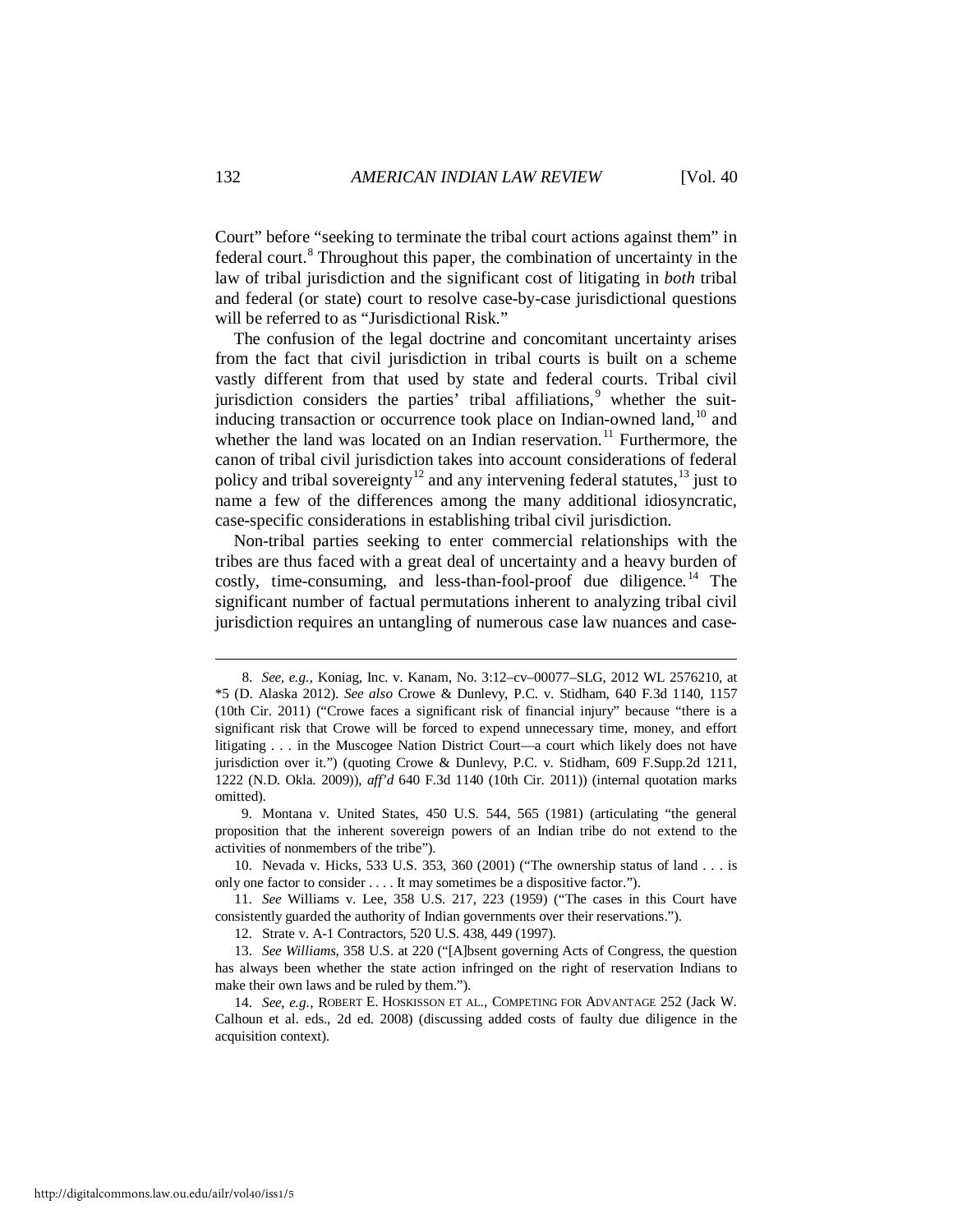specific determinations of racial identity and land ownership. Although federal court precedent has demonstrated a consistent commitment to supporting tribal justice as part of a tribe's "inherent sovereign powers,"<sup>[15](#page-3-0)</sup> the vagaries and inconsistent application of tribal civil jurisdiction over non-Indians leave non-tribal providers of debt and equity capital (hereinafter "Investors") uncertain of the court systems to which they have potentially subjected themselves. In fact, theories of financial economics and business strategy, a study on reservation economics, and recent Supreme Court precedent indicate that many Investors may simply forgo the Jurisdictional Risk of tribal investment by investing elsewhere.<sup>[16](#page-3-1)</sup>

Existing solutions to the problem—lawsuits challenging tribal jurisdiction and careful contract drafting—are fraught with their own uncertainties and risks, making them unsuitable for mitigating Jurisdictional Risk and corresponding damage to tribal economies.<sup>[17](#page-3-2)</sup> Therefore, given the apparent relationship between uncertainty in tribal civil jurisdiction and decreased non-tribal investment, in contradiction to the federal policy of "[tribal] economic self-sufficiency,"[18](#page-3-3) Congress should break its long silence on issues of tribal civil jurisdiction.<sup>[19](#page-3-4)</sup> Legislative action, ideally by administrative delegation, would provide additional guidance for courts and reduce uncertainty for Investors so as to encourage economic development on tribal reservations.<sup>[20](#page-3-5)</sup>

This comment will begin to explore the relationship between tribal civil jurisdiction and tribal economic development by providing background information in Part II, which reviews federal policy on tribal sovereignty and economics, as well as early case law underlying the modern canon of tribal civil jurisdiction. Part III analyzes the doctrinal problems, beginning with a review of uncertainties and judicial schisms in the doctrine; proceeding to a review of anecdotal evidence that strongly suggests a link between uncertainty in the law of tribal civil jurisdiction and alleged transactional discrimination; and concluding with a financial economicsbased review of Investor incentives. Part IV offers solutions, beginning with two reactive coping strategies for parties subject to the current jurisdictional doctrine: suits to challenge tribal jurisdiction and contract

 <sup>15.</sup> *See* Montana v. United States, 450 U.S. 544, 565 (1981).

 <sup>16.</sup> *See infra* Section III.C.

 <sup>17.</sup> *See infra* Section IV.A.-B.

 <sup>18. 25</sup> U.S.C. § 4301(a)(12) (2012).

<span id="page-3-5"></span><span id="page-3-4"></span><span id="page-3-3"></span><span id="page-3-2"></span><span id="page-3-1"></span><span id="page-3-0"></span> <sup>19.</sup> *See* Nat'l Farmers Union Ins. Cos. v. Crow Tribe of Indians, 471 U.S. 845, 851 (1985) ("[T]he power of the Federal Government over the Indian tribes is plenary.").

 <sup>20.</sup> *See infra* Section IV.D.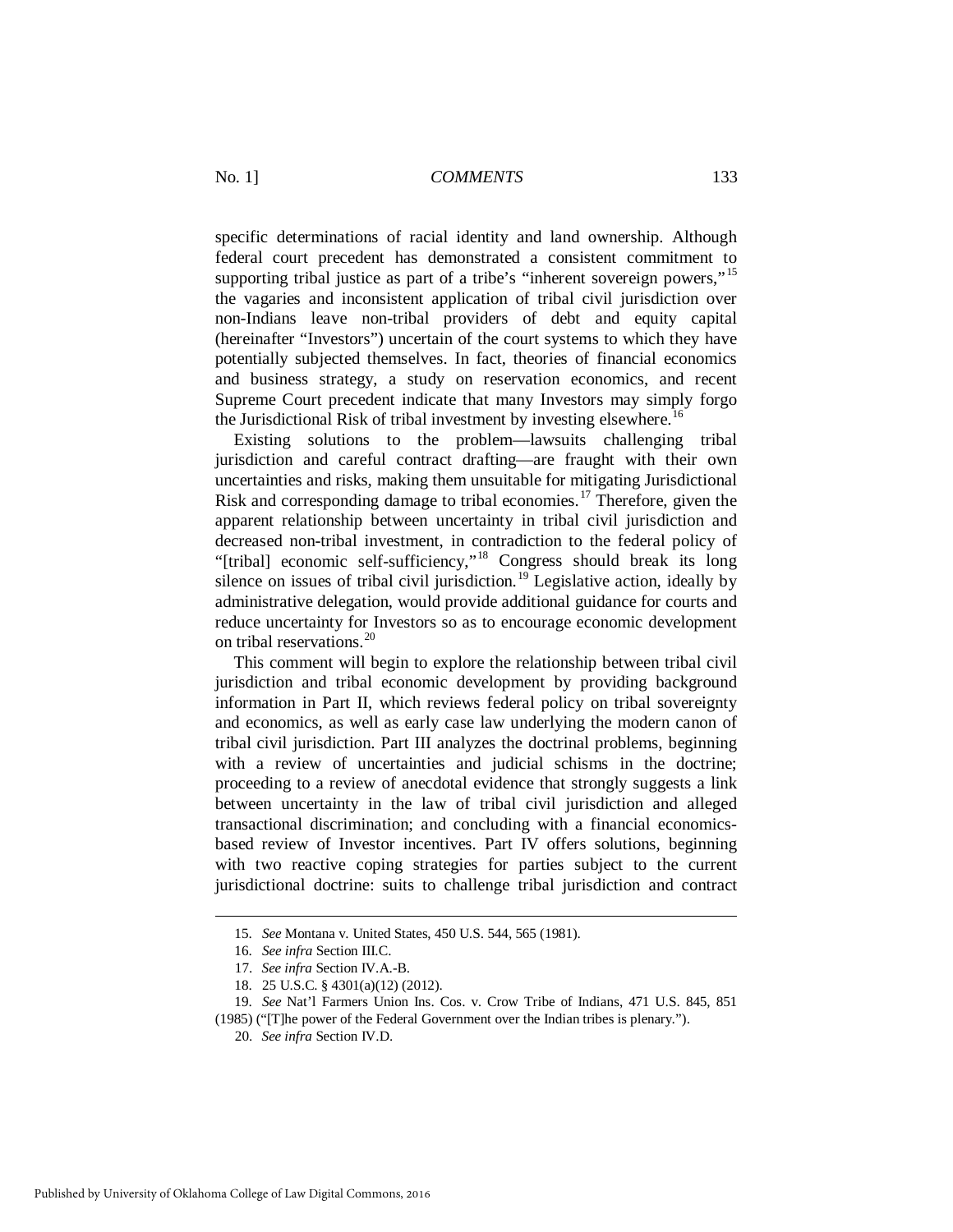drafting to reduce risk. Part IV concludes with proactive, long-term legislative and administrative approaches to rebalancing Congress's "twin goals of [tribal] economic self-sufficiency and political self-determination" in the context of tribal jurisdiction.<sup>[21](#page-4-0)</sup>

#### *II. Background*

## *A. Federal Policy on Tribal Sovereignty[22](#page-4-1) and Economics*

No longer fully sovereign,<sup>[23](#page-4-2)</sup> Indian tribes are subject to federal "plenary" authority, thogh vestiges of their earlier "inherent" sovereignty remain.<sup>[24](#page-4-3)</sup> Contrary early policies of tribal assimilation notwithstanding,  $25 \text{ modern}$  $25 \text{ modern}$ federal policies value "tribal self-government and self-determination."[26](#page-4-5)

The Supreme Court, in *Montana v. United States*, explained that "through their original incorporation into the United States as well as through specific treaties and statutes, the Indian tribes have lost many of the attributes of sovereignty," particularly with respect to "relations between an Indian tribe and nonmembers of the tribe." $27$  This is so because "the dependent status of Indian tribes within [United States] territorial jurisdiction is necessarily inconsistent with their freedom independently to determine their external relations."<sup>[28](#page-4-7)</sup>

Federal statutes also illuminate modern policy at the intersection of tribal economics and sovereignty. Congress has articulated generalized support for tribal "political self-determination,"<sup>[29](#page-4-8)</sup> especially with respect to "tribal" government involvement in and commitment to improving tribal justice

 <sup>21. 25</sup> U.S.C. § 4301(a)(12).

<span id="page-4-1"></span><span id="page-4-0"></span> <sup>22.</sup> Although an exhaustive review of tribal sovereignty is beyond the scope of this paper, for a recent, generalized treatment of the subject matter, see Alex Tallchief Skibine, *Constitutionalism, Federal Common Law, and the Inherent Powers of Indian Tribes*, 39 AM. INDIAN L. REV. 77 (2014-2015).

 <sup>23.</sup> Montana v. United States, 450 U.S. 544, 563 (1981).

 <sup>24.</sup> *Nat'l Farmers*, 471 U.S. at 851.

<span id="page-4-4"></span><span id="page-4-3"></span><span id="page-4-2"></span> <sup>25.</sup> *See* Williams v. Lee, 358 U.S. 217, 220-21 (1959) (identifying a congressional policy intending the "full-fledged" assimilation of tribes, with the eventual transfer of all jurisdictional power to the states once "the educational and economic status of the Indians permits the change without disadvantage to them").

 <sup>26.</sup> *Nat'l Farmers*, 471 U.S. at 856.

<span id="page-4-6"></span><span id="page-4-5"></span> <sup>27.</sup> *Montana*, 450 U.S. at 563-64 (citing United States v. Wheeler, 435 U.S. 313, 326 (1978), *superseded by statute*, 25 U.S.C. § 1301(2) (2012)) (emphasis omitted).

<span id="page-4-8"></span><span id="page-4-7"></span> <sup>28.</sup> *Id*. at 564 (citing *Wheeler*, 435 U.S. at 326, *superseded by statute*, 25 U.S.C. § 1301(2)) (emphasis omitted).

 <sup>29. 25</sup> U.S.C. § 4301(a)(12) (2012).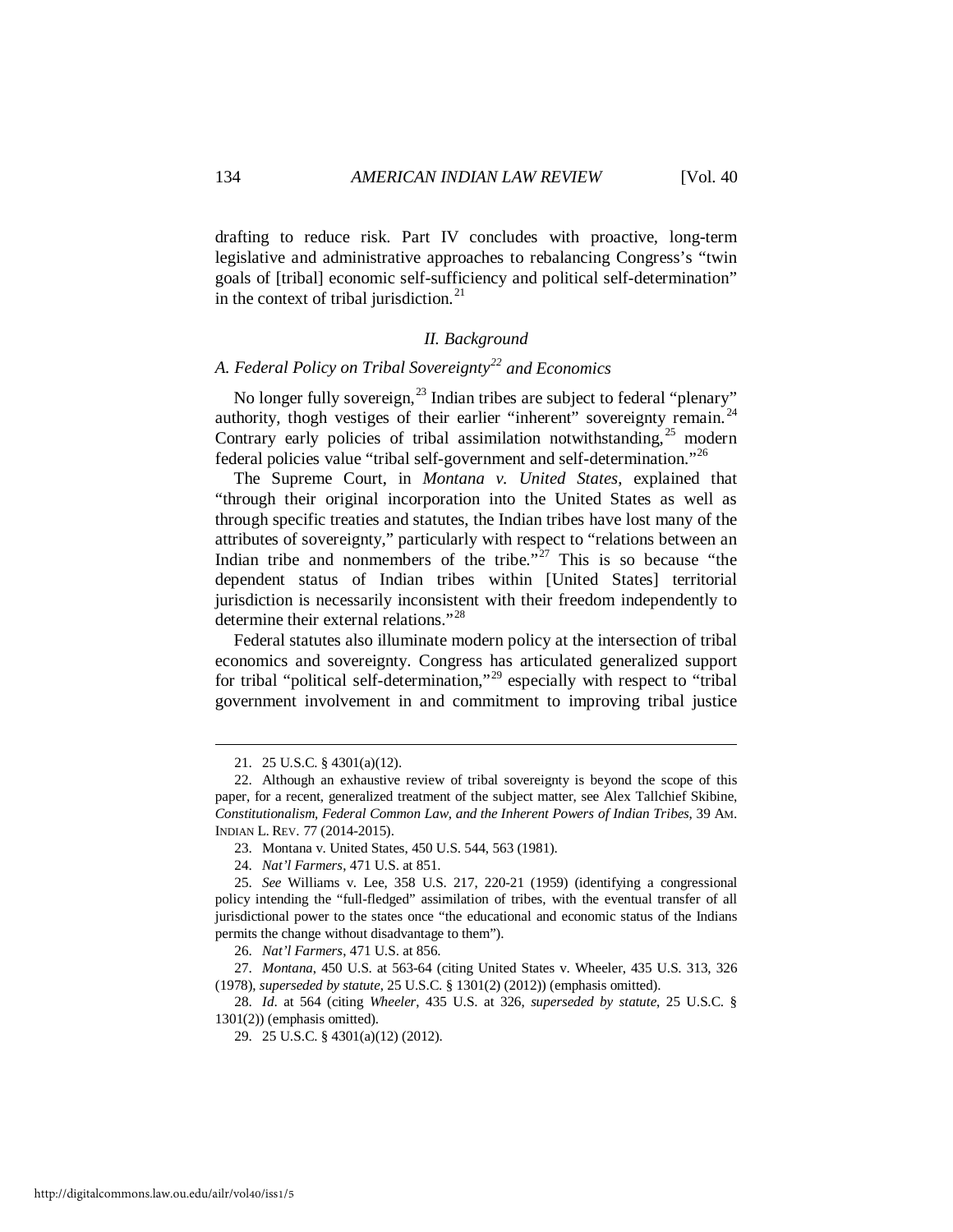systems."<sup>[30](#page-5-0)</sup> This strong support for tribal judicial sovereignty appears to sometimes conflict with interests in eliminating discrimination in transactions between tribal and non-tribal parties and supporting tribal economic development. This policy conflict is exacerbated by the fact that Congress has failed to provide courts with any guidance as to how interests in tribal sovereignty and economics should be balanced, leading the apolitical courts<sup>[31](#page-5-1)</sup> to develop a noncommittal, unpredictable, and limbo-like doctrine of tribal civil jurisdiction.<sup>[32](#page-5-2)</sup>

Congress, however, implicitly acknowledges a relationship between "the *twin* goals of [tribal] economic self-sufficiency and political self-determination."<sup>[33](#page-5-3)</sup> More specific to jurisdictional matters, Congress has also articulated a goal of "strengthen[ing] tribal governments and . . . economies. . . through the enhancement and . . . development of tribal court systems,"<sup>[34](#page-5-4)</sup> demonstrating an interest in continuous development of federal legislation to achieve this goal. $^{35}$  $^{35}$  $^{35}$ 

<span id="page-5-2"></span> 32. *See* Nevada v. Hicks, 533 U.S. 353, 391-92 (2001) (O'Connor, J., concurring in part and concurring in the judgment) ("*Montana* and our other cases concerning tribal civil jurisdiction over nonmembers occupy a middle ground between our cases that provide for nearly absolute tribal sovereignty over tribe members and our rule that tribes have no inherent criminal jurisdiction over nonmembers.") (citations omitted).

33. *See* 25 U.S.C. § 4301(a)(12) (2012) (emphasis added).

<span id="page-5-5"></span><span id="page-5-4"></span><span id="page-5-3"></span> 34. 25 U.S.C. § 3652(3) (2012); *see also* 25 U.S.C. § 4301(a)(9)(A)-(B) (requiring the federal government to "assist Indian tribes with the creation of appropriate economic and political conditions" that would "encourage investment from outside sources" and "facilitate economic ventures with outside entities").

35. 25 U.S.C. § 3652(5).

 <sup>30. 25</sup> U.S.C. § 3601(9) (2012).

<span id="page-5-1"></span><span id="page-5-0"></span> <sup>31.</sup> *See* Chevron, U.S.A., Inc. v. Nat. Res. Def. Council, Inc., 467 U.S. 837, 865 (1984) ("Judges . . . are not part of either political branch of the Government. Courts must, in some cases, reconcile competing political interests, but not on the basis of the judges' personal policy preferences"); *cf*. DANIEL J. GIFFORD, ADMINISTRATIVE LAW: CASES AND MATERIALS 72 (2d ed. 2010) ("In *Chevron* . . . [i]t was more appropriate, Justice Stevens ruled, for policy choices to be made by the President—who is responsible to the electorate at the polls—than for courts—which are not politically responsible—to make those policy choices"); Marcia R. Gelpe, *Exhaustion of Administrative Remedies: Lessons from Environmental Cases*, 53 GEO. WASH. L. REV. 1, 21 (1984) ("Officials within [an administrative] agency who are not responsive to [political] views risk losing their jobs. . . . In contrast, judges are appointed for life in some jurisdictions. In other jurisdictions, judges are elected, but the elections are not designed to make judges politically responsive. Judicial terms are long, many elections are uncontested, and the issue in contested elections is usually competence rather than the popularity of decisions. Thus, agencies are more responsive to the political process than are courts and, therefore, are the more appropriate body for deciding discretionary, policy-choice issues.").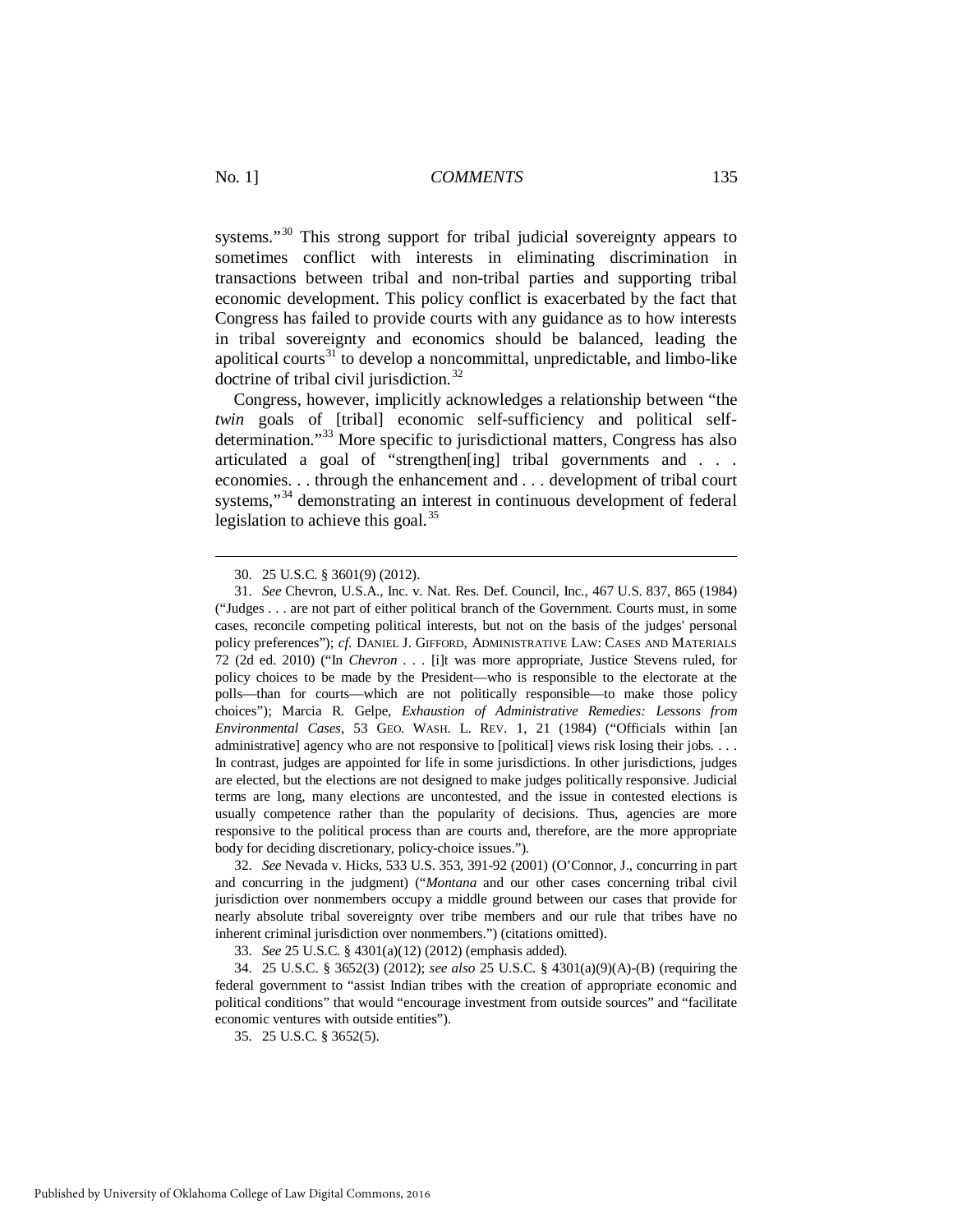More generalized economic policies call upon the federal government to enhance tribal access to "resources of the private market," "adequate capital," and "technical expertise."[36](#page-6-0) Indeed, Congress has indicated that the federal government itself should "provide capital . . . to help develop and utilize Indian resources . . . to a point where the Indians will fully exercise responsibility for the utilization and management of their own resources and where they will enjoy a standard of living . . . comparable to that enjoyed by non-Indians."<sup>[37](#page-6-1)</sup>

Perhaps animating these economic policies is a congressional finding that "the capacity of Indian tribes to build strong tribal governments and vigorous economies is hindered by the[ir] inability . . . to engage [surrounding] communities . . . and outside investors in economic activities."[38](#page-6-2) This effect may contribute to the fact that "Native Americans suffer higher rates of unemployment, poverty, poor health, substandard housing, and associated social ills than those of any other group in the United States."[39](#page-6-3)

#### *B. Foundational Case Law*

Although the nuanced doctrine of tribal civil jurisdiction over non-Indians remains difficult to apply in fact-specific situations, some underlying principles have crystallized. As a general matter, tribes may not exercise civil jurisdiction over non-Indians, except as provided by statutes or treaties.[40](#page-6-4) Pursuant to *Montana v. United States*, [41](#page-6-5) however, tribal courts may exercise "inherent"<sup>[42](#page-6-6)</sup> tribal civil jurisdiction over non-tribal entities

<span id="page-6-1"></span><span id="page-6-0"></span>-

<span id="page-6-4"></span><span id="page-6-3"></span><span id="page-6-2"></span> 40. *See* Strate v. A-1 Contractors, 520 U.S. 438, 449 (1997) ("As the Court made plain in *Montana*, the general rule and [its] exceptions there announced govern only in the absence of a delegation of tribal authority by treaty or statute."); Montana v. United States, 450 U.S. 544, 565 (1981) (articulating a "general proposition that the inherent sovereign powers of an Indian tribe do not extend to the activities of nonmembers of the tribe"). *But see* Iowa Mut. Ins. Co. v. LaPlante, 480 U.S. 9, 18 (1987) (articulating a general rule that tribal civil jurisdiction over "non-Indians on reservation lands . . . presumptively lies in the tribal courts unless affirmatively limited by a specific treaty provision or federal statute"). *But see also* Nevada v. Hicks, 533 U.S. 353, 380 (2001) ("[W]e resisted th[is] overbreadth of the *Iowa Mutual* dictum [in *Strate*]."); *Strate*, 520 U.S. at 451-52 ("Read in context . . . [the language of *Iowa Mutual*] scarcely supports the view that the *Montana* rule does not bear on tribalcourt adjudicatory authority in cases involving nonmember defendants.").

 <sup>36.</sup> *See* 25 U.S.C. § 4301(a)(12)(A)-(C).

 <sup>37. 25</sup> U.S.C. § 1451 (2012).

 <sup>38. 25</sup> U.S.C. § 4301(a)(7).

 <sup>39.</sup> *Id.* § 4301(a)(8).

<span id="page-6-5"></span> <sup>41.</sup> See *infra* Section II.B.1 for additional discussion of *Montana*.

<span id="page-6-6"></span> <sup>42.</sup> *See* 450 U.S. at 565-66.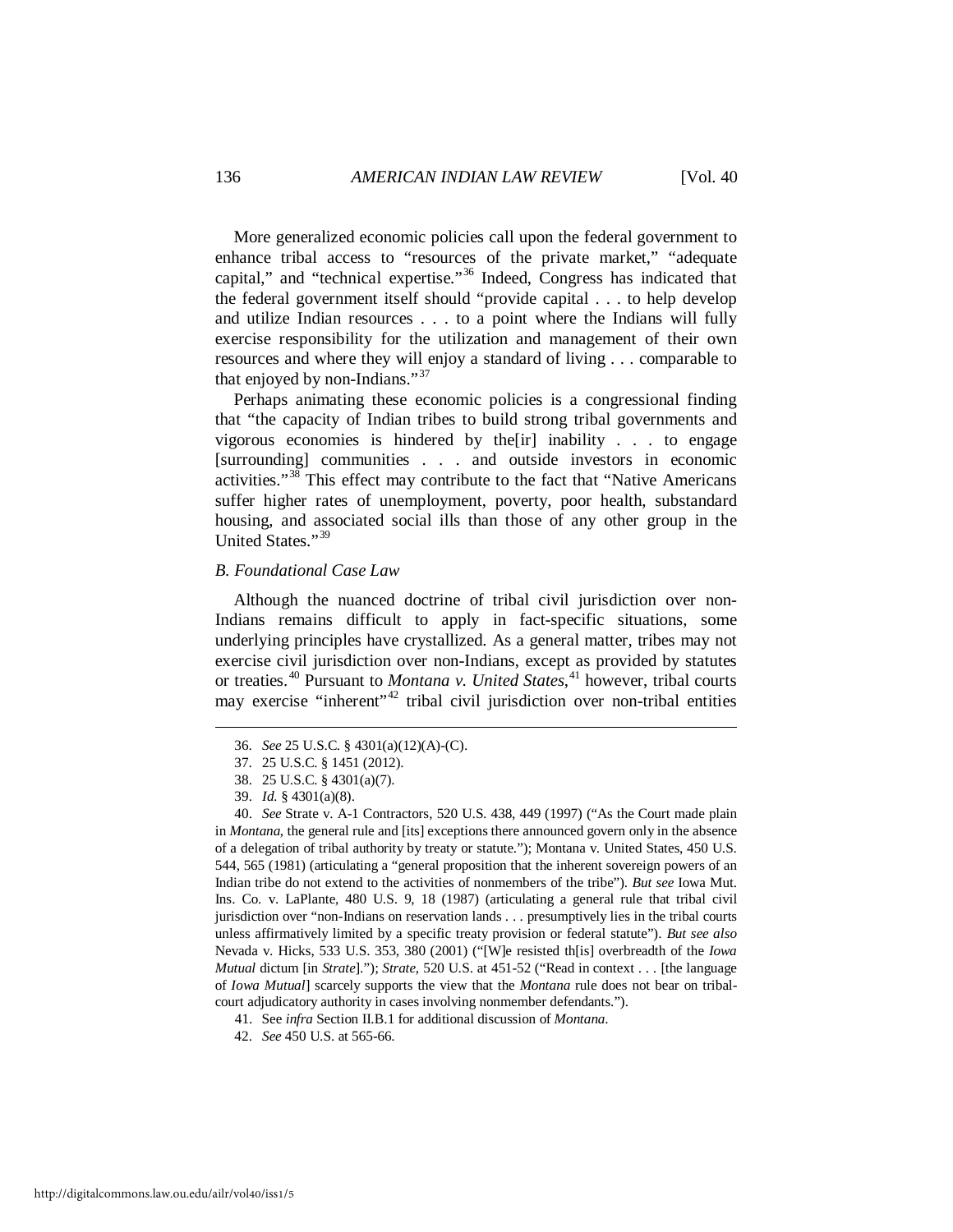where non-tribal entities enter into commercial relationships with tribal entities<sup>[43](#page-7-0)</sup> or where a non-tribal entity threatens tribal self-governance.<sup>[44](#page-7-1)</sup>

However, the doctrine of tribal exhaustion<sup>[45](#page-7-2)</sup> requires that a litigant seeking to challenge an exercise of tribal civil jurisdiction generally must first exhaust his remedies in tribal court<sup>[46](#page-7-3)</sup> as "tribal courts are best qualified to interpret and apply tribal law."<sup>[47](#page-7-4)</sup> After exhausting tribal remedies, litigants may seek subsequent review of the tribal court's civil jurisdiction in state $48$  or federal court.<sup>49</sup>

In reviewing the legitimacy of an exercise of tribal civil jurisdiction over a non-Indian, federal courts have considered multiple factors with varying degrees of influence. These factors include whether suit-inducing conduct took place on an Indian reservation,<sup>[50](#page-7-7)</sup> whether the land on which the suit-

<span id="page-7-2"></span> 45. A complete discussion of the tribal exhaustion doctrine is beyond the scope of this paper. For exhaustive coverage of the doctrine, see generally Buckman, *supra* note 7.

<span id="page-7-3"></span> 46. *See* Nat'l Farmers Union Ins. v. Crow Tribe of Indians, 471 U.S. 845, 857 (1985) (indicating that although the issue of tribal civil jurisdiction is a matter of federal law subject to federal question jurisdiction under 28 U.S.C. § 1331, tribal court "exhaustion is required before such a claim may be entertained by a federal court"); *Iowa Mutual*, 480 U.S. at 16-17 (indicating that litigants must also exhaust tribal court remedies before challenging tribal civil jurisdiction in federal court where the federal challenge is supported by diversity jurisdiction under 28 U.S.C. § 1332). *But see Nat'l Farmers*, 471 U.S. at 856 n.21 ("We do not suggest that exhaustion would be required where an assertion of tribal jurisdiction 'is motivated by a desire to harass or is conducted in bad faith,' . . . or where the action is patently violative of express jurisdictional prohibitions, or where exhaustion would be futile because of the lack of an adequate opportunity to challenge the court's jurisdiction.") (quoting Juidice v. Vail, 430 U.S. 327, 338 (1977)).

47. *Iowa Mutual*, 480 U.S. at 16.

<span id="page-7-5"></span><span id="page-7-4"></span> 48. *See*, *e.g.*, Red Fox v. Hettich, 494 N.W.2d 638 (S.D. 1993) (declining to enforce a tribal court judgment for tribal party's failure to "clearly and convincingly [show] that the tribal court had jurisdiction" over a non-tribal party ).

<span id="page-7-6"></span> 49. *See Nat'l Farmers*, 471 U.S. at 857 ("Until petitioners have exhausted the remedies available to them in the Tribal Court system, it would be premature for a federal court to consider any relief.") (citation omitted).

<span id="page-7-7"></span> 50. *See* Williams v. Lee, 358 U.S. 217, 223 (1959) ("[T]o allow the exercise of state jurisdiction here would . . . infringe on the right of the Indians to govern themselves. It is immaterial that respondent is not an Indian. He was on the Reservation and the transaction

<span id="page-7-0"></span> <sup>43.</sup> *See id.* at 565 ("A tribe may regulate . . . the activities of nonmembers who enter consensual relationships with the tribe or its members, through commercial dealing, contracts, leases, or other arrangements.").

<span id="page-7-1"></span> <sup>44.</sup> *See id*. at 566 ("A tribe may also retain inherent power to exercise civil authority over the conduct of non-Indians on fee lands within its reservation when that conduct threatens or has some direct effect on the political integrity, the economic security, or the health or welfare of the tribe.").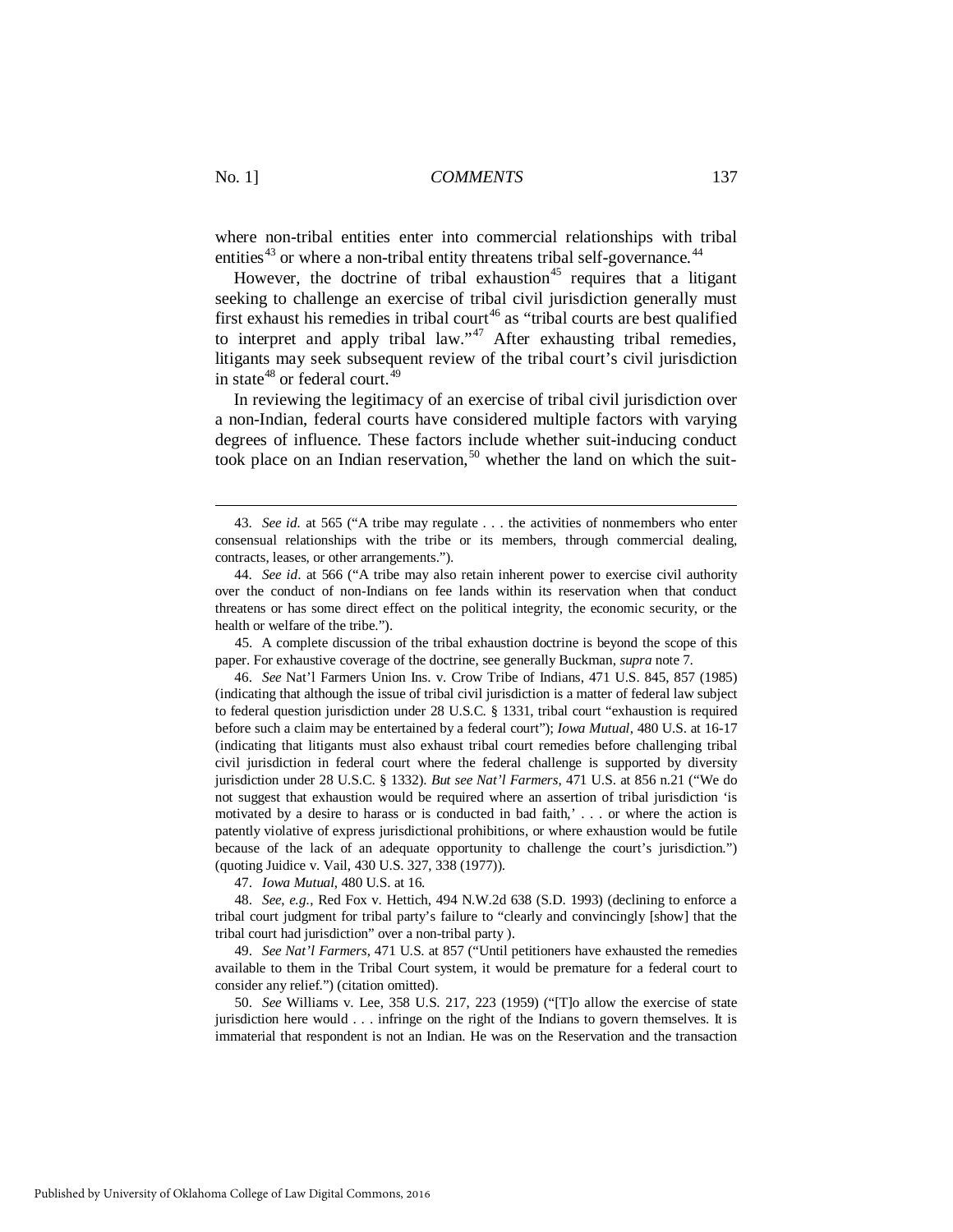inducing conduct took place was owned by a tribal party,  $51$  and whether the parties were affiliated with the tribe.<sup>[52](#page-8-1)</sup> Federal court review of tribal civil jurisdiction over non-Indians is also guided by "careful examination of tribal sovereignty, . . . detailed study of relevant statutes, Executive Branch policy as embodied in treaties and elsewhere, and administrative or judicial decisions."<sup>[53](#page-8-2)</sup>

## *1.* Montana*'s Presumption Against Tribal Court Jurisdiction over Non-Indians and Jurisdiction-Enabling Exceptions*

In the "pathmarking case"[54](#page-8-3) of *Montana v. United States*, the Supreme Court articulated the general rule that tribal courts lack jurisdiction over non-tribal parties, subject to two exceptions that would allow otherwise.<sup>[55](#page-8-4)</sup> The first exception (the "Commercial Relationship Exception") provides for tribal regulatory jurisdiction, "through taxation, licensing, or other means," over "the activities of nonmembers who enter consensual relationships with the tribe or its members, through commercial dealing, contracts, leases, or other arrangements."[56](#page-8-5) The second exception (the "Self-Governance Exception") provides for the tribes' "retain[ed] inherent . . . civil authority" with respect to non-tribal parties on non-tribal land within the reservation "when [their] conduct threatens or has some direct effect on the political integrity, the economic security, or the health or welfare of the tribe.<sup>[57](#page-8-6)</sup>

The case arose from the question of whether the Crow Tribe of Montana had the regulatory jurisdiction to ban all non-tribal hunting and fishing on non-tribal land within the Crow reservation.<sup>[58](#page-8-7)</sup> In the Second Treaty of Fort Laramie of 1868 between the United States and the Crow Tribe, the Crow

with an Indian took place there. The cases in this Court have consistently guarded the authority of Indian governments over their reservations.") (citations omitted).

<span id="page-8-0"></span> <sup>51.</sup> *See* Nevada v. Hicks, 533 U.S. 353, 387-88 (2001) (O'Connor, J., concurring in part and concurring in the judgment) ("Given the facts of *Montana*, it was not clear whether the status of the persons being regulated, or the status of the land where the [suit-inducing conduct] occurred, led the Court to develop *Montana's* jurisdictional rule and its exceptions. In subsequent cases, we indicated that the nonmember status of the person being regulated determined *Montana's* application, while in other cases we indicated that the fee simple status of the land triggered application of *Montana*.") (citations omitted).

<span id="page-8-1"></span> <sup>52.</sup> *See id.*

<span id="page-8-2"></span> <sup>53.</sup> *Nat'l Farmers*, 471 U.S. at 855-56.

<span id="page-8-3"></span> <sup>54.</sup> Strate v. A-1 Contractors, 520 U.S. 438, 445 (1997).

<span id="page-8-4"></span> <sup>55. 450</sup> U.S. 544, 565-66 (1981).

<span id="page-8-5"></span> <sup>56.</sup> *Id.* at 565.

 <sup>57.</sup> *Id.* at 566.

<span id="page-8-7"></span><span id="page-8-6"></span> <sup>58.</sup> *Id.* at 547.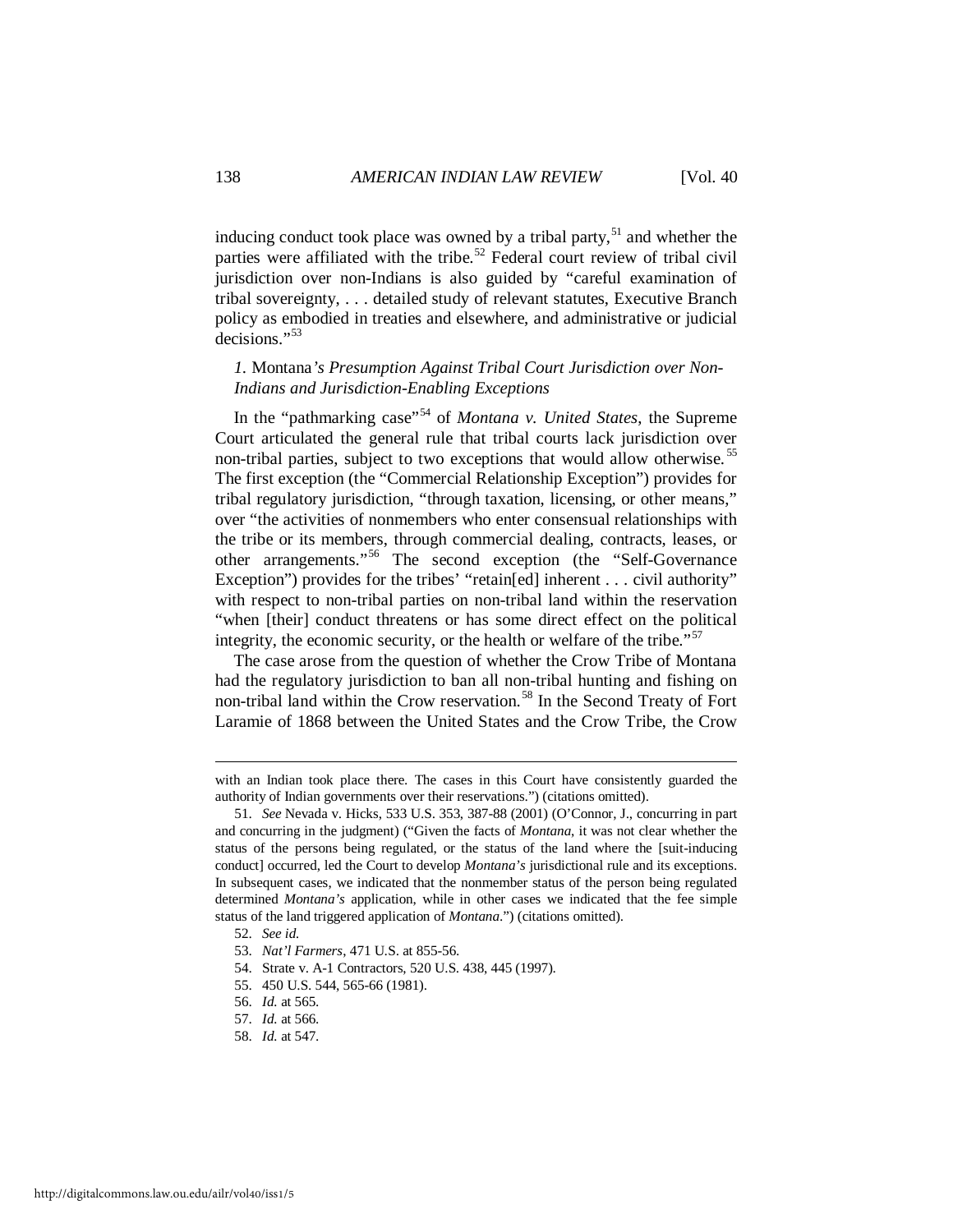reservation was "'set apart for the absolute and undisturbed use and occupation' of the Crow Tribe," and it banned all "non-Indians except agents of the Government [from] . . . 'pass[ing] over, settl[ing] upon, or resid[ing] in' the reservation."<sup>[59](#page-9-0)</sup> After signing that treaty, however, Congress passed at least six allotment acts that authorized tribal allottees to transfer their parcels to non-tribal parties after the conclusion of a twentyfive-year holding period. $60$ 

The Crow Tribe had instituted bans on nonmember hunting and fishing within their reservation despite the fact that thirty percent of the reservation land was owned by parties not affiliated with the tribe, that fishing on the Big Horn River would not be possible but for a federal dam, and that the state of Montana—which had refused to cede its alleged regulatory authority—stocked the reservation with fish and game.<sup>[61](#page-9-2)</sup>

The United States sued on behalf of the tribe, seeking declaratory judgment that regulatory jurisdiction over hunting and fishing was reserved to the Crow Tribe and the federal government.<sup> $62$ </sup> The Supreme Court held that the Second Treaty of Fort Laramie required the federal government to bar non-tribal entry to tribal-owned reservation land, which implicitly gave the tribe regulatory jurisdiction over hunting and fishing only on land subject to the tribe's "absolute and undisturbed use and occupation."<sup>[63](#page-9-4)</sup> This treaty provision, the Court opined, barred tribal regulatory authority over "lands held in fee by non-Indians."[64](#page-9-5) Citing *Puyallup Tribe v. Washington Game Department*, the Court also explained that "treaty rights with respect to reservation lands must be read in light of the subsequent alienation of those lands<sup>"[65](#page-9-6)</sup>

Ultimately, the Court in *Montana* held that the Crow Tribe could not regulate hunting and fishing with respect to non-tribal members on nontribal land within the reservation because neither the Commercial Relationship Exception nor the Self-Governance Exception applied.<sup>[66](#page-9-7)</sup> In reaching its decision, the Court considered factors of parties' tribal affiliations and tribal land ownership, but the analysis is too ambiguous to indicate "whether the status of the persons being regulated, or the status of

<span id="page-9-4"></span><span id="page-9-3"></span><span id="page-9-2"></span><span id="page-9-1"></span><span id="page-9-0"></span>-

<span id="page-9-5"></span>64. *Id.*

<span id="page-9-7"></span><span id="page-9-6"></span>66. *Id.* at 566.

 <sup>59.</sup> *Id.* at 548.

 <sup>60.</sup> *Id.*

 <sup>61.</sup> *Id.* at 548-49.

 <sup>62.</sup> *Id.* at 549.

 <sup>63.</sup> *Id.* at 558-59 (quoting Treaty with the Crows, May 7, 1868, 15 Stat. 649).

 <sup>65.</sup> *Id.* at 561 (citing Puyallup Tribe v. Dep't of Game, 433 U.S. 165 (1977)).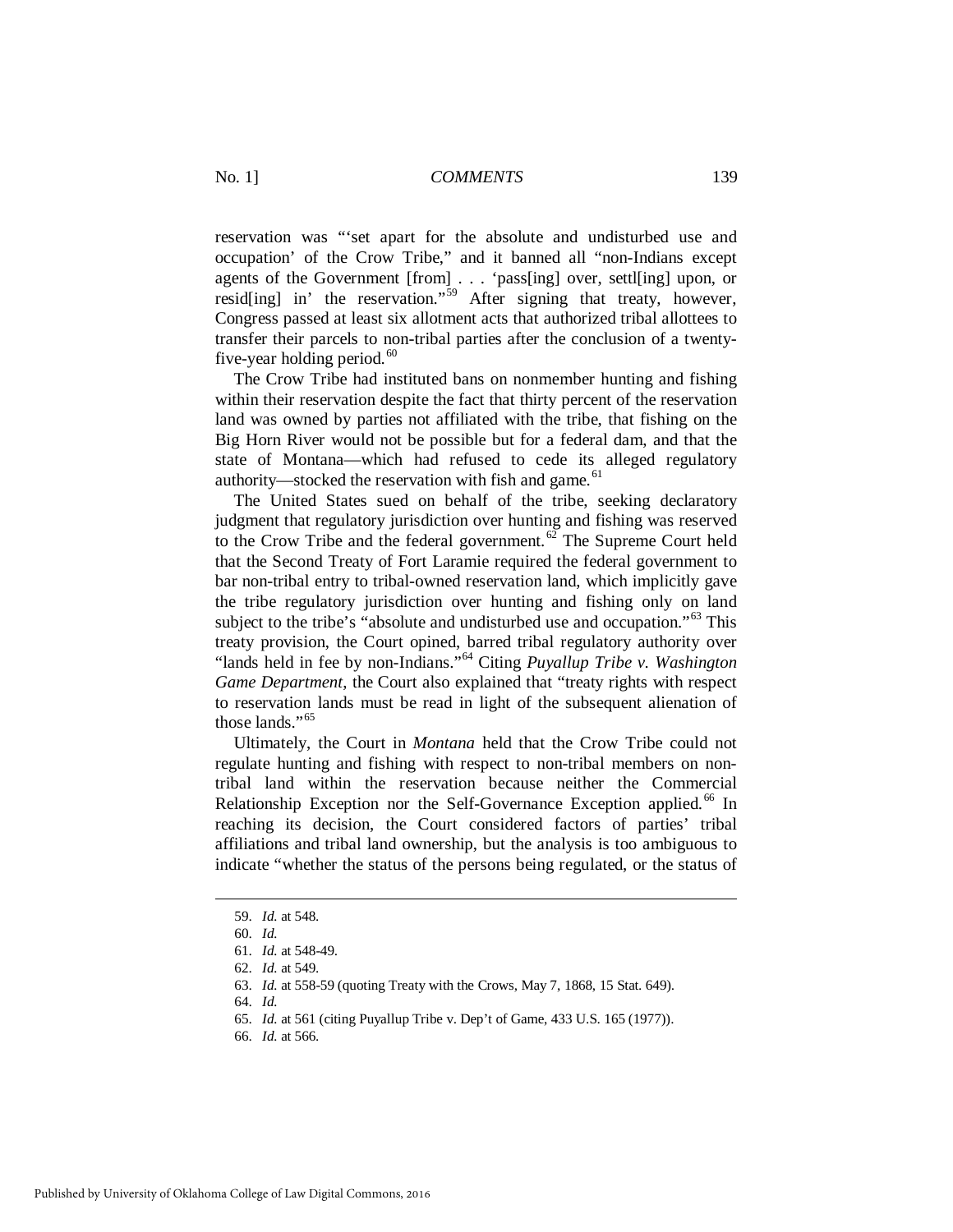the land . . . led the Court to develop *Montana's* jurisdictional rule and its exceptions."<sup>[67](#page-10-0)</sup>

Thus, although the rationale of the *Montana* rule is not abundantly clear, in light of the fact that neither exception applied, the case was governed by the general rule that tribal courts lack jurisdiction over non-tribal parties.<sup>[68](#page-10-1)</sup>

*2. Limiting the Jurisdiction-Enabling* Montana *Exceptions to Mere Specific Jurisdiction to Preserve* Montana*'s General Rule Against Tribal Civil Jurisdiction over Non-Indians* 

Subsequent cases interpreting *Montana* have restricted both of its exceptions to authorize only specific—not general—jurisdiction over non-Indians.

*Atkinson Trading Co. v. Shirley* indicates that *Montana's* Commercial Relationship Exception merely provides specific regulatory jurisdiction over non-tribal parties operating on non-tribal land.<sup>[69](#page-10-2)</sup> In that case, a nontribal hotelier questioned the Navajo Nation's regulatory jurisdiction under *Montana*. [70](#page-10-3) The Navajo Nation had exercised regulatory authority by levying a hotel occupancy tax against the hotelier's guests despite the fact that his hotel was on non-tribal land within the Navajo reservation.<sup>[71](#page-10-4)</sup> After exhausting tribal appeals, the hotelier sued in federal court, ultimately appealing to the Supreme Court.<sup>[72](#page-10-5)</sup> The Court found no regulatory jurisdiction, holding that the plaintiff did not consent to a hotel occupancy tax levied against its guests merely by having access to tribal emergency services or by acquiring "Indian trader" status.<sup>[73](#page-10-6)</sup>

The Court reasoned that in order to achieve regulatory jurisdiction the Navajo tax must share a nexus with a jurisdiction-enabling consensual relationship.<sup>[74](#page-10-7)</sup> Furthermore, the Court held that tribal parties may not circumvent the nexus requirement by pointing to "the generalized availability of tribal [governmental] services," because general regulatory jurisdiction over non-tribal members under *Montana's* consensual relationship exception "would swallow the [general *Montana*] rule . . .

<span id="page-10-3"></span><span id="page-10-2"></span><span id="page-10-1"></span><span id="page-10-0"></span> <sup>67.</sup> Nevada v. Hicks, 533 U.S. 353, 387 (2001) (O'Connor, J., concurring in part and concurring in the judgment) (indicating that later case law has divided on whether tribal affiliation or tribal land ownership is more important to the *Montana* analysis).

 <sup>68.</sup> *See Montana*, 450 U.S. at 565-67.

 <sup>69. 532</sup> U.S. 645, 656 (2001).

 <sup>70.</sup> *Id.* at 648-49.

<span id="page-10-4"></span> <sup>71.</sup> *Id.* at 647-48.

 <sup>72.</sup> *Id.* at 648-49.

<span id="page-10-5"></span> <sup>73.</sup> *Id.* at 654-57.

<span id="page-10-7"></span><span id="page-10-6"></span> <sup>74.</sup> *Id.* at 656.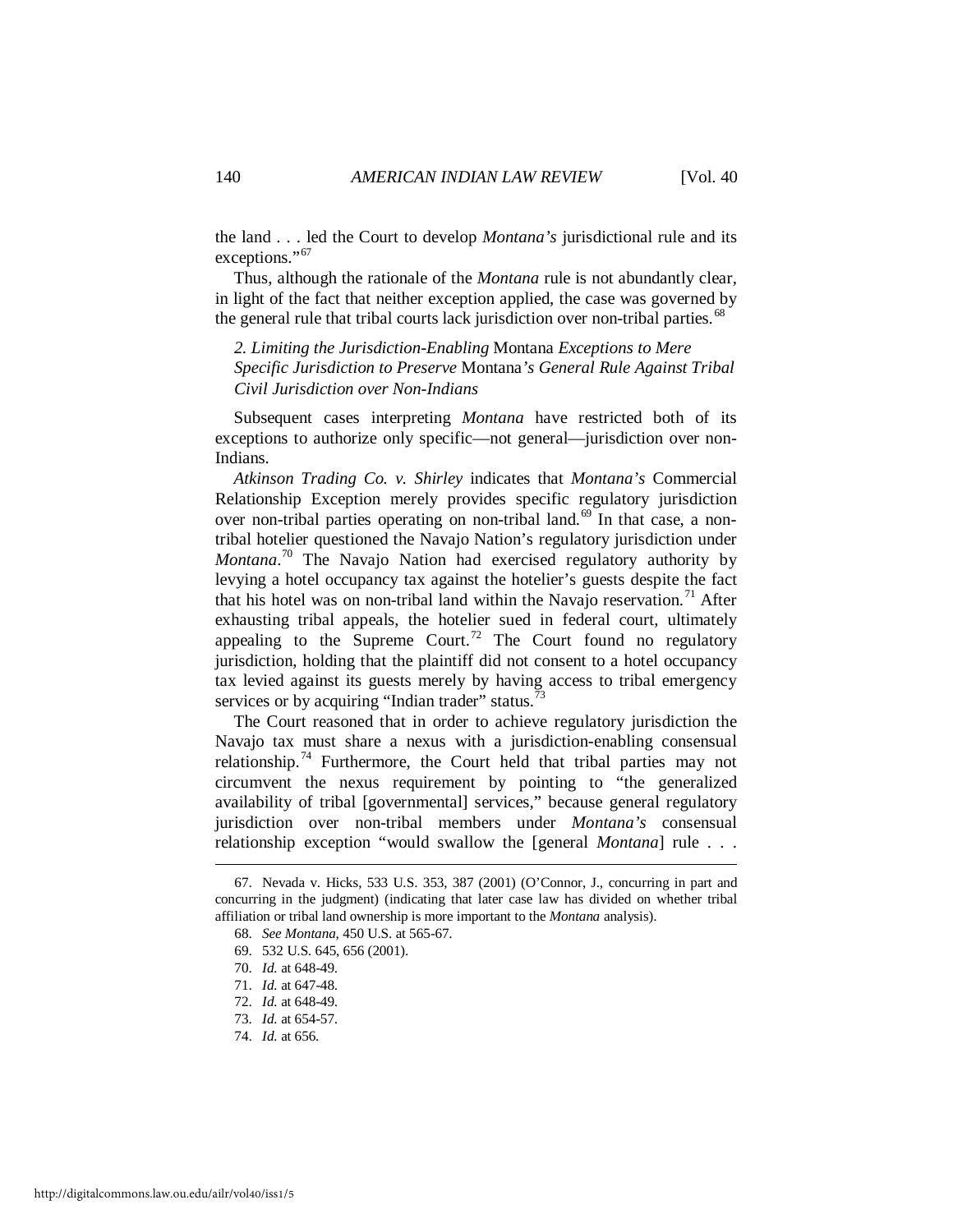ignor[ing] the dependent status of Indian tribes and subvert[ing] the territorial restriction upon tribal power."[75](#page-11-0) A non-Indian forming a "consensual relationship in one area . . . is not 'in for a penny, in for a Pound. $\cdots$ <sup>[76](#page-11-1)</sup>

Ultimately, the Court reasoned, the tribe lacked regulatory jurisdiction for the tax upon hotel guests because the relationship it sought to regulate was that of the non-tribal hotelier and his non-tribal guests, so there was no nexus between the tax and any consensual tribal relationship.<sup>[77](#page-11-2)</sup>

The *Strate* decision also served a limiting function, restricting *Montana's*  Self-Governance Exception to a similar form of specific jurisdiction.<sup>[78](#page-11-3)</sup> *Strate* held that federal courts should uphold tribal civil jurisdiction over non-Indians under the Self-Governance Exception only where tribal jurisdiction is "necessary to protect tribal self-government or to control internal relations."[79](#page-11-4) In *Strate*, non-tribal motorist Gisela Fredericks sued in tribal court for claims related to an automobile collision on a state highway right-of-way running through tribal-owned land on the Three Affiliated Tribes' reservation.<sup>[80](#page-11-5)</sup> Fredericks's passenger vehicle collided with a commercial gravel truck driven by a non-tribal employee of non-tribal business A-1 Contractors, headquartered off reservation.<sup>[81](#page-11-6)</sup> At the time of the collision, however, A-1 was the landscaping subcontractor for tribal LCM Corporation's tribal building project located on reservation.<sup>[82](#page-11-7)</sup>

Fredericks sued in tribal court, and named the gravel truck driver and A-1 Contractors as defendants.[83](#page-11-8) Prior to exhausting all appeals, A-1 and its driver sued in federal court seeking to enjoin the tribal court from continuing the suit for want of jurisdiction. $84 \times 10$  $84 \times 10$  Upon appeal, the Supreme

<span id="page-11-0"></span><u>.</u>

<span id="page-11-9"></span><span id="page-11-8"></span><span id="page-11-7"></span><span id="page-11-6"></span><span id="page-11-5"></span> 83. *Id.* at 443-44 (explaining that Fredericks' five Indian children also sued the same defendants for loss of consortium).

84. *Id.* at 444.

 <sup>75.</sup> *Id.* at 655.

 <sup>76.</sup> *Id.* at 656.

 <sup>77.</sup> *See id.* at 656-57.

<span id="page-11-3"></span><span id="page-11-2"></span><span id="page-11-1"></span> <sup>78.</sup> *See* Nevada v. Hicks, 533 U.S. 353, 367 n.8 (2001) (indicating *Strate* provides for specific subject-matter jurisdiction). *But see id.* at 403 n.3 (Stevens, J., concurring) (indicating that *Strate* provides for specific personal jurisdiction).

<span id="page-11-4"></span> <sup>79.</sup> Strate v. A-1 Contractors, 520 U.S. 438, 459 (1997); Montana v. United States, 450 U.S. 544, 566 (1981) (articulating a second exception providing for tribes' "retain[ed] inherent . . . civil authority" with respect to non-tribal parties on non-tribal land within the reservation "when [their] conduct threatens or has some direct effect on the political integrity, the economic security, or the health or welfare of the tribe").

 <sup>80.</sup> *Strate*, 520 U.S. at 442-43.

 <sup>81.</sup> *Id.* at 443.

 <sup>82.</sup> *Id.*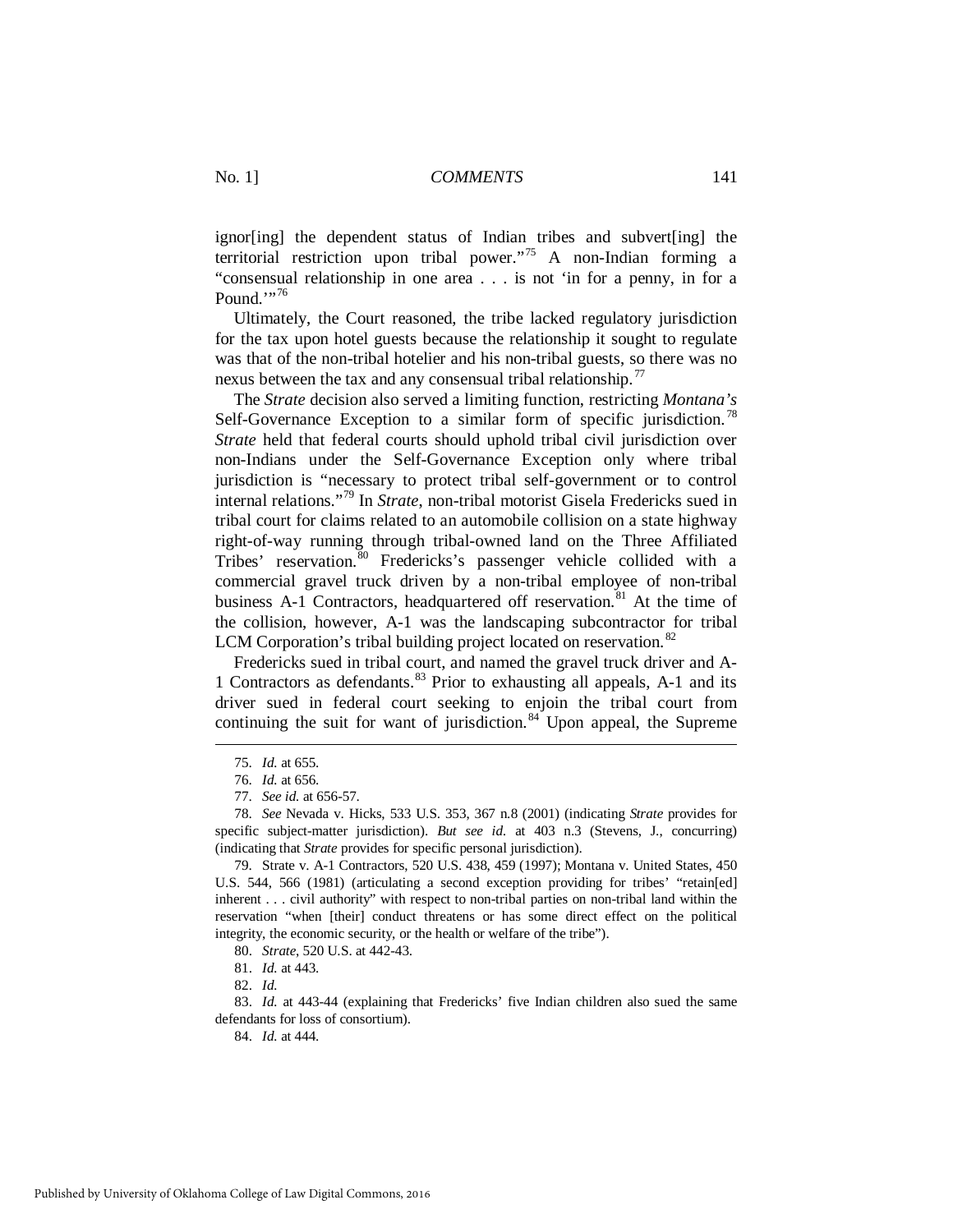Court granted that injunction,<sup>[85](#page-12-0)</sup> reasoning that tribes generally may not exercise civil jurisdiction over non-Indians, except as provided for in statutes or treaties.<sup>[86](#page-12-1)</sup> Alternatively, where statutes and treaties are silent on the matter, *Montana's* exceptions may grant tribal civil jurisdiction over non-Indians.[87](#page-12-2) But, with respect to *Montana's* Self-Governance Exception, the rationale for the exception is defeated where a non-tribal party's suit-inducing conduct occurred on non-tribal land.<sup>[88](#page-12-3)</sup>

Thus, in *Strate*, the federal government's grant to the state of a right-ofway to build the state highway effectively changed the character of the once-tribal land to non-tribal for questions of tribal civil jurisdiction because the Three Affiliated Tribes were largely stripped of their "right to exercise dominion or control" over the land.<sup>[89](#page-12-4)</sup>

In analyzing the *Montana* exceptions, the Court in *Strate* quickly dismissed the Consensual Relationship Exception largely because the Three Affiliated Tribes had no relationship to the crash, though it devoted more analysis to the Self-Governance Exception.<sup>[90](#page-12-5)</sup> In looking for a threat to the tribes' "political integrity, . . . economic security, or . . . health or welfare," the Court required more than a generalized reckless driving threat to "all in the vicinity."<sup>[91](#page-12-6)</sup> Rather, under the Self-Governance Exception, perceived threats to retained tribal sovereignty give rise to tribal civil jurisdiction only where such jurisdiction is "necessary to protect tribal self-government or to

 <sup>85.</sup> *Id.* at 444-45.

<span id="page-12-1"></span><span id="page-12-0"></span> <sup>86.</sup> *Id.* at 445 ("[A]bsent express authorization by federal statute or treaty, tribal jurisdiction over the conduct of nonmembers exists only in limited circumstances.").

<span id="page-12-2"></span> <sup>87.</sup> *Id.* at 446 ("The *Montana* opinion added . . . that in certain circumstances, even where Congress has not expressly authorized it, tribal civil jurisdiction may encompass nonmembers."); *id.* at 449 ("As the Court made plain in *Montana*, the general rule and exceptions there announced govern only in the absence of a delegation of tribal authority by treaty or statute.").

<span id="page-12-3"></span> <sup>88.</sup> *See id.* at 456 (indicating that where the situs of the suit-inducing conduct is located upon a state's right-of-way, being land "alienated to non-Indians," the tribe lacks "a landowner's right to occupy and exclude" and therefore has no interest in self-governance on that land); *id.* at 459 ("Neither regulatory nor adjudicatory authority over the state highway accident at issue is needed to preserve 'the right of reservation Indians to make their own laws and be ruled by them.' . . . The *Montana* rule, therefore, and not its exceptions, applies to this case.") (quoting Williams v. Lee, 358 U.S. 217, 220 (1959)).

<span id="page-12-6"></span><span id="page-12-5"></span><span id="page-12-4"></span> <sup>89.</sup> *Id.* at 455; *see also id.* at 456 ("Tribe's loss of 'right of absolute and exclusive use and occupation . . . implies the loss of regulatory jurisdiction over the use of the land by others.'" (quoting South Dakota v. Bourland, 508 U.S. 679, 689 (1993)); New Mexico v. Mescalero Apache Tribe, 462 U.S. 324, 333 (1983).

 <sup>90.</sup> *Strate*, 520 U.S. at 456-57.

 <sup>91.</sup> *Id.* at 457-58.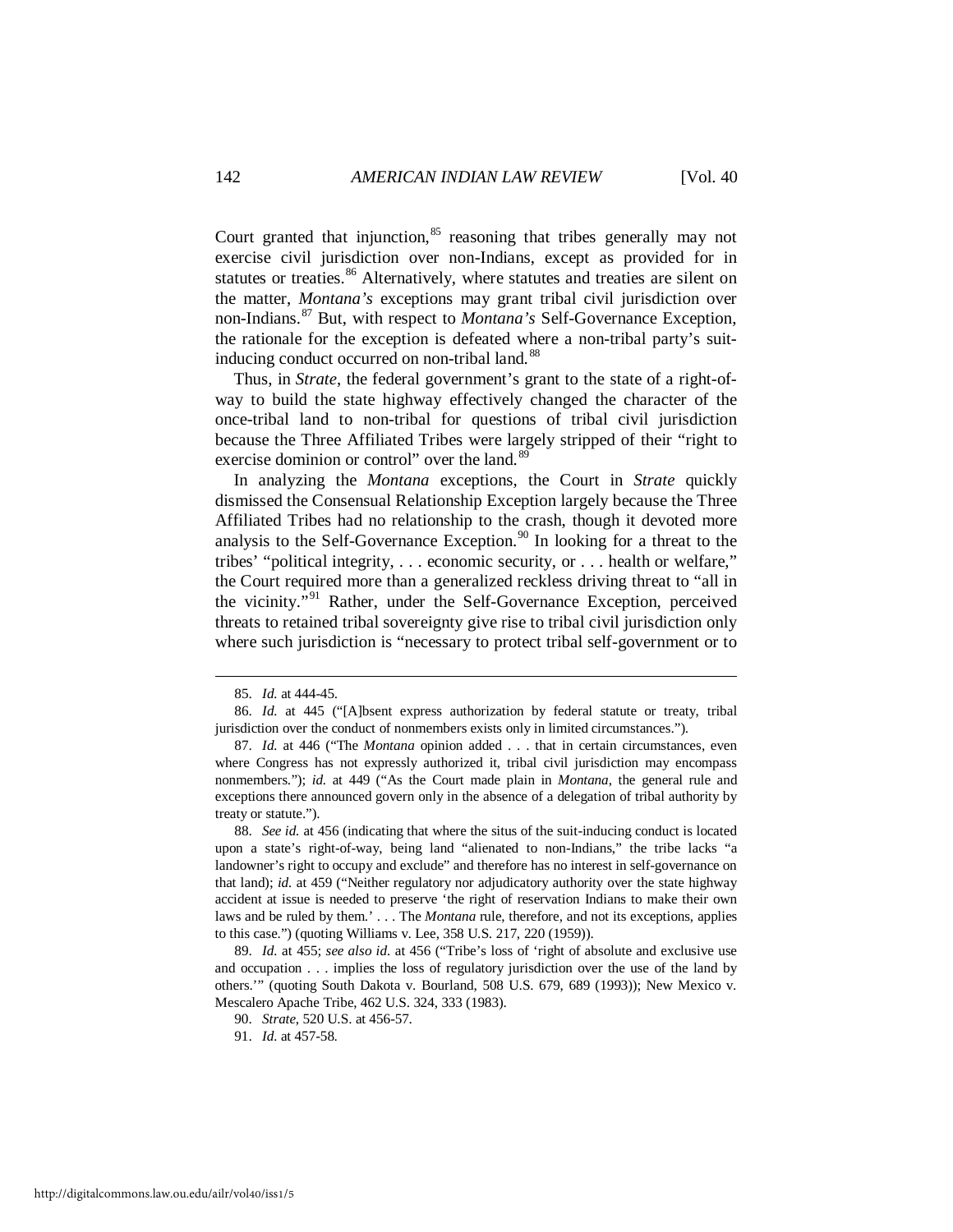control internal relations."[92](#page-13-0) Ultimately, the Supreme Court held the tribal court need not hear Fredericks's traffic collision suit to defend the Three Affiliated Tribes' self-governance, reasoning that hauling the non-tribal defendants into "an unfamiliar court" fails to stem any of the threats identified by the Self-Governance Exception.<sup>[93](#page-13-1)</sup>

#### *III. Problems*

As Justice Oliver Wendell Holmes noted, "hard cases . . . make bad law."<sup>[94](#page-13-2)</sup> Unfortunately, the doctrine of tribal civil jurisdiction over non-tribal parties has developed almost exclusively from hard cases; *Nevada v. Hicks* was, perhaps, the hardest. Although the Court in *Hicks* tried to guard against bad law in this factually unusual case, limiting its holding "to the question of tribal-court jurisdiction over state officers enforcing state law,"[95](#page-13-3) *Hicks's* heavily fractured Court still manages to confuse an already convoluted canon of tribal civil jurisdiction.<sup>[96](#page-13-4)</sup> *Hicks* produced a six-justice majority, though four of the justices who signed the majority opinion also filed or signed concurrences.<sup>[97](#page-13-5)</sup>

*Hicks's* confounding effect is especially pronounced considering the displacement of five of the nine justices who heard the  $2001$  case.<sup>[98](#page-13-6)</sup> Now,

<u>.</u>

<span id="page-13-4"></span> 96. *See id.* at 376 (Souter, J., concurring) (quoting Reply Brief for Petitioners at 16) ("Petitioners are certainly correct that '[t]ribal adjudicatory jurisdiction over nonmembers is . . . ill-defined,' since this Court's own pronouncements on the issue have pointed in seemingly opposite directions.") (citation omitted); *id.* at 387 (O'Connor, J., concurring in part and concurring in the judgment) ("[W]e have equivocated . . . in the past" on whether "*Montana v. United States* governs a tribe's civil jurisdiction over nonmembers regardless of land ownership.").

<span id="page-13-5"></span> 97. *See generally id.* at 375-404 (listing a concurrence by Souter, joined by two justices; a concurrence by Ginsburg; a concurrence by O'Connor, joined by two justices; and a concurrence by Stevens, joined by one justice).

<span id="page-13-6"></span> 98. *See* Robert Barnes & Gail Sullivan, *Supreme Court Justice Antonin Scalia Dies at 79*, THE WASHINGTON POST (Feb. 13, 2016), https://www.washingtonpost.com/politics/supremecourt-justice-antonin-scalia-dies-at-79/2016/02/13/effe8184-a62f-11e3-a5fa-55f0c77bf3 9c\_story.html (documenting Justice Antonin Scalia's death); Charles Babington & Peter Baker,

 <sup>92.</sup> *See id.* at 459.

<span id="page-13-1"></span><span id="page-13-0"></span> <sup>93.</sup> *Id.*; *see also id.* at 459 n.13 (analogizing to the rule of federal civil procedure that "when nonresidents are the sole defendants in a suit filed in state court, the defendants ordinarily may remove the case to federal court" (citing 28 U.S.C. § 1441 (2012)).

 <sup>94.</sup> N. Sec. Co. v. United States, 193 U.S. 197, 364 (1904) (Holmes, J., dissenting).

<span id="page-13-3"></span><span id="page-13-2"></span> <sup>95.</sup> Nevada v. Hicks, 533 U.S. 353, 358 n.2 (2001). *But see id.* at 376 ("[A]lthough the holding in this case is 'limited to the question of tribal-court jurisdiction over state officers enforcing state law,' one rule independently supporting that holding . . . is not so confined.") (quoting *id.* at 358 n.2) (Souter, J., concurring) (citation omitted).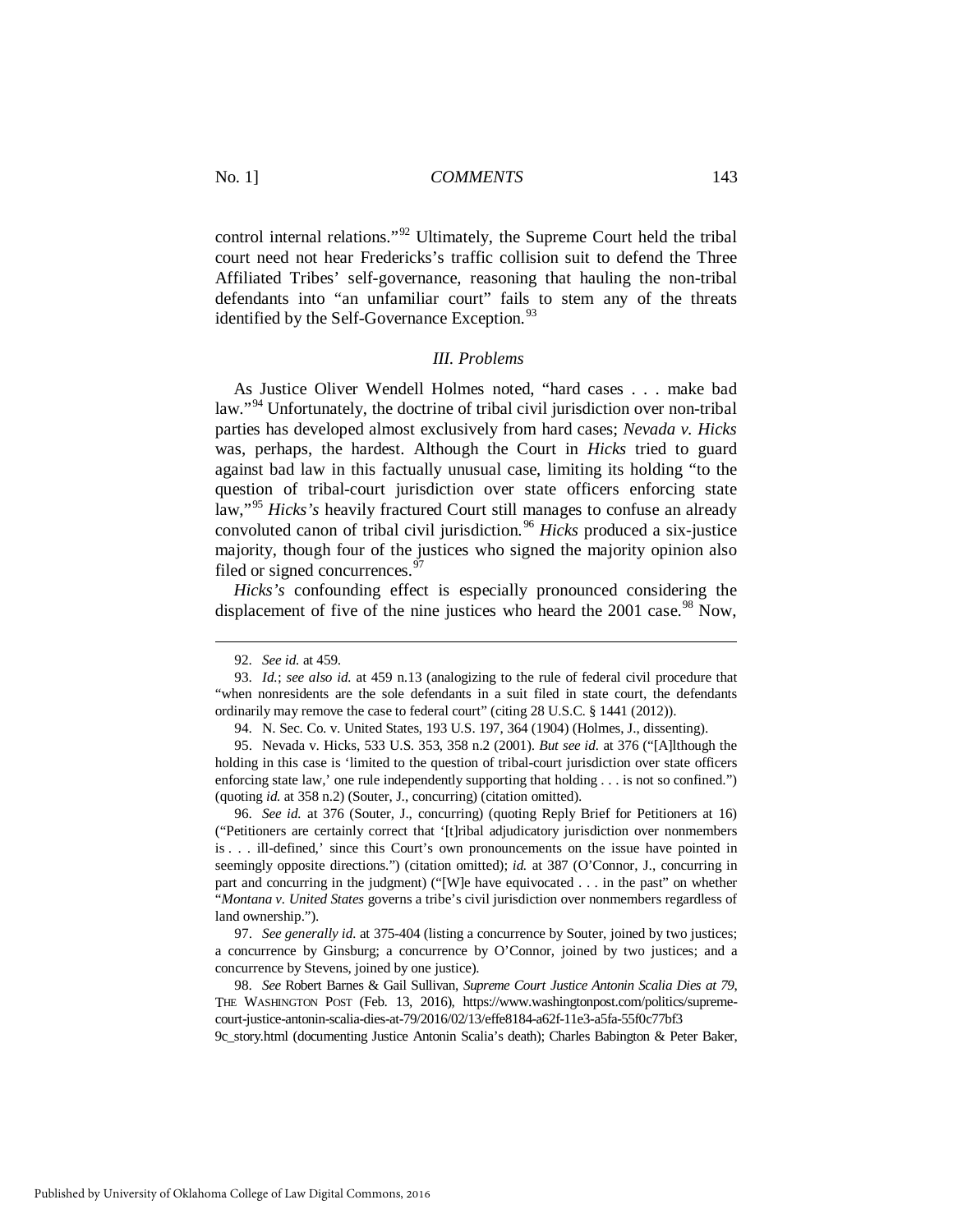only three of the justices who signed the *Hicks* majority remain after the death of Justice Scalia, who delivered the opinion of the court, and the replacements of Justices Rehnquist and Souter.<sup>[99](#page-14-0)</sup> Furthermore, speculation continues regarding the retirement of Justice Ginsburg, who likewise signed the *Hicks* majority opinion.<sup>[100](#page-14-1)</sup> In light of this significant change in the Court's composition, it has become much more difficult to predict the Court's sentiments on the contentious, unsettled, and convoluted issue of tribal civil jurisdiction.

Unfortunately, the uncertainty is not without consequences, and these consequences are of larger magnitude than mere frustration. Theoretical and anecdotal evidence from the fields of financial economics, <sup>101</sup> business strategy,<sup>[102](#page-14-3)</sup> and even Supreme Court precedent<sup>103</sup> suggest a correlation

*Roberts Confirmed as 17th Chief Justice*, WASH. POST (Sept. 30, 2005), http://www. washingtonpost.com/wp-dyn/content/article/2005/09/29/AR2005092900859.html (identifying Chief Justice John Roberts as the replacement for deceased Chief Justice William Rehnquist); Laura Litvan, *Kagan to Be Sworn in as 112th Court Justice Tomorrow*, BLOOMBERGBUSINESS (Aug. 6, 2010, 1:47 PM), http://www.bloomberg.com/news/articles/2010-08-05/kagan-isconfirmed-by-senate-as-obama-s-second-appointee-to-supreme-court (identifying current Justice Elena Kagan as the replacement for retired Justice John Paul Stevens); Charlie Savage, *Sotomayor Confirmed by Senate, 68-31*, N.Y. TIMES (Aug. 6, 2009), http://www.nytimes.com/ 2009/08/07/us/politics/07confirm.html?\_r=0 (identifying current Justice Sonia Sotomayor as the replacement for retired Justice David Souter); David Stout, *Alito Is Sworn in as Justice After 58- 42 Vote to Confirm Him*, N.Y. TIMES (Jan. 31, 2006), http://www.nytimes.com/2006/01/31/ politics/politicsspecial1/31cnd-alito.html?\_r=0 (identifying current Justice Samuel Alito as the replacement for former Justice Sandra Day O'Connor).

99. *See Hicks*, 533 U.S. at 354.

<span id="page-14-1"></span><span id="page-14-0"></span> 100. *See id.*; Greg Stohr, *Justice Ruth Bader Ginsburg Has Stent Implanted, Supreme Court Says*, BLOOMBERGPOLITICS (Nov. 26, 2014, 9:25 AM), http://www.bloomberg.com/politics/ articles/2014-11-26/justice-ginsburg-has-stent-implanted-us-supreme-court-says (explaining that Ginsburg received a heart stent in November 2014 and has been battling cancer for more than a decade but "has no plans to retire anytime soon," although some have suggested the then-eighty-one-year-old "leader of [the Court's] liberal wing" should tender her retirement prior to the expiration of Barack Obama's presidential term in 2017).

<span id="page-14-2"></span> 101. *See, e.g.,* Bruno Solnik & Luo Zuo, *A Global Equilibrium Asset Pricing Model with Home Preference*, 58 MGMT. SCI. 273, 273 (2012) (discussing risk aversion theory); ZVI BODIE ET AL., ESSENTIALS OF INVESTMENTS 190 (Brent Gordon et al. eds., 8th ed., 2010) (discussing the risk-return relationship under the capital asset pricing model); *see also* Ralph J. Brown & Scott Selk, *Economic Trends on the American Indian Reservation in South Dakota*, S.D. BUS. REV., June 2003, at 1, 13-14 (discussing the role of tribal governance and law in hindering economic development); *infra* Section III.C.

<span id="page-14-3"></span> 102. *See, e.g.,* HOSKISSON ET AL., *supra* note 14, at 288 (discussing the relationship between political risk and "direct foreign investment"); *see also infra* Section III.C.

<span id="page-14-4"></span> 103. *See* Plains Commerce Bank v. Long Family Land & Cattle Co., 554 U.S. 316, 321- 22 (2008) (describing a bank's decision to offer less favorable financing or leasing terms to a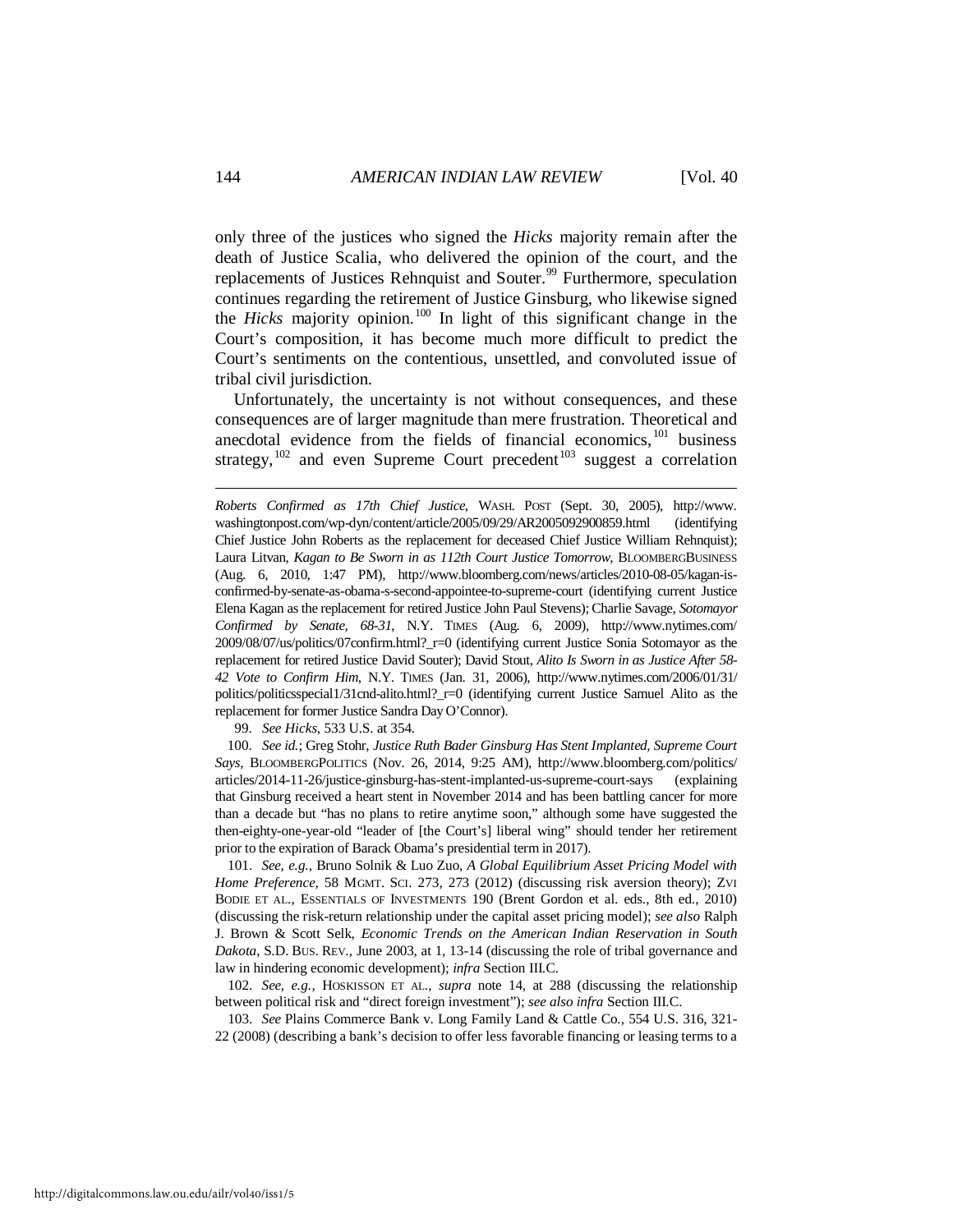between tribal Jurisdictional Risk and the avoidance of non-tribal investment in Indian Country. As will be explored in subsections (B)-(C), perhaps this effect contributed to the bank's express recognition of "possible jurisdictional problems" and its allegedly favorable lending to non-tribal borrowers in *Plains Commerce Bank v. Long Family Land and Cattle Co*. [104](#page-15-0)

Therefore, considering that "Native Americans suffer higher rates of . . . [general socioeconomic] ills than . . . any other group in the United States<sup>"[105](#page-15-1)</sup>—owing partially to their struggle "to engage . . . outside investors in economic activities"[106—](#page-15-2)confusion in the doctrine of tribal civil jurisdiction remains a very sizable problem.

## *A. As Exemplified in* Nevada v. Hicks*, the Current Canon of Tribal Civil Jurisdiction Is Rampant with Uncertainty and Inconsistency*

There is no easy way to analyze *Hicks*—a fifty-one-page, fourconcurrence, factually bizarre case filled with legal obscurities. This comment aims merely to extract the case's most generalized propositions, and especially those that apply to the nexus of tribal civil procedure and non-tribal investment.

In *Hicks*, as part of the investigation of the off-reservation slaying of a bighorn sheep, a Nevada game warden, suspecting an Indian named Hicks, twice acquired from a Nevada court a search warrant and twice received approval from the Fallon Tribal Court to execute the warrant.<sup>[107](#page-15-3)</sup> Neither search produced evidence that Hicks had slain a bighorn.<sup>[108](#page-15-4)</sup> In response to the second search, Hicks filed suit in the Fallon Tribal Court against multiple parties, claiming property damage and an improper search.<sup>[109](#page-15-5)</sup> The only claims reviewed by the United States Supreme Court were those

tribal-owned, on-reservation company due to concerns about tribal civil jurisdiction); *see also infra* Section III.C; *cf.* Brief for South Dakota Bankers Ass'n as Amici Curiae Supporting Petitioners at 5-6, Dollar Gen. Corp. v. Miss. Band of Choctaw Indians, No. 13- 1496 (U.S. July 18, 2014) ("The non-conformity and uncertainty with how courts are interpreting *Montana* and its exceptions is discouraging to nonmembers and off-reservation businesses wishing to explore markets on Indian reservations. . . . [B]usinesses . . . limit the amount of business they do on-reservations . . . because the risk associated with not knowing the rules before the game begins simply outweighs the potential economic benefit.").

<span id="page-15-0"></span> <sup>104. 554</sup> U.S. at 322 (internal quotation marks omitted).

<span id="page-15-1"></span> <sup>105. 25</sup> U.S.C. § 4301(a)(8) (2012).

<span id="page-15-2"></span> <sup>106.</sup> *Id.* § 4301(a)(7).

<span id="page-15-3"></span> <sup>107.</sup> *Hicks*, 533 U.S. at 355-56.

<span id="page-15-4"></span> <sup>108.</sup> *Id.* at 356.

<span id="page-15-5"></span> <sup>109.</sup> *Id.*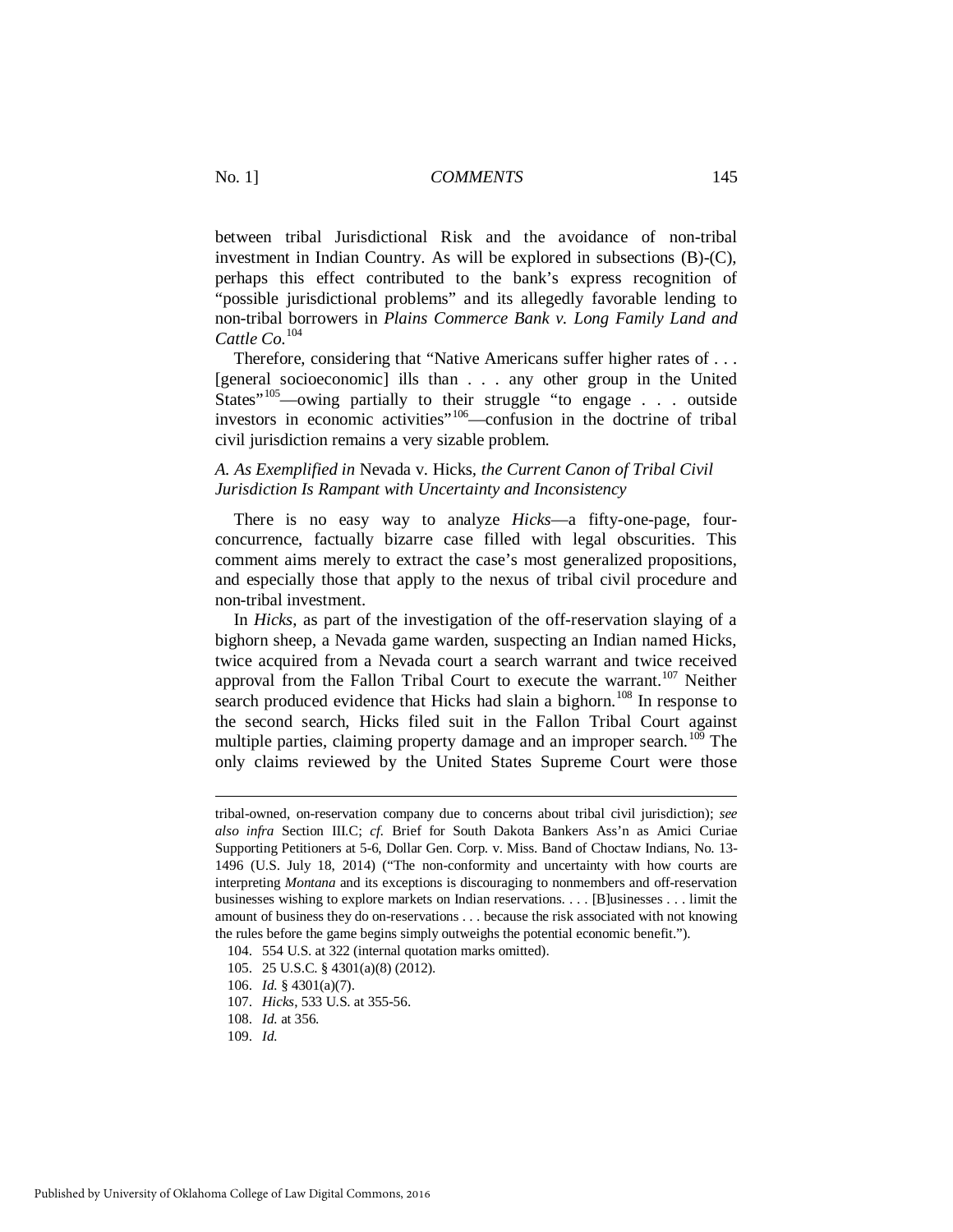against the state of Nevada and the state wardens involved in the searches.<sup>110</sup>

The wardens appealed to the Supreme Court on claims arising under tribal tort law and 42 U.S.C. § 1983—claims filed against the wardens in their official capacities—arguing that the tribal court had no jurisdiction to adjudicate the claims.<sup>[111](#page-16-1)</sup> In analyzing the tribal tort law claims, Justice Scalia, writing for the majority, rejected the tribal court's regulatory jurisdiction over the tribal tort law claims on a tribal-state sovereignty balancing theory,  $112$  but the doctrinal take-away from this component of the analysis is the clarification that *Montana's* "general rule"—a *presumption* against tribal civil jurisdiction over non-tribal parties—applies regardless of whether land is Indian-owned.<sup>[113](#page-16-3)</sup> As such, land "ownership status  $\ldots$  is only one factor to consider in determining whether [Indian] regulation [of non-Indians] . . . is 'necessary to protect tribal self-government or to control internal relations'" under the Self-Governance *Exception* to the *general*  rule.<sup>[114](#page-16-4)</sup> Land identity can, however, be "dispositive" to the self-governance inquiry—indeed, it is near certain that tribal civil jurisdiction will not be upheld where the land is *non-Indian owned*. [115](#page-16-5) The factor of land ownership is, however, less compelling—and the question of tribal civil jurisdiction is less certain—where the transaction occurs on *Indian-owned* land, because Indian land ownership does not automatically create regulatory jurisdiction with respect to the conduct of non-Indians on that  $land.<sup>116</sup>$  $land.<sup>116</sup>$  $land.<sup>116</sup>$ 

With respect to the § 1983 claims, the majority again held the tribal court lacked adjudicatory authority, reasoning that unlike state courts, tribal courts are not courts of general jurisdiction.<sup>[117](#page-16-7)</sup> State courts' general

<span id="page-16-1"></span><span id="page-16-0"></span><u>.</u>

<span id="page-16-6"></span> 116. *Hicks*, 533 U.S. at 360 (citing *Brendale*, 492 U.S. at 443-44, 458-59 (1989) (opinions of Stevens, J., and Blackmun, J.)).

<span id="page-16-7"></span> 117. *Id.* at 366, 374. *But see id.* at 403 (Stevens, J., concurring) ("Given a tribal assertion of general subject-matter jurisdiction, we should recognize a tribe's authority to adjudicate claims arising under § 1983 unless federal law dictates otherwise.").

 <sup>110.</sup> *Id.* 

 <sup>111.</sup> *Id.* at 356-57.

 <sup>112.</sup> *Id.* at 361.

 <sup>113.</sup> *Id.* at 359-60.

<span id="page-16-4"></span><span id="page-16-3"></span><span id="page-16-2"></span> <sup>114.</sup> *Id.*; Montana v. United States, 450 U.S. 544, 565 (1981) (providing for tribes' "retain[ed] inherent . . . civil authority" with respect to non-tribal parties on non-tribal land within the reservation "when [their] conduct threatens or has some direct effect on the political integrity, the economic security, or the health or welfare of the tribe").

<span id="page-16-5"></span> <sup>115.</sup> *Hicks*, 533 U.S. at 360. *But see* Brendale v. Confederated Tribes & Bands of Yakima Nation, 492 U.S. 408, 443-44, 458-59 (1989) (opinions of Stevens, J., and Blackmun, J.) (allowing tribal regulatory jurisdiction over non-tribal parcel enclosed within the reservation).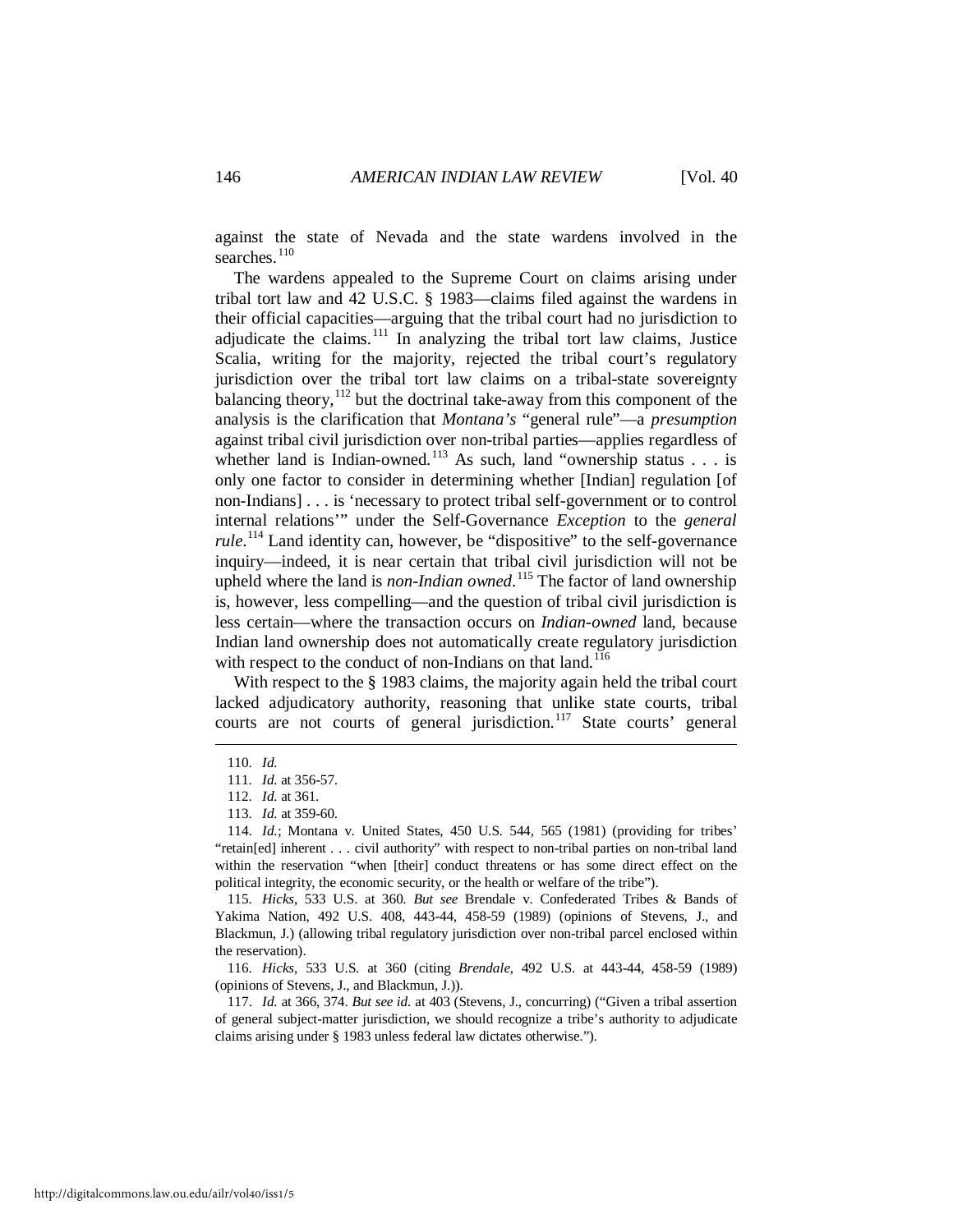jurisdiction stems from their historically-retained "inherent authority" under federal-state sovereignty and from positive empowerment to "enforce federal law . . . presumed by Article III of the Constitution."[118](#page-17-0) Given that tribal courts lack both "historical and constitutional assumption[s] of concurrent state-court jurisdiction over federal-law," the majority reasoned that tribal courts must be courts of limited jurisdiction.<sup>[119](#page-17-1)</sup> As courts of limited jurisdiction, tribal courts' "inherent adjudicative jurisdiction over nonmembers is at most only as broad as its legislative jurisdiction."<sup>[120](#page-17-2)</sup> Thus, tribal courts have no jurisdiction over federal law claims "absent congressional specification to the contrary."[121](#page-17-3) Ultimately, the majority held that in the absence of any positive legislation authorizing the tribe to adjudicate § 1983 claims, these did not fall within the tribal court's jurisdiction.<sup>[122](#page-17-4)</sup>

Thus, having rejected tribal court jurisdiction over all claims, the majority reversed and held in favor of the state wardens.<sup>[123](#page-17-5)</sup>

## *1. The Court Cannot Agree on the Role of Land in the Jurisdictional Analysis*

In her concurrence, Justice O'Connor appeared concerned with the future application of the *Montana* doctrine, which was the "best source of 'coherence in the various manifestations of the general law of tribal jurisdiction over non-Indians'"[124](#page-17-6)—despite the fact that *Montana* itself was somewhat incoherent.<sup>[125](#page-17-7)</sup> Specifically, O'Connor objected to the majority's deviation from the *Montana* doctrine in giving the factor of tribal land ownership short shrift.<sup>[126](#page-17-8)</sup> The majority's rationale broke from precedent, she argued, by quickly dismissing "the fact that the state officials'

<span id="page-17-0"></span> <sup>118.</sup> *Id.* at 366-67 (citing Tafflin v. Levitt, 493 U.S. 455, 458 (1990).

<span id="page-17-1"></span> <sup>119.</sup> *Id.* at 367.

 <sup>120.</sup> *Id.*

 <sup>121.</sup> *See id.* at 366-67.

 <sup>122.</sup> *See id.* at 367-68.

 <sup>123.</sup> *Id.* at 375.

<span id="page-17-6"></span><span id="page-17-5"></span><span id="page-17-4"></span><span id="page-17-3"></span><span id="page-17-2"></span> <sup>124.</sup> *Id.* at 388 (O'Connor, J., concurring in part and concurring in the judgment) (quoting Atkinson Trading Co. v. Shirley, 532 U.S. 645, 659 (Souter, J., concurring)).

<span id="page-17-7"></span> <sup>125.</sup> *Id.* at 387 (O'Connor, J., concurring in part and concurring in the judgment) ("*Montana* . . . was not clear whether the status of the persons being regulated, or the status of the land . . . led the Court to develop *Montana's* jurisdictional rule . . . .").

<span id="page-17-8"></span> <sup>126.</sup> *See id.* at 388, 392 (O'Connor, J., concurring in part and concurring in the judgment) ("The Court's reasoning suffers from . . . giv[ing] only passing consideration to the fact that the state officials' activities in this case occurred on land owned . . . by the Tribes  $\dots$ .").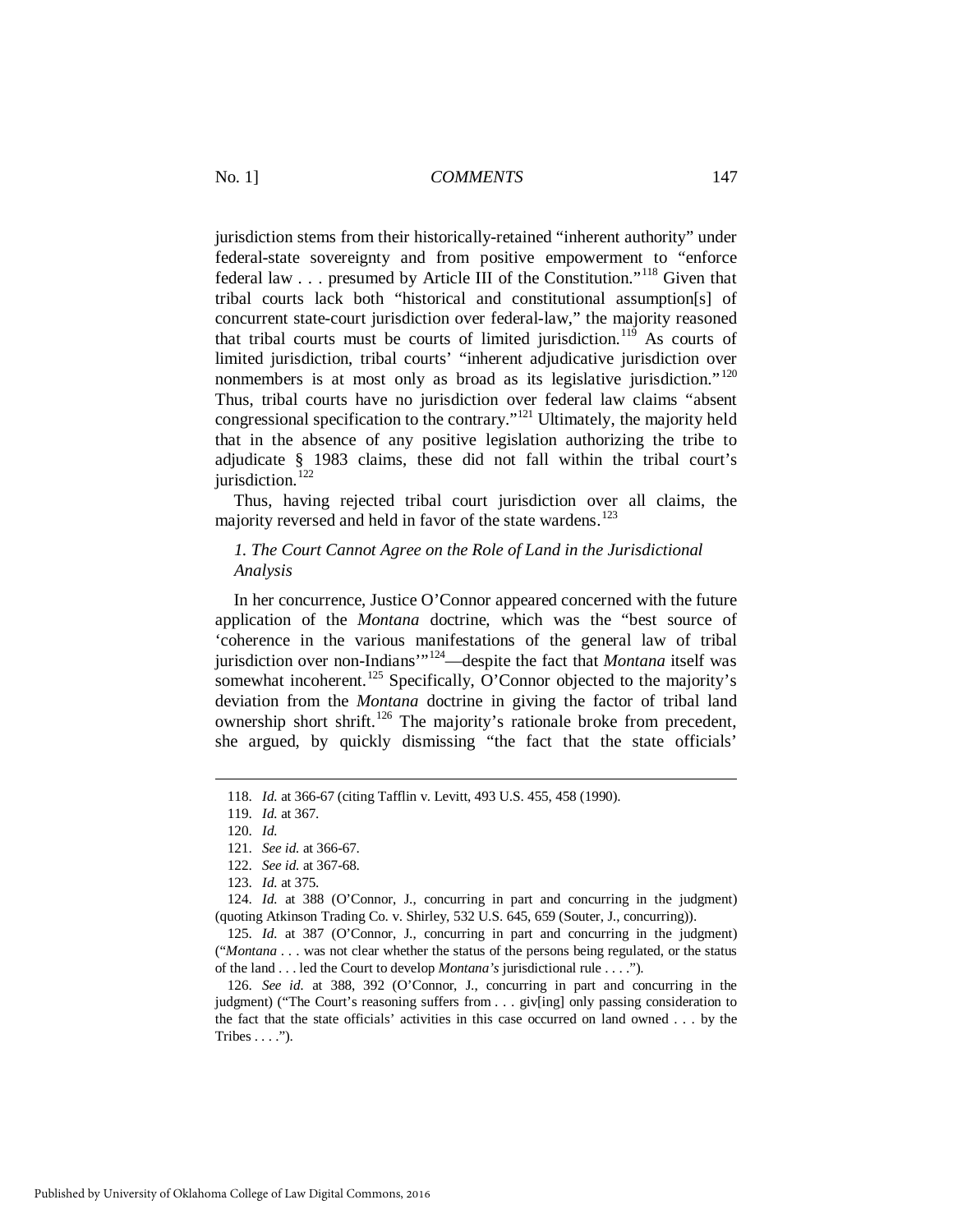activities . . . occurred on land owned and controlled by the Tribes," "giv[ing only] a passing nod to land status."<sup>[127](#page-18-0)</sup> The majority's analysis of such an important factor, she argued, was insufficient given a history of Court "equivocate lion]" and thus demonstrated a large "oversight."<sup>128</sup>

Whereas the majority would apply the *Montana* presumption against tribal civil jurisdiction over non-Indians regardless of land status, $129$  Justice O'Connor, invoking the Self-Governance Exception, <sup>[130](#page-18-3)</sup> noted that threats to the tribes "are far more likely to be implicated where . . . the nonmember activity takes place on land owned and controlled by the tribe."<sup>[131](#page-18-4)</sup>

However, even before the majority broke from the *Montana* line of precedent, the Court had previously been attempting to cope with "occup[ying] a middle ground between [its] cases that provide for nearly absolute tribal sovereignty over *tribe members* and our rule that tribes have no inherent criminal jurisdiction over *nonmembers*."[132](#page-18-5) Thus, Justice O'Connor argued, "If *Montana* is to bring coherence to our case law, we must apply it with due consideration to land status, which has always figured prominently in our analysis of tribal jurisdiction."<sup>[133](#page-18-6)</sup>

Justice Souter's concurrence, on the other hand, argued for eliminating land as a primary jurisdictional fact to prevent the creation of "an unstable jurisdictional crazy quilt" stemming from the fact that "land on Indian reservations constantly changes hands."[134](#page-18-7) Such an effect is problematic, Justice Souter explains, because a jurisdictional rule relying primarily on land status "would prove extraordinarily difficult to administer and would provide little notice to nonmembers."<sup>[135](#page-18-8)</sup> Rather, he argued, land ownership

<span id="page-18-1"></span><span id="page-18-0"></span> <sup>127.</sup> *Id.* at 388, 392, 395 (O'Connor, J., concurring in part and concurring in the judgment).

 <sup>128.</sup> *Id.* at 387, 395 (O'Connor, J., concurring in part and concurring in the judgment).

 <sup>129.</sup> *Id.* at 359-60.

<span id="page-18-3"></span><span id="page-18-2"></span> <sup>130.</sup> Montana v. United States, 450 U.S. 544, 566 (1981) (providing for tribes' "retain[ed] inherent . . . civil authority" with respect to non-tribal parties on non-tribal land within the reservation "when [their] conduct threatens or has some direct effect on the political integrity, the economic security, or the health or welfare of the tribe").

<span id="page-18-4"></span> <sup>131.</sup> *Hicks*, 533 U.S. at 395 (O'Connor, J., concurring in part and concurring in the judgment).

<span id="page-18-5"></span> <sup>132.</sup> *Id.* at 391-92 (O'Connor, J., concurring in part and concurring in the judgment) (citations omitted) (emphasis added).

 <sup>133.</sup> *Id.* at 395 (O'Connor, J., concurring in part and concurring in the judgment).

<span id="page-18-8"></span><span id="page-18-7"></span><span id="page-18-6"></span> <sup>134.</sup> *Id.* at 383 (Souter, J., concurring); *accord id.* at 359-60 (indicating that the majority largely agreed with Justice Souter, though the majority was somewhat less explicit as to the role of land).

 <sup>135.</sup> *Id.* at 383 (Souter, J., concurring).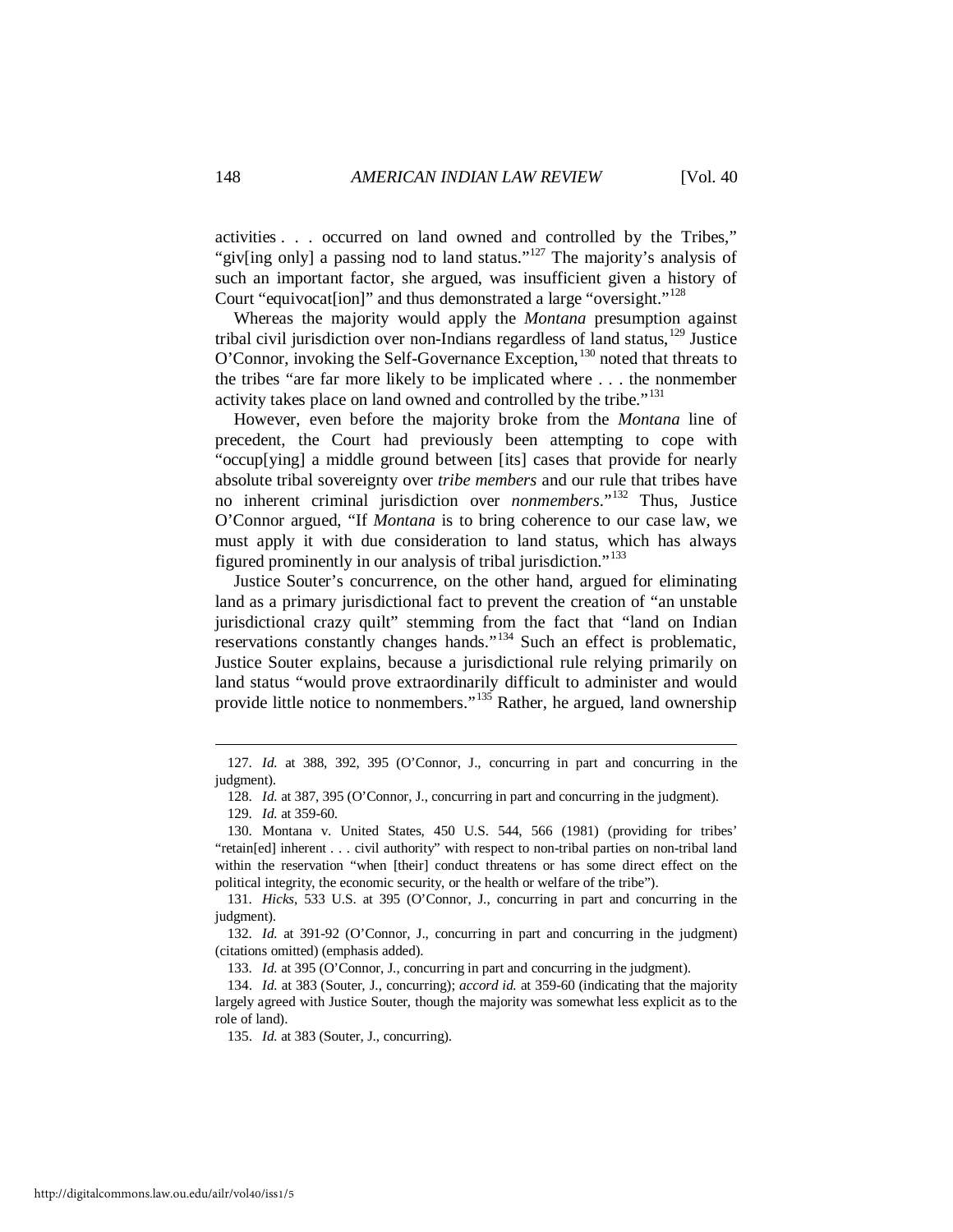"is relevant only insofar as it bears on the application of one of *Montana's*  exceptions."<sup>[136](#page-19-0)</sup>

Notice to non-Indians of susceptibility to tribal civil jurisdiction is especially important due to "'[t]he special nature of [Indian] tribunals' . . . which differ from traditional American courts in a number of significant respects,"[137](#page-19-1) including differences in parties' fundamental procedural rights, court structure, applicable law, judicial independence, and availability of review.[138](#page-19-2)

Justice Souter first invoked case law to argue against making land a primary jurisdictional fact, stating that "[t]he [presumption against civil jurisdiction over non-Indians] on which *Montana* and *Strate* were decided . . . looks first to human relationships, not land records"—with "the membership status of the unconsenting party . . . [being] the primary jurisdictional fact"—"and it should make no difference per se whether acts committed on a reservation occurred on tribal land or on land owned by a nonmember."<sup>[139](#page-19-3)</sup>

Justice Souter also referred to the history of tribal sovereignty and policy considerations.<sup>[140](#page-19-4)</sup> He reasoned that tribal authority over non-Indians has consistently remained "narrowly confined," as demonstrated by treaties with the Five Civilized Tribes expressly "exclud[ing] jurisdiction over nonmembers"[141](#page-19-5) and federal statutes from the 1800s delegating to tribal courts jurisdiction over purely Indian disputes, while preserving in "the courts of the United States jurisdiction of all actions to which its own citizens are parties on either side."[142](#page-19-6)

## *2. The Majority's Inconsistent Treatment of Congressional Silence Creates Confusion*

Justices Stevens and Breyer also objected to the majority's pronouncement that tribal courts are only courts of specific subject matter

 <sup>136.</sup> *Id.* at 375-76 (Souter, J., concurring).

<span id="page-19-1"></span><span id="page-19-0"></span> <sup>137.</sup> *Id.* at 383 (Souter, J., concurring) (quoting Duro v. Reina, 495 U.S. 676, 693 (1990)).

<span id="page-19-3"></span><span id="page-19-2"></span> <sup>138.</sup> *Id.* at 383-85 (Souter, J., concurring) (noting, of strong significance, that "the Bill of Rights and the Fourteenth Amendment do not of their own force apply to Indian tribes").

 <sup>139.</sup> *Id.* at 381-82 (Souter, J., concurring).

 <sup>140.</sup> *Id.* at 382 (Souter, J., concurring).

<span id="page-19-5"></span><span id="page-19-4"></span> <sup>141.</sup> *Id.* (Souter, J., concurring) (quoting Merrion v. Jicarilla Apache Tribe, 455 U.S. 130, 171, 171 n. 21 (1982) (dissenting opinion)).

<span id="page-19-6"></span> <sup>142.</sup> *Id.* at 382-83 (Souter, J., concurring) (internal quotation marks omitted) (quoting *In re* Mayfield, 141 U.S. 107, 116 (1891)).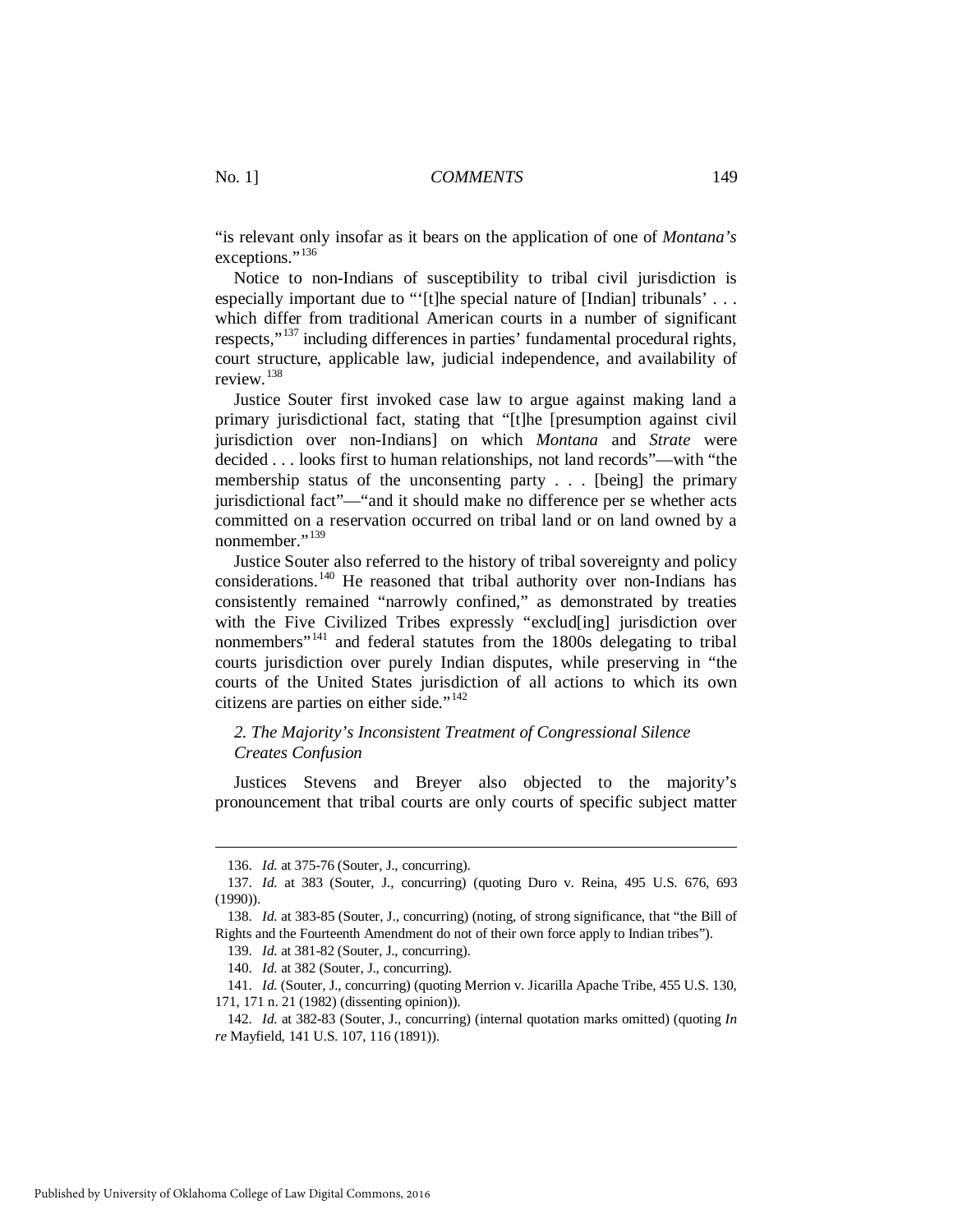jurisdiction.<sup>[143](#page-20-0)</sup> While the majority assumed "that tribal courts do not have jurisdiction to hear federal claims," such as § 1983 claims, absent federal congressional authorization,<sup>[144](#page-20-1)</sup> Justice Stevens would assume under congressional silence that "the question whether tribal courts are courts of general jurisdiction is fundamentally one of *tribal* law," yielding generally to "tribal assertion of general subject-matter jurisdiction."<sup>[145](#page-20-2)</sup>

Justice Stevens's analysis was "not based upon any mystical attribute of sovereignty, as the majority suggests, but rather upon the simple, commonsense notion that it is the body creating a court that determines what sorts of claims that court will hear."<sup>[146](#page-20-3)</sup> Justice Stevens further reasoned that "[n]ow and then silence is not pregnant" and that "[i]nadvertence seems the most likely [explanation]" for § 1983's failure to mention its application in tribal courts.<sup>[147](#page-20-4)</sup> In the analogous application of  $\S$ 1983 in state courts the Court has merely assumed and "never questioned" state courts' general jurisdiction "to provide the relief it authorizes."<sup>[148](#page-20-5)</sup>

## *3.* Hicks *Buries Additional Layers of Confusion and Uncertainty in Terse Footnotes and Unanswered Questions*

The uncertainty in *Hicks* extends beyond direct conflicts between the majority and concurrences into oblique and minimally analyzed asides in the footnotes. In responding to Justice Stevens's criticisms regarding the general jurisdiction of tribal courts, only in a footnote does the majority specify that "*Strate's* limitation on jurisdiction over nonmembers pertains to subject-matter, rather than merely personal, jurisdiction."<sup>[149](#page-20-6)</sup> Although this statement is binding law,<sup>[150](#page-20-7)</sup> the majority's five-sentence footnote analysis of the issue creates substantial confusion considering that the

 <sup>143.</sup> *See generally id.* at 366-69; *id.* at 401-04 (Stevens, J., concurring).

 <sup>144.</sup> *Id.* at 402 (Stevens, J., concurring).

 <sup>145.</sup> *Id.* (Stevens, J., concurring).

<span id="page-20-3"></span><span id="page-20-2"></span><span id="page-20-1"></span><span id="page-20-0"></span> <sup>146.</sup> *Id.* at 403 n.2 (Stevens, J., concurring) (citation omitted); *see also id.* (Stevens, J., concurring) ("The questions whether that court has the power to compel anyone to listen to it and whether its assertion of subject-matter jurisdiction conflicts with some higher law are separate issues.").

 <sup>147.</sup> *Id.* at 404 (quoting El Paso Natural Gas Co. v. Neztsosie, 526 U.S. 473, 487 (1999)).

 <sup>148.</sup> *Id.* (Stevens, J., concurring).

 <sup>149.</sup> *Id.* at 367 n.8.

<span id="page-20-7"></span><span id="page-20-6"></span><span id="page-20-5"></span><span id="page-20-4"></span> <sup>150.</sup> RICHARD A. POSNER, THE FEDERAL COURTS: CHALLENGE AND REFORM 352 (Harvard Univ. Press ed., 2009) (indicating that footnotes are binding because "[t]he court's holdings are authoritative wherever they appear on the page"). *See generally* Robert A. James, *Are Footnotes in Opinions Given Full Precedential Effect?*, 2 GREEN BAG 2D 267 (1999); Ira Brad Matetsky, *The Footnote Argument—Sustained at Last?*, 6 GREEN BAG 2D 33 (2002).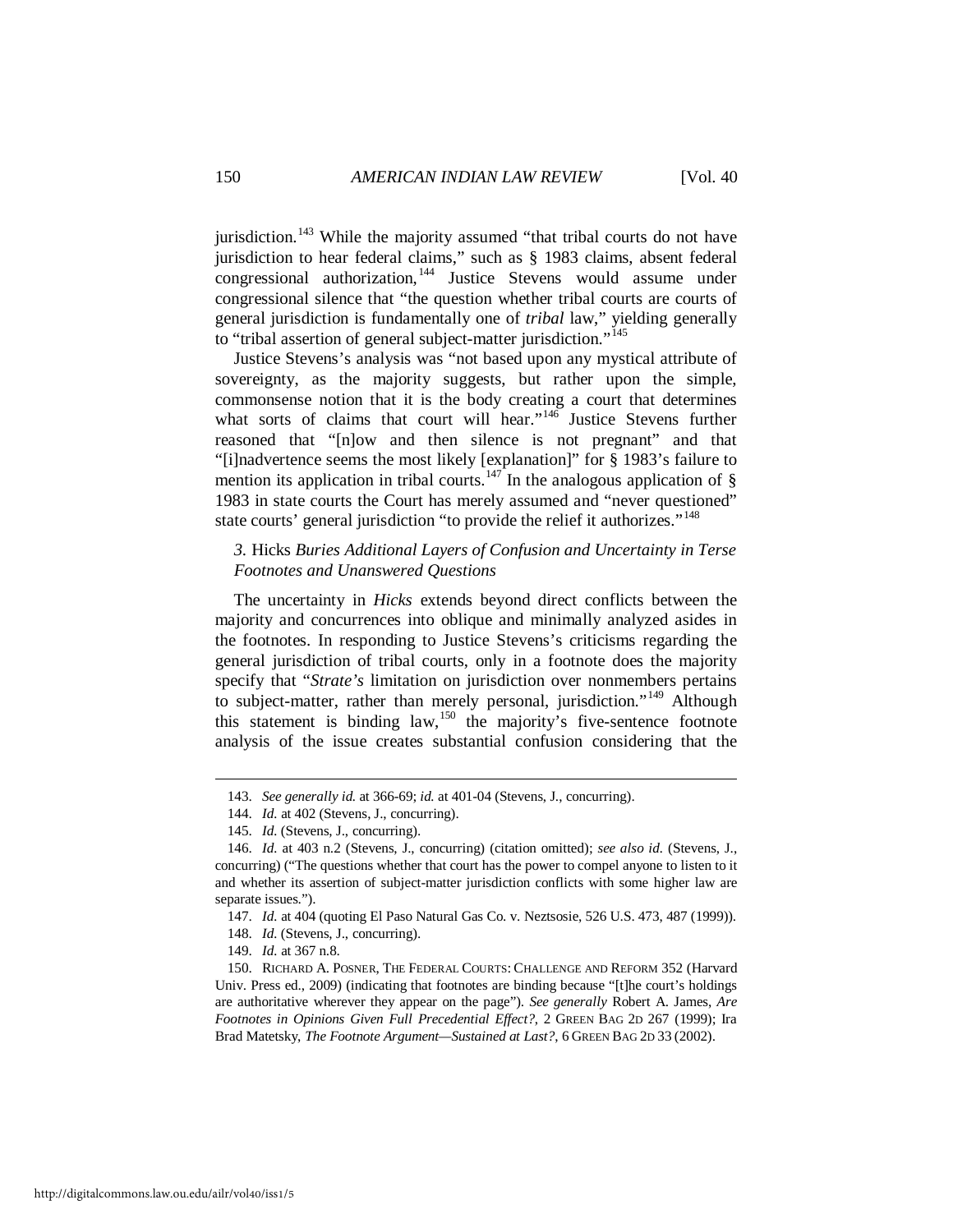dichotomy of specific and general subject matter jurisdiction is typically addressed with respect to personal jurisdiction in the canon of federal civil jurisdiction.<sup>[151](#page-21-0)</sup> This confusion is compounded by the fact that many cases on tribal civil jurisdiction fail to mention the concepts of personal and subject matter jurisdiction altogether,  $152$  leaving this dichotomy within tribal civil jurisdiction ambiguous throughout the U.S.—with the exception of the Ninth Circuit.<sup>[153](#page-21-2)</sup>

Justice Souter's concurrence also inserts a footnote that would render the entire canon of tribal civil jurisdiction unintelligible if it were binding law, owing to the Court's decades of loose language. [154](#page-21-3) Justice Souter recognized that the *Montana* Court used the terms "nonmembers" and "non-Indians" interchangeably<sup>[155](#page-21-4)</sup>—a trend that has been largely replicated among *Montana's* progeny. According to Justice Souter, "the relevant distinction, as we implicitly acknowledged in *Strate*, is between members and nonmembers of the tribe."[156](#page-21-5) In his four-sentence footnote, Justice Souter failed to consider the linguistic implications of distinguishing the Court's consistent muddling of "nonmember" and "non-Indian." If Justice Souter's footnote were to be binding law, it would raise an unanswerable

<span id="page-21-0"></span> <sup>151.</sup> *See, e.g.*, Daimler AG v. Bauman, 134 S. Ct. 746 (2014) ("Although the placement of a product into the stream of commerce 'may bolster an affiliation germane to specific jurisdiction,' . . . such contacts 'do not warrant a determination that, based on those ties, the forum has *general* jurisdiction over *a defendant*.'") (emphasis added) (quoting Goodyear Dunlop Tires Operations, S.A. v. Brown, 131 S.Ct. 2846 (2011)); *see also* Atkinson Trading Co. v. Shirley, 532 U.S. 645, 656 (2001) (ruling that *Montana's* consensual relationship exception provides merely specific regulatory jurisdiction over non-tribal parties operating on non-tribal land); Katosha Belvin Nakai, *Red Rover, Red Rover: A Call for Comity in Linking Tribal and State Long-Arm Provisions for Service of Process in Indian Country*, 35 ARIZ. ST. L.J. 633, 669 (2003) ("*Hicks* collapsed . . . the traditional subject matter and personal jurisdiction analysis.").

<span id="page-21-1"></span> <sup>152.</sup> *See* Red Fox v. Hettich, 494 N.W.2d 638, 642-43 (S.D. 1993) ("[A] review of the cases of the United States Supreme Court reveals that the analysis of jurisdictional issues between Indian and federal or state governments is rarely broken down into the traditional facets of subject matter and personal jurisdiction. . . . [T]his failure to analyze questions of tribal jurisdiction through jurisdiction's traditional component parts does not promote clarity of jurisdictional analysis."). *See generally, e.g., Shirley*, 532 U.S. 645; Montana v. United States, 450 U.S. 544 (1981); Williams v. Lee, 358 U.S. 217 (1959) (demonstrating the difficulty of untangling the issue of personal or subject matter jurisdiction).

<span id="page-21-5"></span><span id="page-21-4"></span><span id="page-21-3"></span><span id="page-21-2"></span> <sup>153.</sup> *See generally* Water Wheel Camp Recreational Area, Inc. v. LaRance, 642 F.3d 802 (9th Cir. 2011); *see also infra* Section IV.A.

 <sup>154.</sup> *See* Nevada v. Hicks, 533 U.S. 353, 377 n.2 (2001) (Souter, J., concurring).

 <sup>155.</sup> *See id.* (Souter, J., concurring).

 <sup>156.</sup> *See id.* (Souter, J., concurring).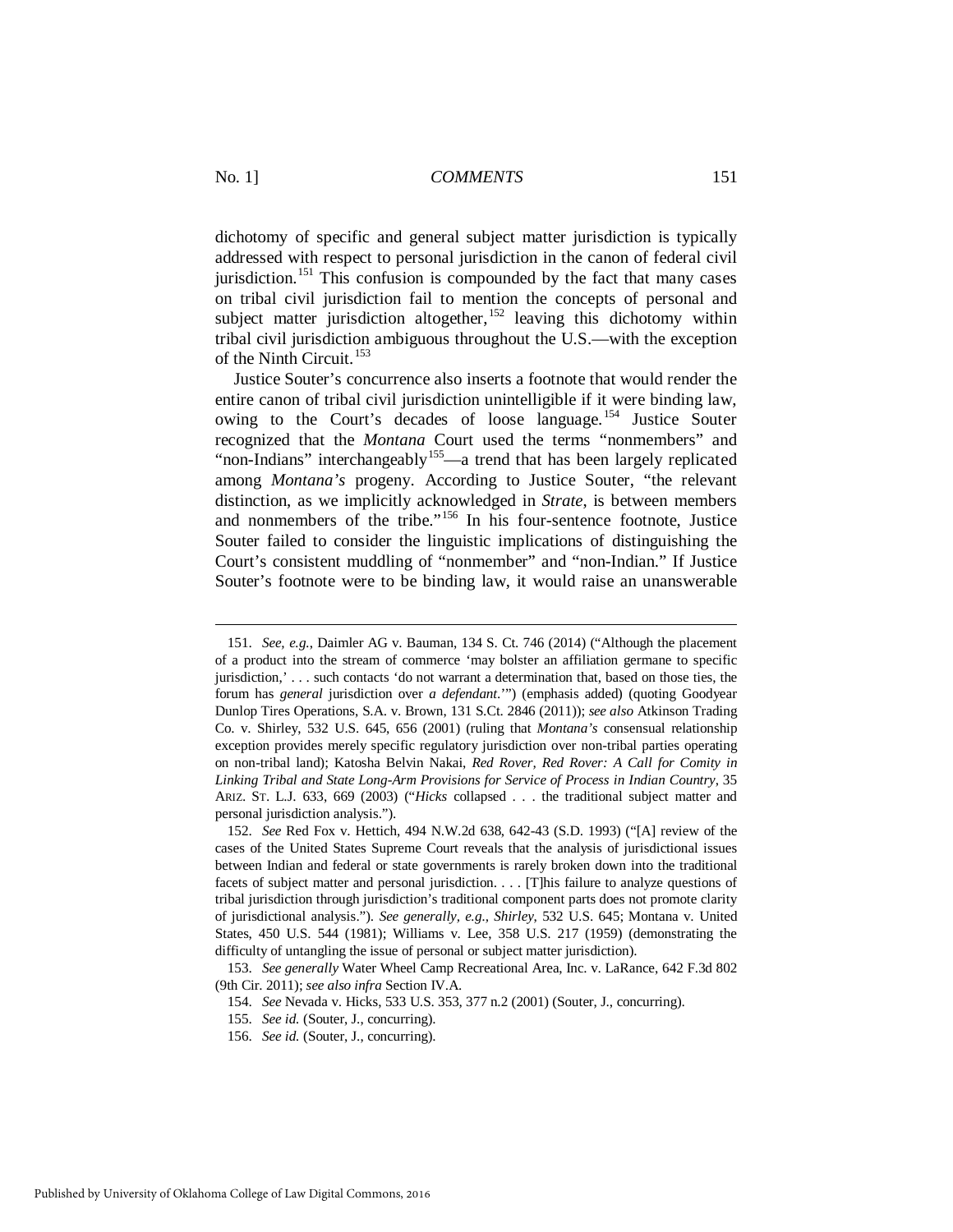question: how should the Court untangle the linguistically imprecise, factually complex case law in new, also factually complex cases?

Finally, *Hicks* recognized and declined to answer two important questions.<sup>[157](#page-22-0)</sup> The first of which was "the question of tribal-court jurisdiction over nonmember defendants in general"—for example, those not acting as state officials.<sup>[158](#page-22-1)</sup> The second, which was also important in answering the first question, was, "the question [of] whether a tribe's adjudicative jurisdiction over nonmember defendants *equals* its legislative jurisdiction."<sup>[159](#page-22-2)</sup>

#### *B. The Current Canon Incentivizes Discrimination in Transactions*

Given the confusion of the doctrine of tribal civil jurisdiction as exemplified by *Hicks*, it is not surprising that Investors have subsequently sought to avoid subjecting themselves to tribal civil jurisdiction altogether. Indeed, the problem is most clearly illustrated by *Plains Commerce Bank v. Long Family Land and Cattle Co.*, which also illustrates that Jurisdictional Risk may cause allegedly discriminatory effects in transactions to the detriment of Native Americans.

*1.* Plains Commerce *Illustrates Alleged Transactional Discrimination Against Native Americans for the Purpose of Avoiding Tribal Jurisdiction and Shifting Economic Costs*

Doctrinally, *Plains Commerce* stands for the proposition that neither *Montana* exception can permit tribal regulation of non-Indian land sales because the regulations cover only non-tribal "conduct," from which the Supreme Court distinguished non-tribal land sales.[160](#page-22-3) However, *Plains* 

<span id="page-22-0"></span> <sup>157.</sup> *See id.* at 386 (Ginsburg, J., concurring) ("I write separately only to emphasize that *Strate v. A-1 Contractors* . . . similarly deferred larger issues . . . [W]e 'express[ed] no view on the governing law or proper forum' for cases arising out of nonmember conduct on tribal land. The Court's opinion . . . does not reach out definitively to answer the[se] jurisdictional questions left open . . . .") (quoting Strate v. A-1 Contractors, 520 U.S. 438, 442 (1997)) (Ginsburg, J., concurring).

<span id="page-22-1"></span> <sup>158.</sup> *Id.* at 358 n.2; *see also id.* at 386 (Ginsburg, J., concurring) (explaining that the court also declined to decide this jurisdictional question as it relates to "state officials engaged on tribal land in a venture or frolic of their own"); *id.* at 396 (O'Connor, J., concurring in part and concurring in the judgment) ("The Court . . . never explains where these, or more serious allegations involving a breach of authority, would fall within its new rule of state official immunity.").

<span id="page-22-2"></span> <sup>159.</sup> *Id.* at 358, 374 (O'Connor, J., concurring in part and concurring in the judgment).

<span id="page-22-3"></span> <sup>160.</sup> *Plains Commerce Bank*, 554 U.S. at 340-41.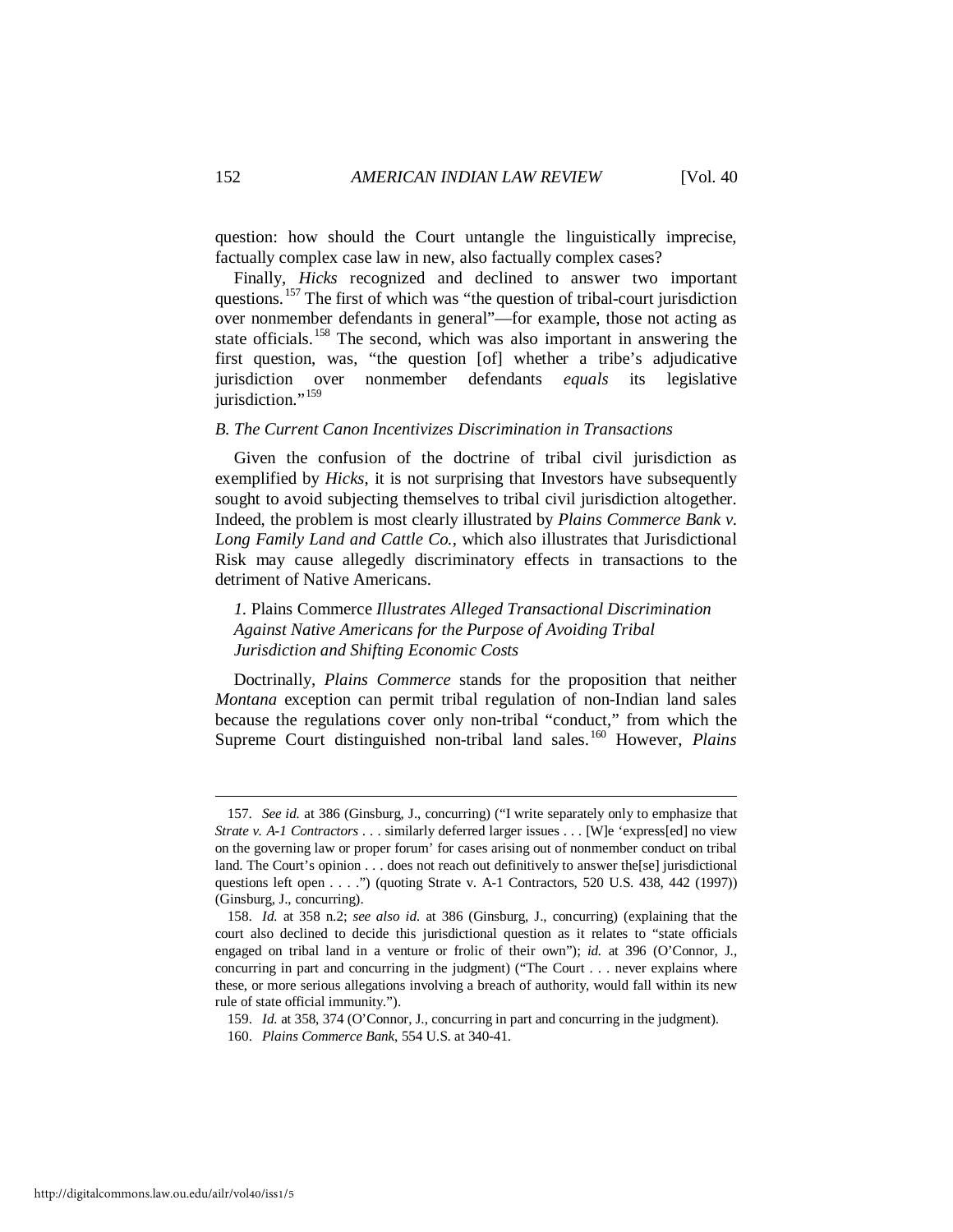*Commerce* is most significant in that it illustrates a correlation between Jurisdictional Risk and Investor avoidance of Indian Country.

In this 2008 case before the Supreme Court, the Sioux majority shareholders of Long Family Land and Cattle Company sued Plains Commerce Bank, alleging that the bank offered better terms to non-tribal customers in lending and land transactions.<sup>[161](#page-23-0)</sup> The tribal shareholders claimed the bank explained its favoritism toward non-tribal borrowers as resulting from the risk of "'possible jurisdictional problems' that might have been caused by the Bank financing an 'Indian owned entity on the reservation."<sup>[162](#page-23-1)</sup>

The conflict arose out of a nearly twenty-year commercial relationship between the bank and the Long's family corporation located on the Cheyenne River Sioux reservation on land alienated from the tribe, although the relationship began with the corporation's former, non-tribal owner.<sup>[163](#page-23-2)</sup> The opinion suggests that the majority ownership of the Long corporation shifted from non-tribal to tribal prior to or as a result of the prior non-tribal owner's 1995 death.<sup>[164](#page-23-3)</sup> The corporation and the decedent's son, now serving with his wife as majority shareholders, were indebted \$750,000 to the bank, and the Long Company's performance was "flagging," so the new majority shareholders sought refinancing.<sup>165</sup>

The Long family did refinance, and achieved a new loan contract and lease agreement.<sup>[166](#page-23-5)</sup> In connection with the new loan, the shareholders avoided foreclosure and achieved partial debt cancellation, but unfortunately at a cost of transferring 2,230 mortgaged acres to the bank.<sup>[167](#page-23-6)</sup> The bank subsequently leased this acreage back to the Long Company for a period of two years, including a repurchase option with an exercise price of \$468,000.<sup>[168](#page-23-7)</sup> This less-optimal lease came only after the bank, *fearing Jurisdictional Risk*, rescinded its original offer to "sell the land back . . . with a 20-year contract for deed."<sup>[169](#page-23-8)</sup>

<span id="page-23-0"></span>Less than a year after signing, a severe winter caused the deaths of hundreds of Long cattle, and the ranch could not afford to repurchase the

 <sup>161.</sup> *Id.* at 320.

<span id="page-23-1"></span> <sup>162.</sup> *Id.* at 322.

<span id="page-23-2"></span> <sup>163.</sup> *Id.* at 320-21, 340.

<span id="page-23-3"></span> <sup>164.</sup> *Id.* at 321.

<span id="page-23-4"></span> <sup>165.</sup> *Id.*

<span id="page-23-5"></span> <sup>166.</sup> *Id.*

<span id="page-23-6"></span> <sup>167.</sup> *Id.*

<span id="page-23-7"></span> <sup>168.</sup> *Id.* 

<span id="page-23-8"></span> <sup>169.</sup> *Id.* at 322.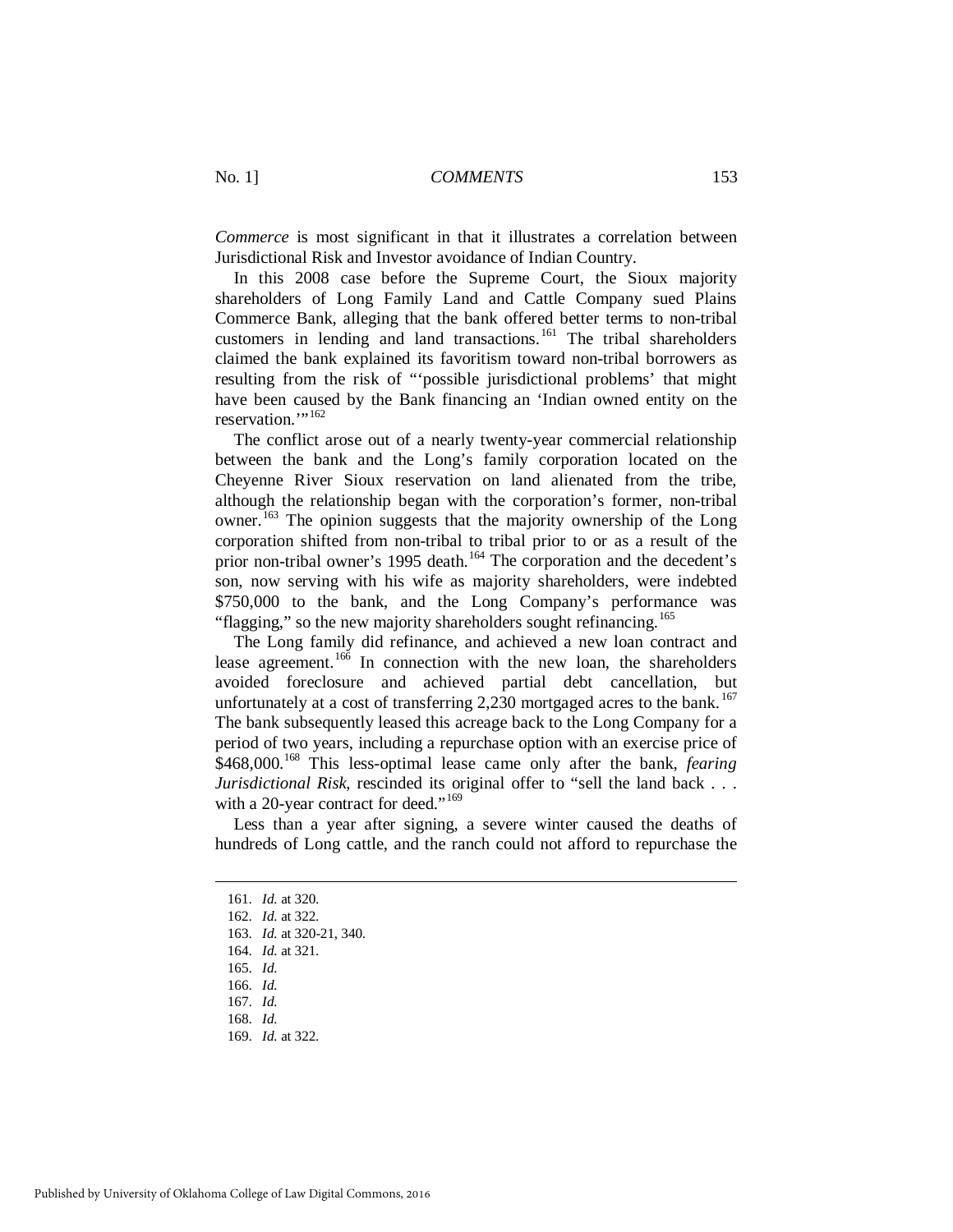acreage by the end of the two-year lease.<sup>[170](#page-24-0)</sup> Subsequently, the bank sold the land to non-Indians under unspecified terms the Longs claimed were more favorable.[171](#page-24-1)

The Longs sued in tribal court, and the bank sought summary judgment, arguing against tribal court jurisdiction.<sup>[172](#page-24-2)</sup> The tribal court denied summary judgment, ultimately awarding the Longs \$750,000 and a repurchase option for 960 acres.<sup>[173](#page-24-3)</sup>

Having exhausted tribal appeals, the bank sought a federal court judgment declaring a lack of tribal jurisdiction.<sup>[174](#page-24-4)</sup> After the Eighth Circuit affirmed the federal district court's judgments in favor of the ranch, the Supreme Court granted certiorari.<sup>[175](#page-24-5)</sup>

The Supreme Court reasoned that the Longs' suit was "an attempt to regulate the terms on which the Bank may sell the land it owns" and held that the tribal court lacked regulatory jurisdiction.<sup>[176](#page-24-6)</sup> Regulatory jurisdiction was lacking because the land had been alienated from the tribe, depriving the tribal court of retained inherent authority, and neither *Montana* exception applied.<sup>[177](#page-24-7)</sup>

Both *Montana* exceptions, "stem[ming] from the same sovereign interests . . . do not reach to regulating the sale of non-Indian fee land" because, the Court ruled, the exceptions merely permit (in specific circumstances) tribal regulation of non-tribal "conduct," to be distinguished from non-tribal "sale[s] of land."[178](#page-24-8) Unlike regulation of conduct, such as barring entry to tribal land or taxing specific actions, the regulation of nontribal land transfers is not empowered by tribal sovereignty because any damage to tribal "political integrity," under the *Montana* analysis, occurred with the original transfer to a non-tribal party.<sup>[179](#page-24-9)</sup>

Reasoning that the tribal court could have no adjudicatory jurisdiction in the absence of regulatory jurisdiction, the Court reversed, nullifying the Longs' tribal court judgment. $180$ 

 <sup>170.</sup> *Id.*

<span id="page-24-3"></span><span id="page-24-2"></span><span id="page-24-1"></span><span id="page-24-0"></span> <sup>171.</sup> *Id.* 

 <sup>172.</sup> *Id.*

 <sup>173.</sup> *Id.* at 322-23.

 <sup>174.</sup> *Id.* at 323.

<span id="page-24-6"></span><span id="page-24-5"></span><span id="page-24-4"></span> <sup>175.</sup> *Id.* 

<span id="page-24-7"></span> <sup>176.</sup> *Id.* at 330, 340.

 <sup>177.</sup> *See id.* at 339-41.

<span id="page-24-8"></span> <sup>178.</sup> *Id.* at 340-41.

<span id="page-24-10"></span><span id="page-24-9"></span> <sup>179.</sup> *Id.* at 335-36 ("Resale, by itself, causes no additional damage.").

 <sup>180.</sup> *Id.* at 330, 342.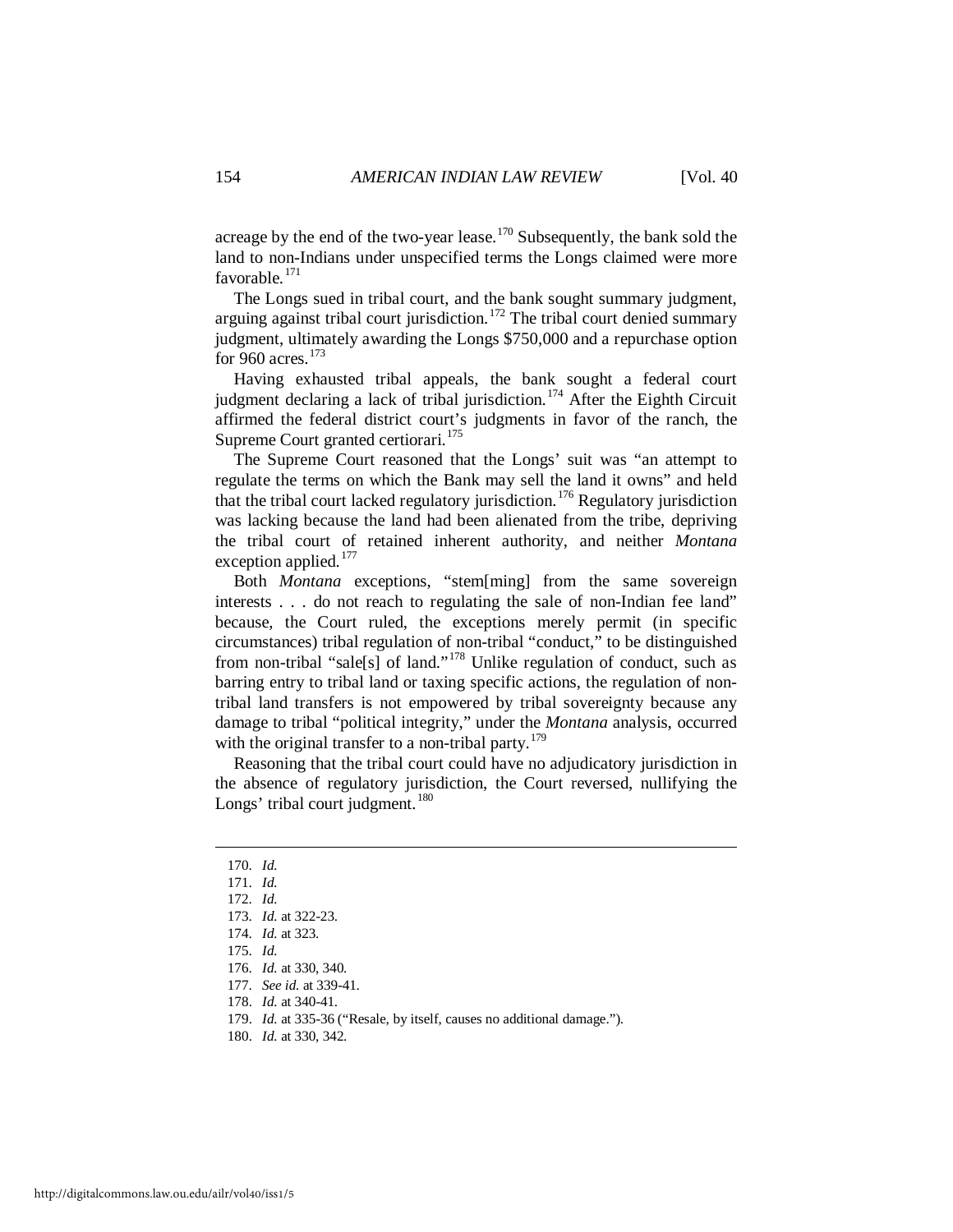## *2. All* Plains Commerce *Justices Agree That Current Law on Tribal Civil Jurisdiction Condones Transactional Discrimination Against Native Americans*

Admittedly, the Longs appear to have been high-risk debtors, given substantial outstanding debt, an assumed lack of extensive experience managing their newly owned company, and an apparent lack of livestock insurance. Therefore, it would only be rational—and acceptably ethical for a lending institution to extend less favorable lending terms or to be highly conservative in structuring a leasing agreement that appears to be at least partially motivated to rescue the Longs from a looming foreclosure.

A separate opinion signed by four justices, however, emphasized the unacceptability of considering the Longs' tribal affiliation as a factor in imposing less favorable terms. In this opinion, Justice Ginsburg criticized the *Plains Commerce* majority's failure to uphold the tribe's "authority to shield its members against discrimination by those engaging in onreservation commercial relationships" when this same authority has been granted to federal, state, and local governments.<sup>[181](#page-25-0)</sup>

The very fact that questions of tribal civil jurisdiction consider tribal affiliation—a close proxy for race—as a factor *seems* problematic under many modern understandings of equal protection.<sup>[182](#page-25-1)</sup> If the current canon of tribal civil jurisdiction were to receive a constitutional challenge— especially considering early policies of tribal assimilation<sup>[183](#page-25-2)</sup>—a well-pled

<span id="page-25-0"></span> <sup>181.</sup> *Id.* at 348-49 (Ginsburg, J., concurring in part, dissenting in part) (5-4 decision); *see*, *e.g.*, 15 U.S.C.A. § 1691(a)(1) (West, Westlaw through Pub. L. No. 114-49) (effective Jan. 21, 2013) ("It shall be unlawful for any creditor to discriminate against any applicant, with respect to any aspect of a credit transaction . . . on the basis of race . . . .").

<span id="page-25-1"></span> <sup>182.</sup> *Compare* Rice v. Cayetano, 528 U.S. 495, 496 (2000) (indicating that "[a]ncestry can be a proxy for race" and that "racial discrimination is that which singles out 'identifiable classes of persons . . . solely because of their ancestry or ethnic characteristics'") (quoting Saint Francis College v. Al-Khazraji, 481 U.S. 604, 613 (1987)), *with* United States v. Antelope, 430 U.S. 641, 645 (1977) ("The decisions of this Court leave no doubt that federal legislation with respect to Indian tribes, although relating to Indians as such, is not based upon impermissible racial classifications. . . . Legislation with respect to these 'unique aggregations' has repeatedly been sustained by this Court against claims of unlawful racial discrimination."); Morton v. Mancari, 417 U.S. 535, 553-54 n.24 (1974) (holding that a Bureau of Indian Affairs employment preference for tribal members "does not constitute 'racial discrimination'" because it "is political rather than racial in nature").

<span id="page-25-2"></span> <sup>183.</sup> *See generally* Williams v. Lee, 358 U.S. 217, 223 (1959).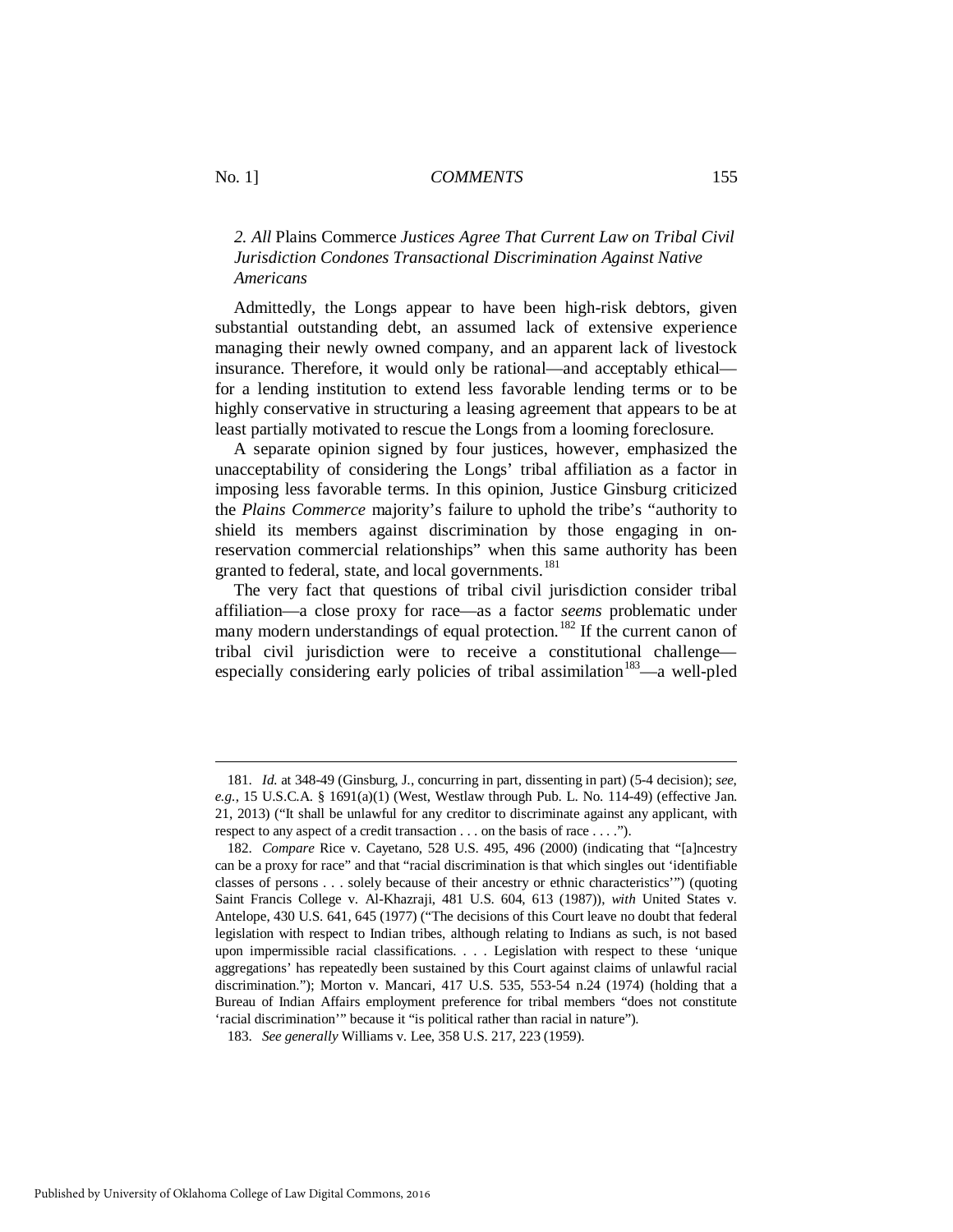claim highlighting the quasi-racial classification could potentially trigger strict scrutiny.<sup>184</sup>

Although the tribal jurisdictional factor of parties' tribal affiliations smacks of "separate but equal" justice,<sup>[185](#page-26-1)</sup> the *Plains Commerce* majority, responding to Justice Ginsburg's separate opinion, writes that "[t]he sovereign authority of Indian tribes is limited in ways state and federal authority is not . . . [and] that bedrock principle does not vary depending on the desirability of a particular regulation."[186](#page-26-2) Thus, the majority adopted a formalist approach, but this statement gives credence to Justice Ginsburg's normative concerns.[187](#page-26-3)

Considering that both *Plains Commerce* opinions—or all nine justices recognized the desirability of avoiding discrimination against Indians in transactions with non-tribal parties, perhaps the legislature should take advantage of its ability to modify the law of tribal civil jurisdiction to

<span id="page-26-1"></span> 185. Brown v. Bd. of Educ., 347 U.S. 483, 495 (1954) ("Separate educational facilities are inherently unequal. Therefore, we hold that the plaintiffs . . . are, by reason of the segregation complained of, deprived of the equal protection of the laws guaranteed by the Fourteenth Amendment.").

186. *Plains Commerce Bank*, 554 U.S. at 340.

<span id="page-26-0"></span> <sup>184.</sup> *See* Korematsu v. United States, 323 U.S. 214, 216 (1944) ("[A]ll legal restrictions which curtail the civil rights of a single racial group are immediately suspect. . . . [C]ourts must subject them to the most rigid scrutiny. Pressing public necessity may sometimes justify the existence of such restrictions; racial antagonism never can."); United States v. Carolene Prod. Co., 304 U.S. 144, 152 n. 4 (1938) (suggesting without deciding that "prejudice against discrete and insular minorities may be a special condition . . . which may call for a correspondingly more searching judicial inquiry"). *But see*, *e.g.*, Nevada v. Hicks, 533 U.S. 353, 383-84 (2001) (stating that "the Bill of Rights and the Fourteenth Amendment do not of their own force apply to Indian tribes. . . . Although the Indian Civil Rights Act of 1968 (ICRA) makes a handful of analogous safeguards"—including equal protection though ICRA's equal protection is not closely moored to federal precedent); Hayden v. County of Nassau, 180 F.3d 42, 48 (2d. Cir. 1999) (citing multiple Supreme Court precedents to articulate an equal protection framework specifying that "a law . . . is discriminatory on its face if it expressly classifies persons on the basis of race," "a law which is facially neutral violates equal protection if . . . applied in a discriminatory fashion," and, alternatively, "a facially neutral statute violates equal protection if . . . motivated by discriminatory animus and its application results in a discriminatory effect").

<span id="page-26-3"></span><span id="page-26-2"></span> <sup>187.</sup> *See*, *e.g.*, *id.* at 348-49 (Ginsburg, J., concurring in part, dissenting in part) ("The Federal Government and every State, county, and municipality can make nondiscrimination the law governing contracts generally, and real property transactions in particular. . . . Why should the Tribe lack comparable authority to shield its members against discrimination by those engaging in on-reservation commercial relationships—including land-secured lending—with them?").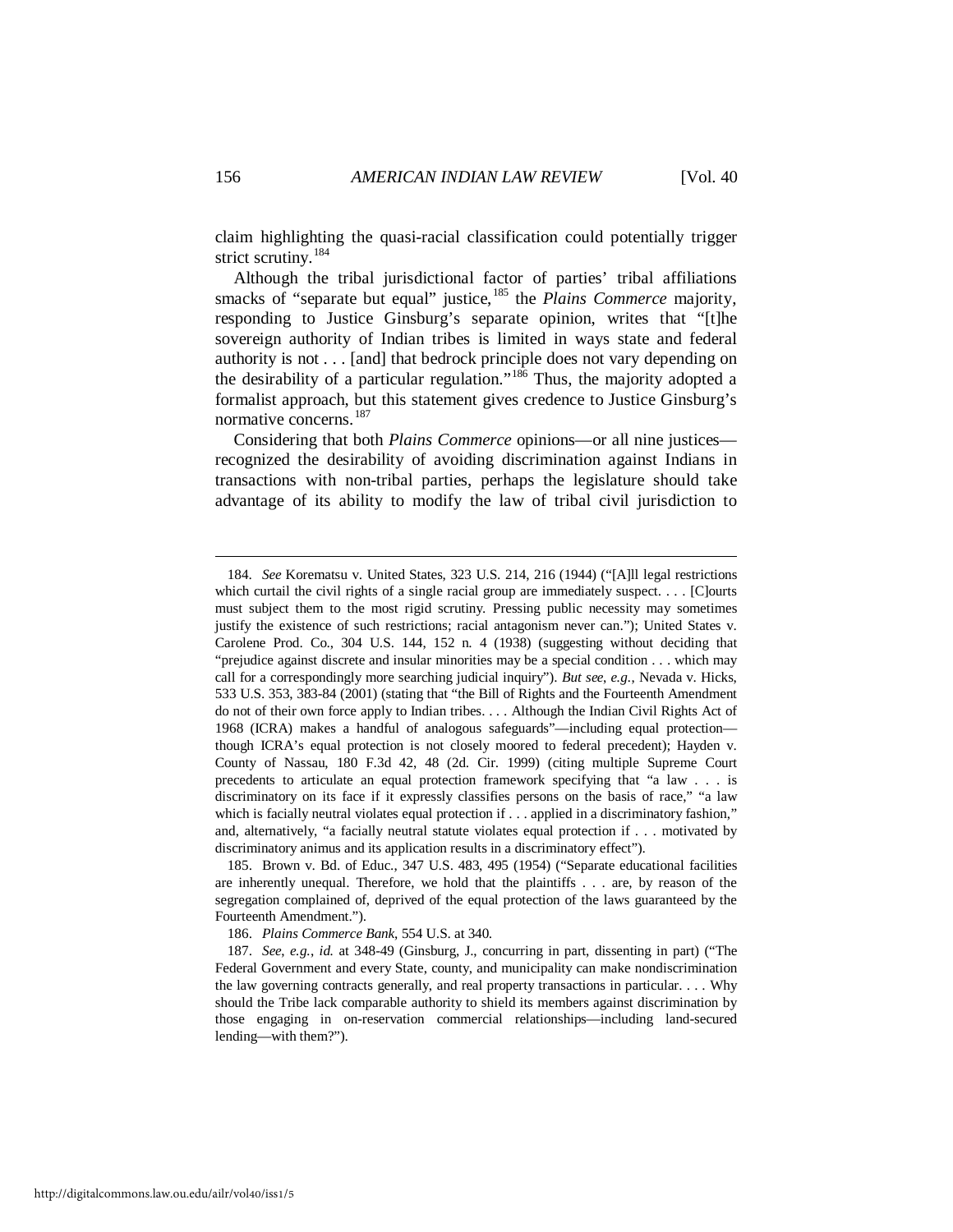further this policy goal.<sup>[188](#page-27-0)</sup> Such a legislative response should consider the interests of individual Indians in fair transactions and the tribes' interests in sovereignty and self-governance, which includes the judicial shaping of their own tribal business law. Furthermore, the financial literature suggests that the legislature should also consider the interests of Investors in applying appropriate transactional risk premiums and strategies for reducing risk to enhance the flow of capital to Indian Country.

#### *C. The Current Canon's Uncertainty Discourages Non-Tribal Investment in Tribal Economies*

Uncertainty in tribal civil jurisdiction such as that caused by *Hicks* is extremely discouraging to Investors. Indeed, given the existence of Jurisdictional Risk, Investor reluctance to invest in the tribes can be explained on two theoretical bases.

First, as an initial matter, investors display "home bias," a psychological preference for investing in domestic assets.[189](#page-27-1) The bias is so strong that investors often forgo "gains to be made from international portfolio diversification in terms of pure risk reduction" as compared to investments in "purely national portfolios."[190](#page-27-2) Therefore, even given an ideal legal structure, tribes would have to overcome this sometimes-irrational impulse to avoid cross-border transfers of capital.

<span id="page-27-0"></span> <sup>188.</sup> *See* Iowa Mut. Ins. Co. v. LaPlante, 480 U.S. 9, 17 (1987) ("Congress undoubtedly has the power to limit tribal court jurisdiction . . . ."); Nat'l Farmers Union Ins. Cos. v. Crow Tribe of Indians, 471 U.S. 845, 851 (1985) ("[T]he power of the Federal Government over the Indian tribes is plenary."); Escondido Mut. Water Co. v. La Jolla Band of Mission Indians, 466 U.S. 765, 787 n.30 (1984) ("Ilt is clear that all aspects of Indian sovereignty are subject to defeasance by Congress . . . ."); Montana v. United States, 450 U.S. 544, 562 (1981) ("If Congress had wished to extend tribal jurisdiction [over hunting and fishing] to lands owned by non-Indians, it could easily have done so by incorporating in [18 U.S.C.] § 1165 the definition of 'Indian country' in 18 U.S.C. § 1151 . . . .").

<span id="page-27-1"></span> <sup>189.</sup> *See* Solnik & Zuo, *supra* note 101, at 273 ("[I]nvestors suffer from foreign aversion, a preference for home assets based on familiarity. . . . Foreign aversion . . . leads investors to underinvest in foreign stocks in order to reduce the potential for regret, thereby creating a home bias."); BODIE ET AL., *supra* note 101, at 614 ("[I]nvestor portfolios notoriously overweight home-country stocks . . . and underweight, or even completely ignore, foreign equities."). Other scholars find that home bias occurs even domestically. *See* Joshua D. Coval & Tobias J. Moskowitz, *Home Bias at Home: Local Equity Preference in Domestic Portfolios*, 54 J. FIN. 2045, 2048 (1999) ("[A]s much as one-third of the home bias puzzle may only be a feature of a geographic proximity preference and the relative scale of the world economy, rather than a consequence of national borders.").

<span id="page-27-2"></span> <sup>190.</sup> *See, e.g.*, Linda L. Tesar & Ingrid M. Werner, *Home Bias and High Turnover*, 14 J. INT'L MONEY & FIN. 467, 478 (1995).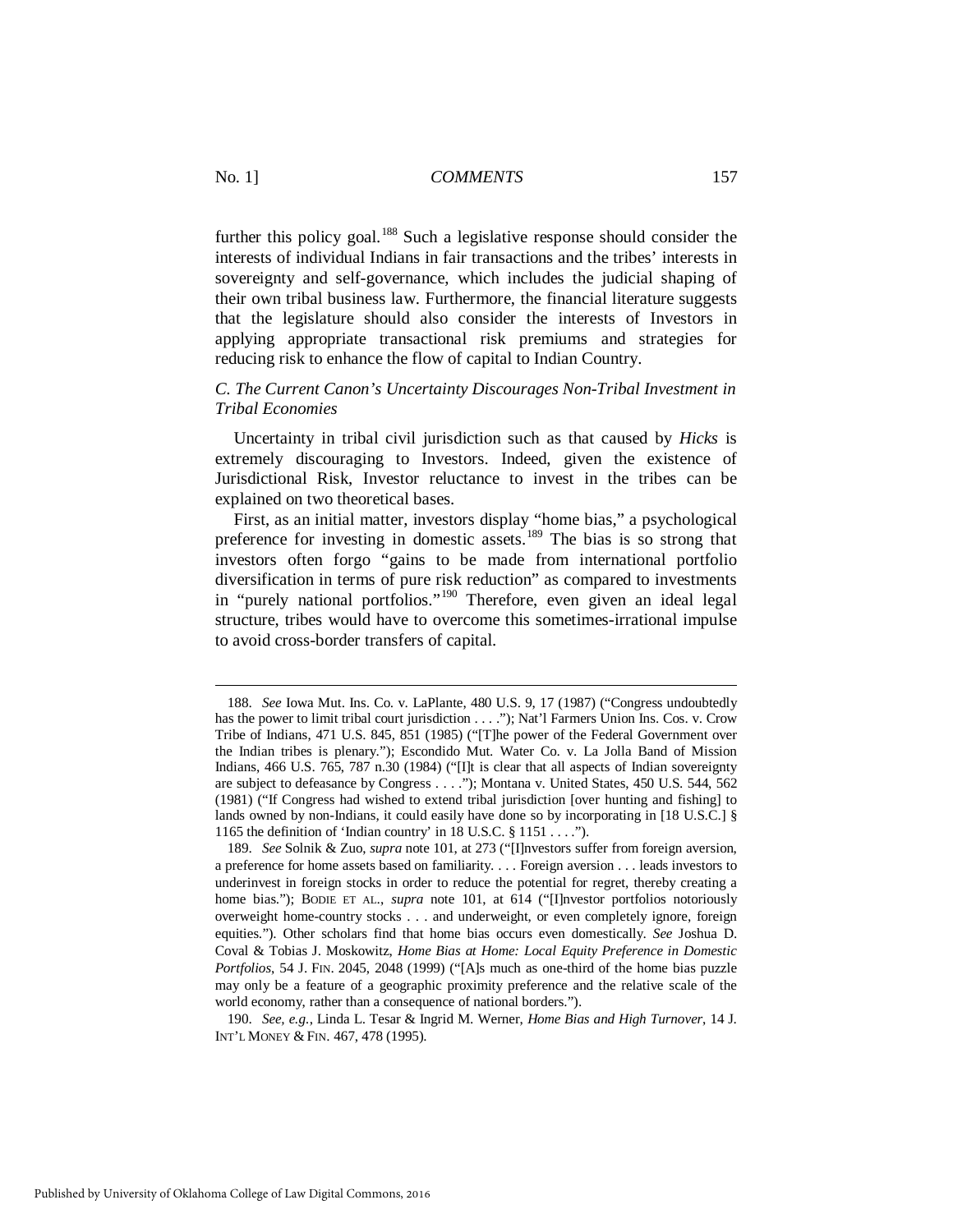Second, *Plains Commerce Bank* offers anecdotal evidence suggesting that Investors consider Jurisdictional Risk, assess risk premiums, and generally try to avoid subjecting themselves to tribal civil jurisdiction in capital-transferring activities. [191](#page-28-0) The fact that the non-tribal bank in *Plains Commerce* substituted its original financing terms to tribal parties for drastically less favorable financing terms—assessing a heavy risk premium—then ultimately chose to deal instead with non-tribal parties "on more favorable terms" strongly suggests that Investors consider Jurisdictional Risk to be a priced risk.<sup>[192](#page-28-1)</sup>

As indicated by asset pricing models derived from the Nobel Prize-winning Capital Asset Pricing Model (CAPM),<sup>[193](#page-28-2)</sup> "priced risk factors" include any "uncertainties that might concern a large segment of investors. . . sufficiently that they will demand meaningful risk premiums to bear exposure to those sources of risk."<sup>[194](#page-28-3)</sup>

<span id="page-28-3"></span>194. BODIE ET AL., *supra* note 101, at 212 (emphasis omitted).

 <sup>191.</sup> *See infra* Section II.B.

<span id="page-28-1"></span><span id="page-28-0"></span> <sup>192.</sup> *See generally Plains Commerce Bank*, 554 U.S. at 349 (recounting a non-tribal bank's interactions with tribal parties in rescinding an original offer of a "20-year contract for deed" in favor of "a two-year lease with an option to purchase" upon contemplating "possible jurisdictional problems") (internal quotation marks omitted) (citation omitted). Additional evidence may be found in SEC periodic filings. Regulation S-K requires securities issuers to disclose in 10-K periodic filings, under the heading "Risk Factors," "a discussion of the most significant factors that make the [securities] offering speculative or risky." *See* 17 C.F.R. 229.503(c) (2011). At least one issuer has found Jurisdictional Risk sufficiently risky that it felt compelled to disclose it in its 10-K filing. *See, e.g.*, Cash Sys., Inc., Annual Report (Form 10-K) 8-9 (Apr. 1, 2008), http://www.sec.gov/Archives/edgar/ data/861050/000095012408001688/v39158e10vk.htm#103 (indicating that the company is "subject to . . . political risk associated with the majority of [its] customers being Native American, Sovereign Nations," pointing to, *inter alia*, the fact that "Tribes . . . may determine their own . . . dispute processes" with few "limitation[s] on . . . Tribal jurisdiction").

<span id="page-28-2"></span> <sup>193.</sup> Press Release, Nobelprize.org, This Year's Laureates Are Pioneers in the Theory of Financial Economics and Corporate Finance (Oct. 16, 1990), http://www.nobelprize.org/ nobel\_prizes/economic-sciences/laureates/1990/press.html (last visited Mar. 4, 2016) (indicating that Professor William Sharpe was a co-recipient of the 1990 Nobel Prize in Economic Sciences for his "pioneering" research that spawned the Capital Asset Pricing Model). Modern scholars indicate that forms of absolute asset pricing, such as the CAPM, can be universally used to "value a bundle of cashflows (dividends, coupons and principle, option payoffs, firm profits, etc) based on its exposure to fundamental sources of macroeconomic risk." John H. Cochrane & Christopher L. Culp, *Equilibrium Asset Pricing and Discount Factors: Overview and Implications for Derivatives Valuation and Risk Management*, *in* MODERN RISK MANAGEMENT: A HISTORY 57, 58 (Sarah Jenkins & Tamsin Kennedy eds., 2003).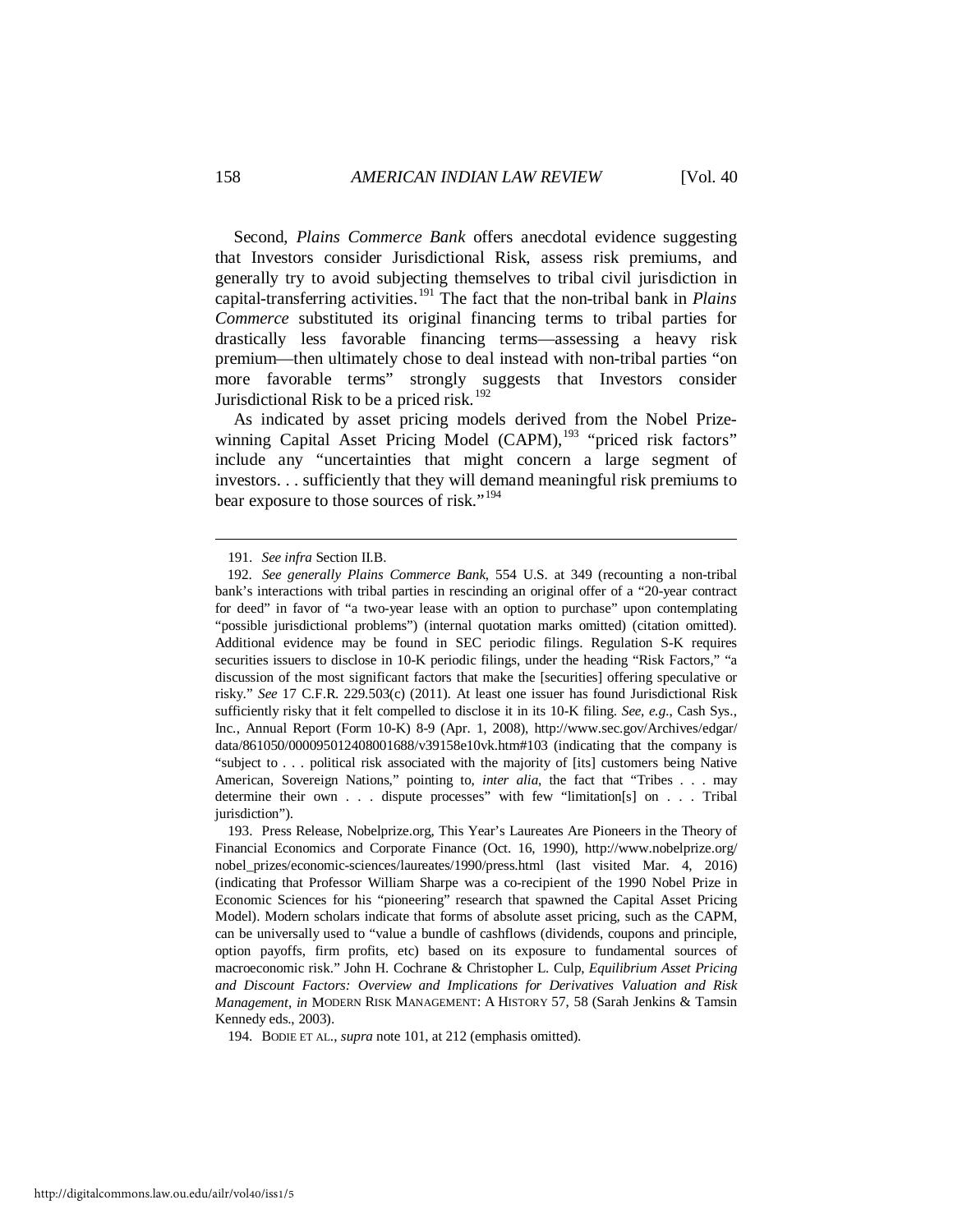However, priced risk is unfortunately a nuanced and developing concept within the financial literature. An informed discussion thereof thus requires background in the theory of the underlying CAPM.<sup>[195](#page-29-0)</sup> Generally speaking, the CAPM aims to "predict[] the relationship between the risk and equilibrium expected returns on risky assets."<sup>[196](#page-29-1)</sup> However, the CAPM assumes that "[a]ll investors . . . are rational mean-variance optimizers"[197](#page-29-2)—that is, that all investors perform "the right kind of diversification for the right reason."<sup>198</sup>

Diversification can be generally understood as an application of the "age-old . . . adage 'don't put all your eggs in one basket."<sup>[199](#page-29-4)</sup> To simplify, efficient diversification requires investing "across industries because firms in different industries  $\ldots$  have lower covariances<sup>[200](#page-29-5)</sup> than firms within an industry."<sup>[201](#page-29-6)</sup> Or, more generally, when an investor "diversifies across different financial assets with different risk characteristics, [that investor] can reduce the total amount of risk faced."<sup>202</sup>

By diversifying their investments, investors can virtually eliminate a component of total investment risk called nonsystematic, or firm-specific, risk.<sup>[203](#page-29-8)</sup> These risks are "those  $\ldots$  that affect a particular security only, leaving all others untouched."[204](#page-29-9) Because the CAPM assumes that investors

<u>.</u>

199. BODIE ET AL., *supra* note 101, at 145.

<span id="page-29-5"></span><span id="page-29-4"></span> 200. "Covariance" refers to "the fundamental measure of association between two random variables." *Covariance*, 1 THE SAGE ENCYCLOPEDIA OF SOCIAL SCIENCE RESEARCH METHODS (1st ed. 2004).

201. Markowitz, *supra* note 198, at 89.

<span id="page-29-7"></span><span id="page-29-6"></span> 202. WILLIAM J. CARNEY, CORPORATE FINANCE: PRINCIPLES AND PRACTICE 122 (Robert C. Clark et al. eds., 3d ed., 2015).

<span id="page-29-9"></span> 204. Cochrane & Culp, *supra* note 193, at 67 (identifying as "approximat[e]" examples of nonsystematic risk "operational and liquidity risk, as well as those components of market and credit risk that are unique to the firm in question").

<span id="page-29-0"></span> <sup>195.</sup> *See* Cochrane & Culp, *supra* note 193, at 87 ("[A] sound grasp of asset pricing theory is required to define systematic risk.").

 <sup>196.</sup> BODIE ET AL., *supra* note 101, at 190.

 <sup>197.</sup> *Id.*

<span id="page-29-3"></span><span id="page-29-2"></span><span id="page-29-1"></span> <sup>198.</sup> *See* Harry Markowitz, *Portfolio Selection*, 7 J. FIN. 77, 79, 89 (1952) (discussing the "expected returns-variance of returns . . . rule") (internal quotation marks omitted); *see also id.* at 89 (indicating that "risk" and "variance of return" are generally interchangeable terms); BODIE ET AL., *supra* note 101, at 114 (explaining that "expected return" and "mean return" are interchangeable terms).

<span id="page-29-8"></span> <sup>203.</sup> *See* BODIE ET AL., *supra* note 101, at 193, 205 (using "nonsystematic risk" interchangeably with "firm-specific risk" and "diversifiable risk"). "Nonsystematic risk" is also interchangeable with the term "idiosyncratic risk." *See, e.g.,* Cochrane & Culp, *supra* note 193, at 65.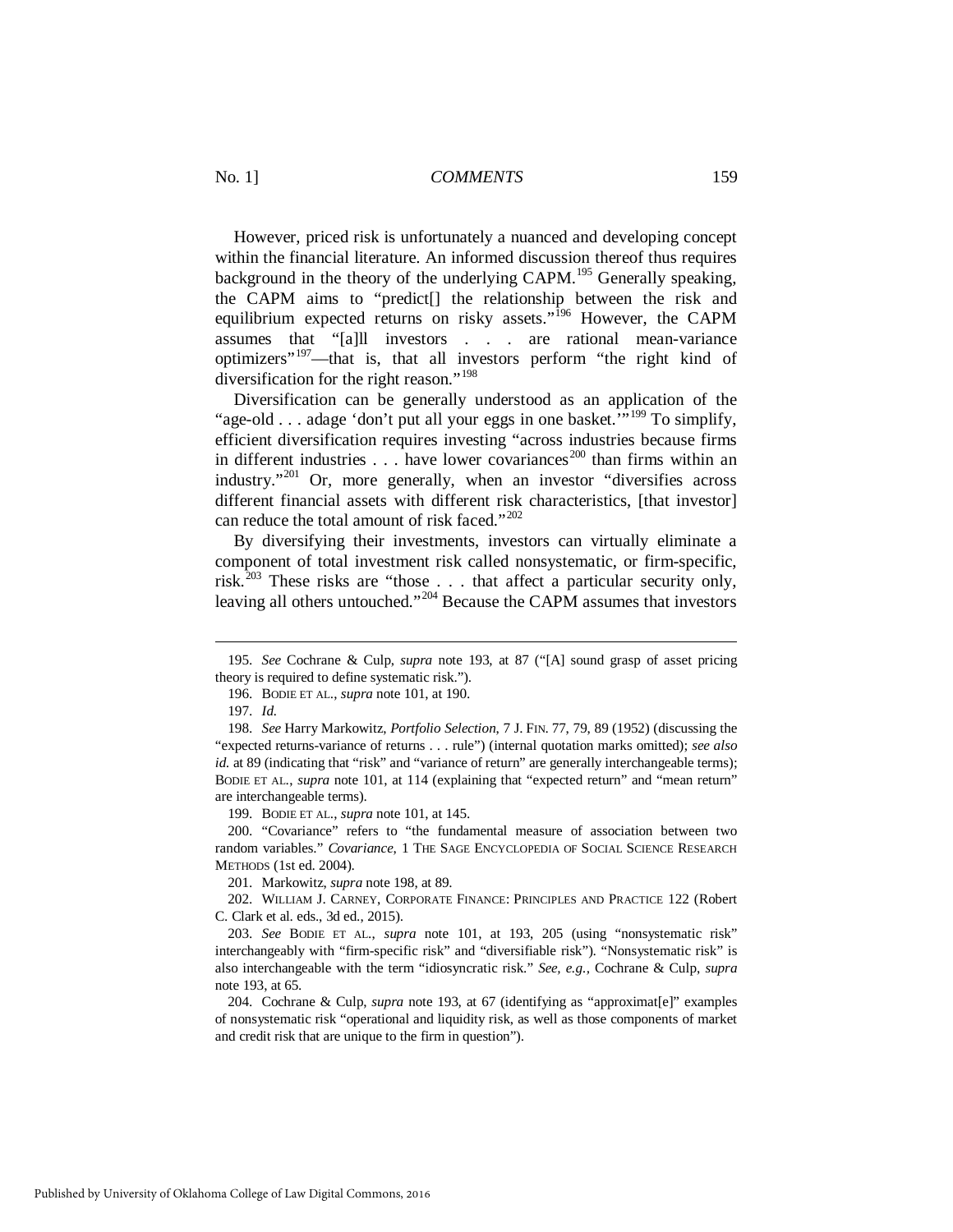rationally diversify their portfolios to eliminate nonsystematic risk, $205$  an asset's nonsystematic risk does not necessitate application of a risk premium.<sup>[206](#page-30-1)</sup>

However, under the CAPM's "expected return-beta relationship," investors must receive "risk premiums  $\ldots$  proportional to beta,"<sup>[207](#page-30-2)</sup> a Greek letter used in the financial literature to represent systematic risk.<sup>[208](#page-30-3)</sup> Unlike nonsystematic risk, systematic risk cannot be eliminated by diversification, which is why investors demand compensation therefor. $209$ 

Unfortunately, the financial literature has not reached a firm consensus on what constitutes systematic risk.<sup>[210](#page-30-5)</sup> The foundational CAPM model, published by Professor William Sharpe in 1964, $^{211}$  $^{211}$  $^{211}$  assumed that systematic risk is comprised solely of one risk: "the extent to which returns on [a] stock respond to the returns of the market portfolio," a theoretical portfolio "which includes all assets of the security universe."<sup>[212](#page-30-7)</sup> Subsequent financial research has concluded that Sharpe's "beta does not tell the whole story of risk."[213](#page-30-8) Rather, more contemporary studies suggest that there are "risk factors that affect security returns beyond beta's one-dimensional measurement of market sensitivity."<sup>[214](#page-30-9)</sup>

-

211. BODIE ET AL., *supra* note 101, at 206.

<span id="page-30-9"></span><span id="page-30-8"></span><span id="page-30-7"></span><span id="page-30-6"></span> 212. *Id.* at 191. Financiers often use "a broad market index such as the S&P 500" as a proxy for the market index. *See id.* at 120 n.4.

213. *Id.* at 206.

214. *Id.*

 <sup>205.</sup> *See* BODIE ET AL., *supra* note 101, at 190.

<span id="page-30-2"></span><span id="page-30-1"></span><span id="page-30-0"></span> <sup>206.</sup> *Id.* at 193; *see also* Cochrane & Culp, *supra* note 193, at 65 ("Idiosyncratic risks are 'not priced', meaning that you earn no more than the interest rate for holding them.").

 <sup>207.</sup> BODIE ET AL., *supra* note 101, at 193.

 <sup>208.</sup> *See id.* at 194.

 <sup>209.</sup> *See id.* at 193.

<span id="page-30-5"></span><span id="page-30-4"></span><span id="page-30-3"></span> <sup>210.</sup> *See generally id.*at 205-07 (documenting contemporary challenges to the CAPM's beta, a "one-dimensional measurement of market sensitivity"); *see also id.* at 209 (indicating that, under multifactor asset pricing models, it is "challeng[ing] . . . to identify the empirically important [systematic risk] factors"); *id.* at 212 ("The single-index CAPM fails empirical tests because the single-market index used to test these models fails to fully explain returns on too many securities."); Cochrane & Culp, *supra* note 193, at 75 ("Unfortunately, no single empirical representation [of capital asset pricing] 'wins', and the quest for a simple, reliable and commonly accepted implementation of the fundamental value equation continues."); Nai-Fu Chen, Richard Roll & Stephen A. Ross, *Economic Forces and the Stock Market*, 59 J. BUS. 383, 384 (1986) ("The theory has been silent, however, about which events are likely to influence all assets. A rather embarrassing gap exists between the theoretically exclusive importance of systematic 'state variables' and our complete ignorance of their identity.").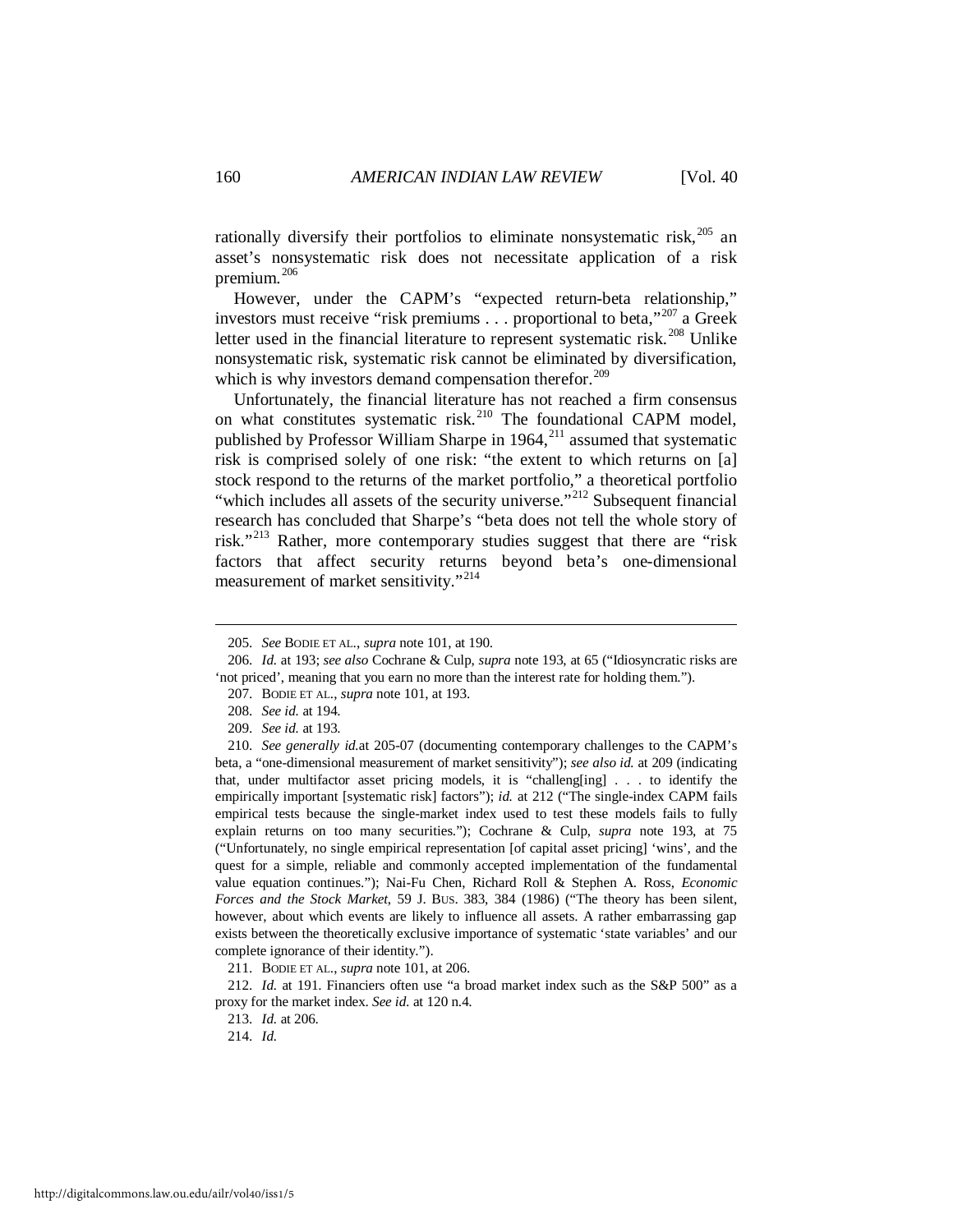This modern strain of research has led to the development of multifactor asset pricing models, which "allow for *several* systematic factors . . . [to] provide better descriptions of security returns."<sup>[215](#page-31-0)</sup> It is under these multifactor models that priced risk—in this context, synonymous with systematic risk<sup>216</sup>—becomes relevant.<sup>[217](#page-31-2)</sup>

Although debate continues as a general matter as to which risks should be factored into asset pricing models as priced risks, several articles from applied financial literature have identified political risk as one such type of priced risk.<sup>[218](#page-31-3)</sup> This author proposes that Jurisdictional Risk should be analyzed as a form of priced political risk.

Unfortunately, academics have not reached agreement on the definition of "political risk."[219](#page-31-4) In light of a lacking academic consensus, this paper adopts that definition of "political risk" used by The PRS Group (PRS), "[a] leading organization in the field" of quantitative political risk analytics.  $220$ In determining a country's political risk rating, PRS analyzes a country's "government stability, socioeconomic conditions, investment profile,

<span id="page-31-4"></span> 219. *See, e.g.*, Stephen J. Kobrin, *Political Risk: A Review and Reconsideration*, 10 J. INT'L BUS. STUD. 67, 67-68 (1979) (surveying the financial literature to identify at least six definitions of "political risk" and criticizing such literature for failing to "provide an analytic framework which can adequately contribute—in either a taxonomic or an operational sense—to improved practice").

<span id="page-31-5"></span> 220. BODIE ET AL., *supra* note 101, at 621. *See generally* PRS GROUP, http://www. prsgroup.com (last visited Mar. 4, 2016).

 <sup>215.</sup> *Id.* at 207 (emphasis added).

<span id="page-31-1"></span><span id="page-31-0"></span> <sup>216.</sup> *See, e.g.*, *id.* at 212, 212 n.15 (indicating that priced risk factors are those "that concern a large segment of investors" and suggesting that they include risks that cannot "be diversified away"); Cochrane & Culp, *supra* note 193, at 65 ("A central and classic idea in asset pricing is that only systematic risk generates a premium."); *cf.* Chen, Roll & Ross, *supra* note 210, at 383 ("The general conclusion of theory is that an additional component of long-run return is required and obtained whenever a particular asset is influenced by systematic economic news and that no extra reward can be earned by (needlessly) bearing diversifiable risk.").

 <sup>217.</sup> *See* BODIE ET AL., *supra* note 101, at 212.

<span id="page-31-3"></span><span id="page-31-2"></span> <sup>218.</sup> *See* Geert Bekaert & Campbell R. Harvey, *Research in Emerging Markets Finance: Looking to the Future*, 3 EMERGING MKTS. REV. 429, 443 (2002) ("[P]olitical risk is priced in many emerging markets.") (citations omitted); Enrico C. Perotti & Pieter van Oijen, *Privatization, Political Risk and Stock Market Development in Emerging Economies*, 20 J. OF INT'L MONEY & FIN. 43, 47 (2001) ("[I]t seems that political risk is a priced factor for which investors are rewarded and that it strongly affects the local cost of equity, which may have implications for growth."); *cf.* Asli Demirgüç-Kunt & Vojislav Maksimovic, *Law, Finance, and Firm Growth*, 53 J. FIN. 2107, 2114 (1998) ("[F]irms may be able to compensate for the absence of specific legal protections by altering the provisions of contracts. It is much harder to compensate for systemic failures of the legal system.").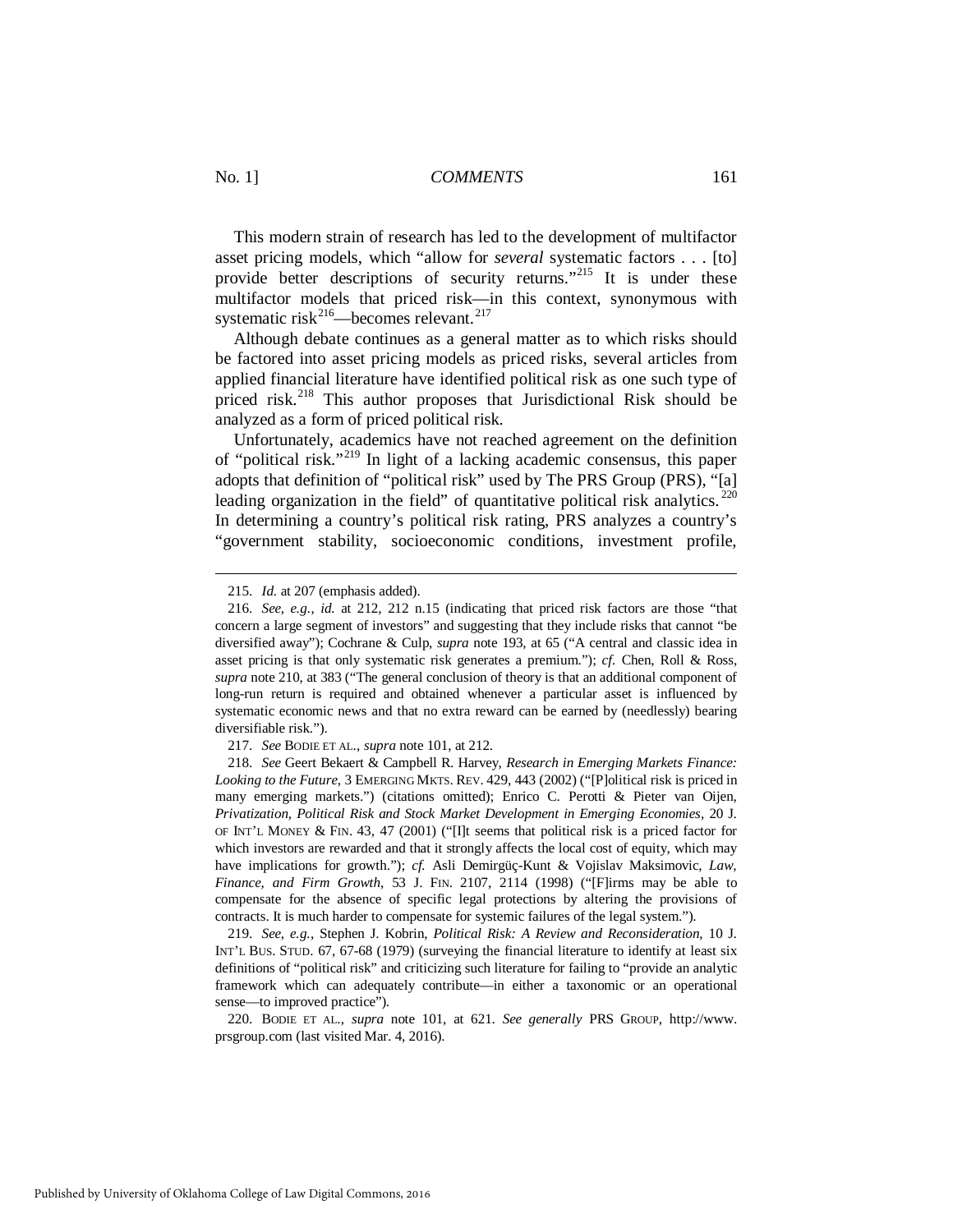internal conflict, external conflict, corruption, military in politics, religious tensions, law and order, ethnic tensions, democratic accountability, and bureaucratic quality."<sup>[221](#page-32-0)</sup>

In particular, Jurisdictional Risk would seemingly be captured by PRS's political risk components of bureaucracy quality,  $^{222}$  $^{222}$  $^{222}$  cross-border conflict,  $^{223}$  $^{223}$  $^{223}$ ethnic tensions,  $224$  external conflict,  $225$  investment profile,  $226$  and law and order.[227](#page-32-6) Although it might be difficult to firmly place Jurisdictional Risk in any one of these subcategories of political risk, it seems clear that Jurisdictional Risk falls somewhere within PRS's definition of "political risk." Therefore, disagreements and ambiguities in the financial literature notwithstanding, one could rely on syllogism to conclude that because Jurisdictional Risk is a political risk, $^{228}$  $^{228}$  $^{228}$  and because political risk is a priced risk, $^{229}$  $^{229}$  $^{229}$  Jurisdictional Risk must therefore be a priced risk.

If Jurisdictional Risk thus requires compensation of Investors in the form of a risk premium, this finding would have significant implications for

228. *See generally id.*

<span id="page-32-0"></span> <sup>221.</sup> *Guide to Data Variables*, PRS GROUP, http://epub.prsgroup.com/list-of-all-variabledefinitions (last visited Mar. 4, 2016); *see also ICRG Methodology*, PRS GROUP, https://www.prsgroup.com/wp-content/uploads/2014/08/icrgmethodology.pdf (last visited Mar. 4, 2016) (detailing quantitative methodology for PRS's International Country Risk Guide).

<span id="page-32-1"></span> <sup>222.</sup> *Guide to Data Variables*, *supra* note 221 (defining "Bureaucracy Quality" as the "[i]nstitutional strength and quality of the bureaucracy" and indicating that bureaucratic "autonom[y] from political pressure" signifies diminished risk).

<span id="page-32-2"></span> <sup>223.</sup> *Id.* (defining "Cross-border Conflict" as "[a]ctual or potential conflict with another nation state . . . which can range in severity from cross-border armed conflict and incursion to territorial claims subject to . . . litigation").

<span id="page-32-3"></span> <sup>224.</sup> *Id.* (defining "Ethnic Tensions" as "[a] measure of the degree of tension attributable to . . . national . . . divisions").

<span id="page-32-4"></span> <sup>225.</sup> *Id.* (indicating that "External Conflict" includes "Foreign Pressures," which is defined as "[a]ctual or potential risk posed by pressures brought to bear on the government by one or more foreign states to force a change of policy").

<span id="page-32-5"></span> <sup>226.</sup> *Id.* (defining "Investment Profile" as "[a] measure of the factors affecting the risk to investment that are not covered by other . . . risk components").

<span id="page-32-6"></span><sup>227.</sup> *Id.* (indicating that "[t]he 'law' subcomponent" of "Law & Order" considers "the strength and impartiality of the legal system").

<span id="page-32-8"></span><span id="page-32-7"></span> <sup>229.</sup> *See* Bekaert & Harvey, *supra* note 218, at 443 ("[P]olitical risk is priced in many emerging markets.") (citations omitted); Perotti & Oijen, *supra* note 218, at 47 ("[I]t seems that political risk is a priced factor for which investors are rewarded and that it strongly affects the local cost of equity, which may have implications for growth."); *cf.* Demirgüç-Kunt & Maksimovic, *supra* note 218, at 2114 ("[F]irms may be able to compensate for the absence of specific legal protections by altering the provisions of contracts. It is much harder to compensate for systemic failures of the legal system.").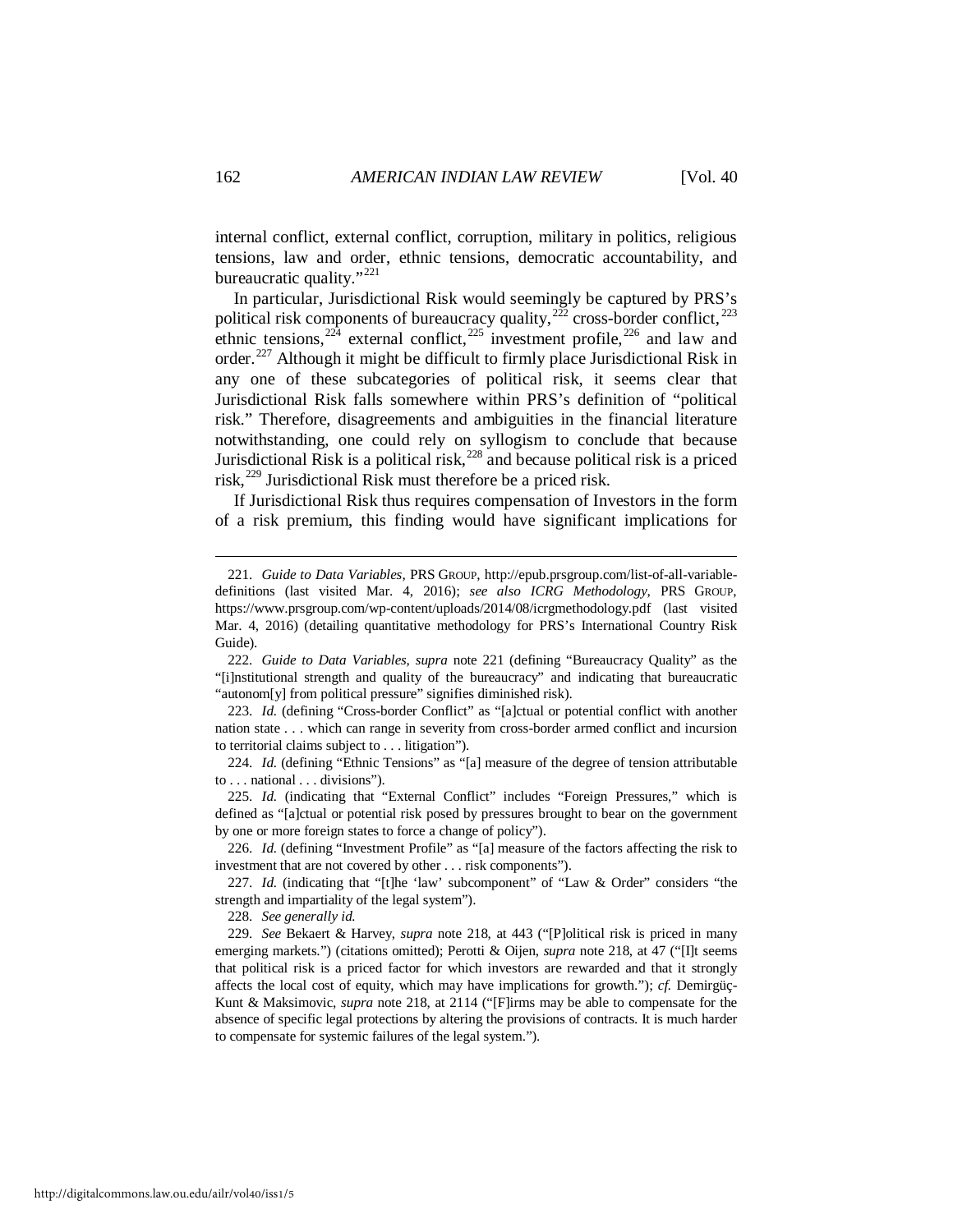public policy. Indeed, to analogize, antifraud liability under U.S. securities regulation appears to be at least partially premised on the notion that fraudulent financial disclosures pose a priced risk for investors. [230](#page-33-0) Securities regulation assumes that antifraud liability is necessary to prevent investors from "discounting the amount that they are willing to pay for securities to reflect the risk of fraud," which would lead to an increased cost of capital for firms that issue securities were fraud unregulated such that it could become a systematic threat. $^{231}$  $^{231}$  $^{231}$ 

If Jurisdictional Risk similarly proves to be a priced risk, Investors who seek to sell capital to tribal parties also need regulatory protection namely, in the form of enhanced jurisdictional certainty to reduce litigation costs. Absent such protections—so long as Jurisdictional Risk is left unchecked—Investors "will demand meaningful risk premiums to bear exposure to th[at] source[] of risk."<sup>[232](#page-33-2)</sup>

The requirement of a Jurisdictional Risk premium would impede growth of tribal economies by increasing the cost of capital. [233](#page-33-3) Indeed, investors' first consideration in deciding whether to invest is the amount of risk premium "offered to compensate for the risk involved in investing."<sup>[234](#page-33-4)</sup> Owing to risk aversion, would-be investors will *refuse* to invest in a portfolio of risky assets (such as the theoretical basket of all tribal investment assets) absent a positive, nonzero risk premium and will otherwise "shy away" from risky portfolios that have a low ratio of "risk premium relative to risk."<sup>235</sup> In fact, when "risk premiums fall, ... relatively more risk-averse investors will pull their funds out of the risky  $\ldots$  portfolio, placing them instead in the risk-free asset<sup> $236$ </sup>—which,

<span id="page-33-0"></span> <sup>230.</sup> *See generally* STEPHEN J. CHOI & A.C. PRITCHARD, SECURITIES REGULATION: CASES AND ANALYSIS 198 (Robert C. Clark et al. eds., 4th ed., 2015).

<span id="page-33-1"></span> <sup>231.</sup> *See id.* ("[F]raud may influence how investors direct their capital. . . . [D]iscounting means that publicly-traded firms will face a higher cost of capital if capital markets are infected by fraud.").

<span id="page-33-2"></span> <sup>232.</sup> *See* BODIE ET AL., *supra* note 101, at 212; *see also id.* at 195 ("[W]e would expect the reward, or the risk premium on individual assets, to depend on the risk an individual asset contributes to the overall portfolio."); Cochrane & Culp, *supra* note 193, at 65 (indicating that "asset prices are equal to the expected cashflow discounted at the risk-free rate, plus a risk premium").

<span id="page-33-5"></span><span id="page-33-4"></span><span id="page-33-3"></span> <sup>233.</sup> *Cf.* BODIE ET AL., *supra* note 101, at 195 (indicating that CAPM's required rate of return is the rate "that will compensate investors for the risk of that investment, as well as for the time value of money").

 <sup>234.</sup> *See id. at* 119.

 <sup>235.</sup> *See id.* at 120.

<span id="page-33-6"></span> <sup>236.</sup> *Id.* at 192-93.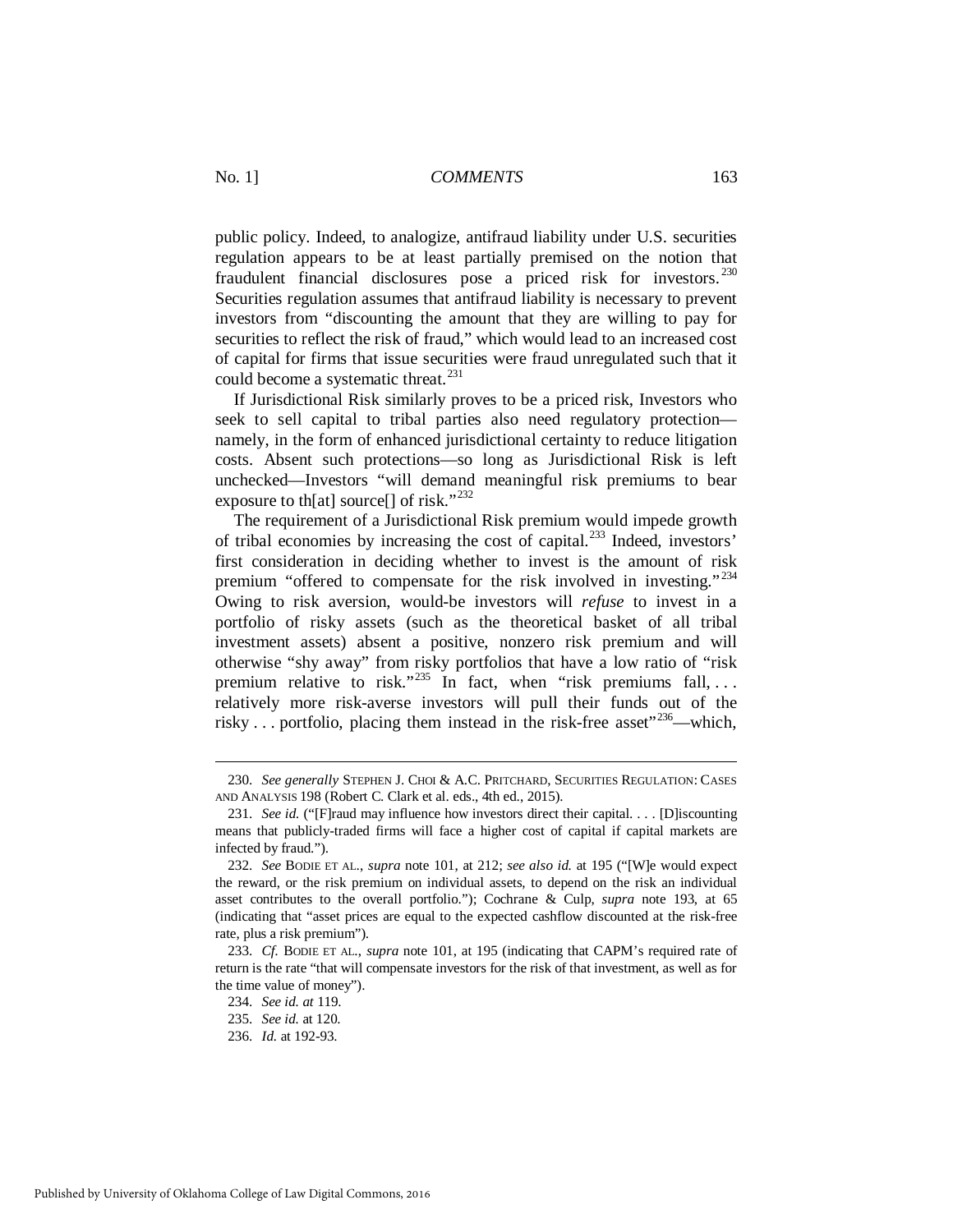in this instance, would constitute anything but tribal investments subject to Jurisdictional Risk.

This theory, of course, needs empirical testing, especially considering the developing nature of research into both political risk and priced risk. However, research into tribal economics seems consistent with the notion that Jurisdictional Risk is a priced risk. A 2003 article from the South Dakota Business Review, for example, indicates "a long history of both private and tribal enterprises that have failed on [South Dakota's] reservations," attributing such failure to the absence of a "rule of law."<sup>[237](#page-34-0)</sup>

The South Dakota Bankers Association (the "Association") cited that study in a 2014 amicus curiae brief supporting a pending petition for certiorari, extrapolating the findings to conclude that non-tribal businesses "limit the amount of business they do on-reservations . . . because the risk associated with not knowing the rules before the game begins simply outweighs the potential economic benefit."[238](#page-34-1) The Association, though focused specifically on the expansion of tribal jurisdiction, articulated concerns regarding added "uncertainty and [non-tribal] reluctance [to invest], the net result of which will be continued economic hardship for those living on and near Indian reservations."<sup>[239](#page-34-2)</sup>

The Association's findings are consistent not only with the concepts of home bias and capital asset pricing, but also with general principles of international business strategy. In fact, "[i]nstability in a national government creates numerous problems, including economic risks and uncertainty created by government regulations; the existence of many, possibly conflicting, legal authorities; and the potential nationalization of private assets."<sup>[240](#page-34-3)</sup> Stabilization of tribal governments—or at least the clarification of their judicial authority—however, is likely to draw additional non-tribal investment. $^{241}$  $^{241}$  $^{241}$ 

<span id="page-34-0"></span> <sup>237.</sup> Brown & Selk, *supra* note 101, at 14 (emphasis omitted) (identifying un-honored contracts and nepotism as examples of breaches of typical Anglo-American law that prevent the "attracting [of] outside capital and the process of development and growth that is so desperately needed on the American Indian reservations in South Dakota").

<span id="page-34-1"></span> <sup>238.</sup> Brief for South Dakota Bankers Ass'n as Amici Curiae Supporting Petitioners, *supra* note 103. *See generally* Plains Commerce Bank v. Long Family Land & Cattle Co., 554 U.S. 316 (2008).

<span id="page-34-2"></span> <sup>239.</sup> Brief for South Dakota Bankers Ass'n as Amici Curiae Supporting Petitioners, *supra* note 103, at 2.

 <sup>240.</sup> *See*, *e.g.*, HOSKISSON ET AL., *supra* note 14, at 288.

<span id="page-34-4"></span><span id="page-34-3"></span> <sup>241.</sup> *See id.* ("Changes in government policies can dramatically influence the attractiveness of direct foreign investment."); *see also* Brown & Selk, *supra* note 101, at 13 ("One of the first requisites of a successful economy is *good governance*. This . . . provides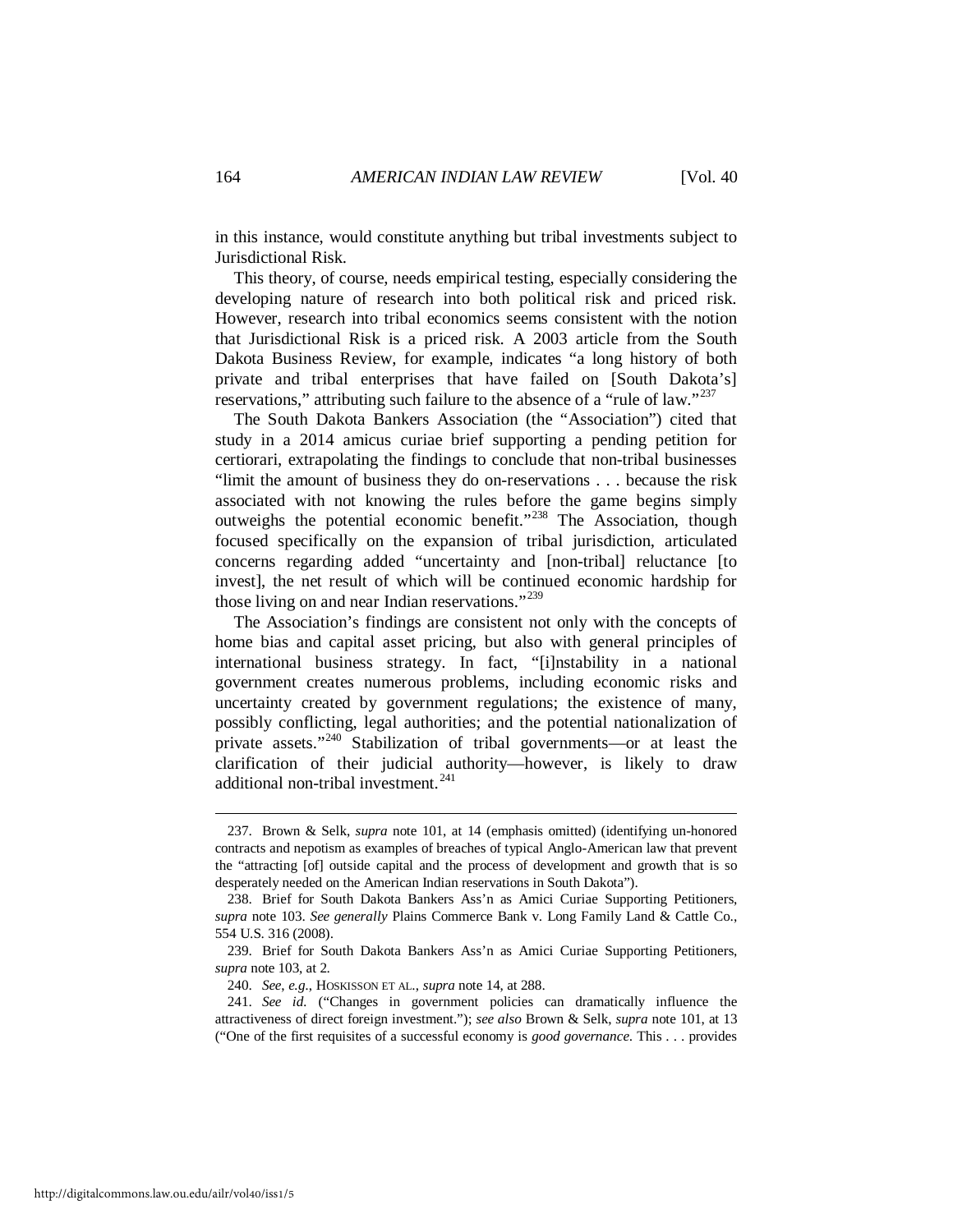Thus, considering the great deal of uncertainty and risk surrounding the case-by-case application of the canon of tribal civil jurisdiction, it seems likely that potential Indian Country Investors are shifting the costs of heightened Jurisdictional Risk to tribal parties via risk premiums<sup>[242](#page-35-0)</sup> or are routing their funds elsewhere<sup> $243$ </sup>—to the detriment of tribal economies.

## *IV. Solutions*

Solutions to the pervasive uncertainty of tribal civil jurisdiction currently exist, though each existing solution faces significant flaws. Suits challenging jurisdiction in state and federal court are perhaps the most obvious, though suit is not a helpful option for *preventing* jurisdictional controversy, and the unpredictability of judicial opinions has created most of the uncertainty in the first place. But, where lawsuits become necessary, litigants and courts should look to the Ninth Circuit's *Water Wheel Recreational Area, Inc. v. LaRance* for clarity and guidance.<sup>[244](#page-35-2)</sup>

Sophisticated parties also have the proactive option to contractually mitigate Jurisdictional Risk with forum selection and arbitration clauses. These clauses may not always be practically available to less-sophisticated parties, however, and are not always fully reliable in the field of tribal  $law.<sup>245</sup>$  $law.<sup>245</sup>$  $law.<sup>245</sup>$ 

Therefore, because existing legal mechanisms fail to fully remedy the inherent uncertainties of tribal civil jurisdiction, a delegation of rulemaking authority to the Bureau of Indian Affairs—with a policy of maximizing clarity and predictability in the law—is likely desirable.

the stability which encourages the inflow of investment capital in response to profit opportunities which is necessary for economic growth.").

<span id="page-35-0"></span> <sup>242.</sup> *See* BODIE ET AL., *supra* note 101, at 193 (explaining that investors require an increased risk premium in response to increased systematic risk).

<span id="page-35-1"></span> <sup>243.</sup> *See id.* at 120 (explaining that risk aversion causes investors to "shy away" from risky portfolios that offer inadequate risk premiums).

 <sup>244. 642</sup> F.3d 802 (9th Cir. 2012).

<span id="page-35-3"></span><span id="page-35-2"></span> <sup>245.</sup> *See generally* Attorney's Process & Investigation Servs., Inc. v. Sac & Fox Tribe of Miss. in Iowa, 609 F.3d 927, 932, 946 (8th Cir. 2010) (finding a contract between an ousted tribal leader putatively on behalf of the tribe and a service provider invalid on grounds of capacity, thus barring suit on grounds of tribal sovereign immunity and thus barring enforcement of an arbitration agreement).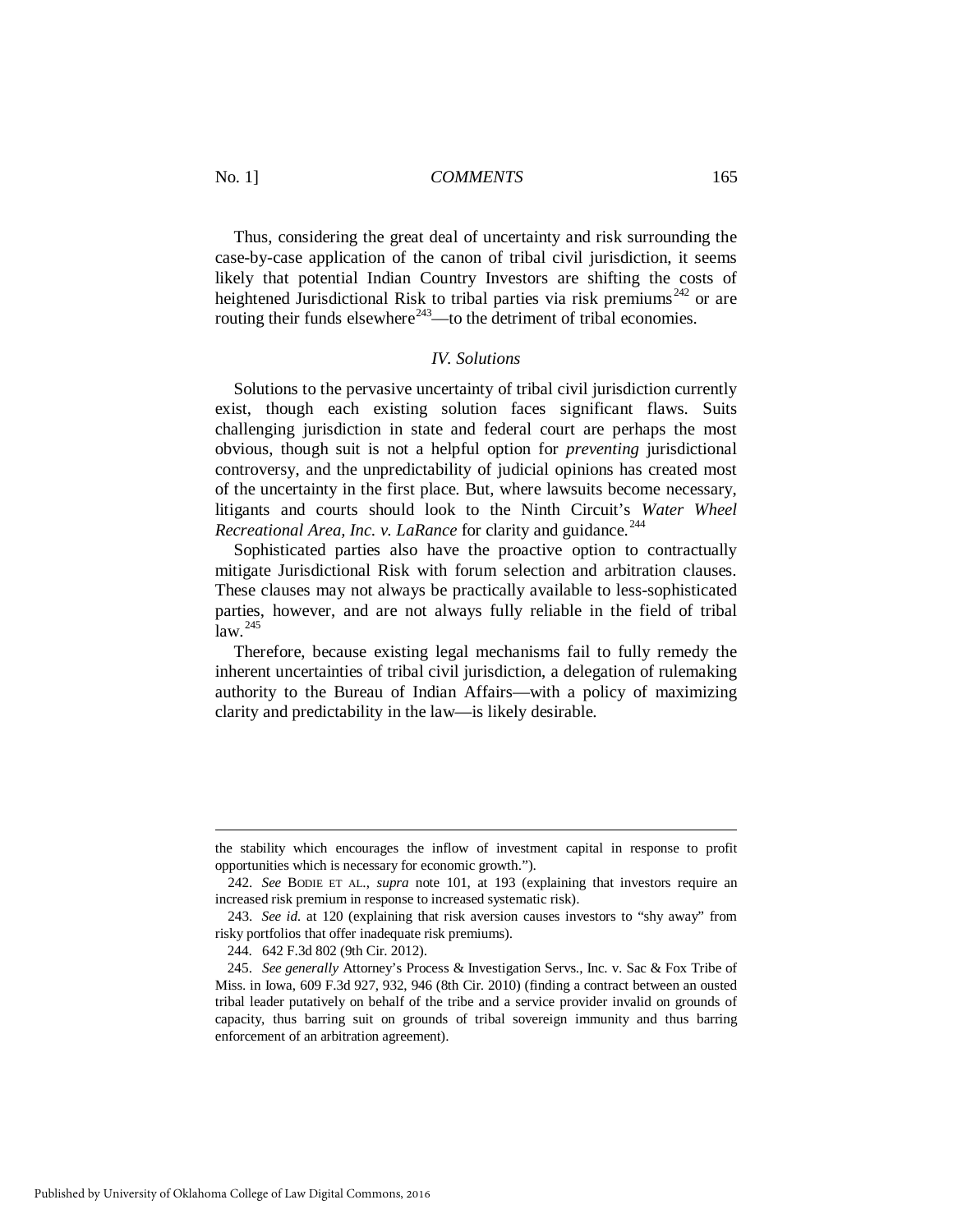## *A. A Suggested Framework for Federal or State Suits to Challenge Tribal Jurisdiction*

A federal or state suit to challenge tribal jurisdiction remains the most obvious solution to the uncertainties surrounding tribal civil jurisdiction, but it fails to truly resolve the problem of diminished non-tribal investment in tribal economies. Given that suit is among the least proactive and most delay-filled solutions available, this option will fail to encourage Investors currently avoiding tribal investments due to Jurisdictional  $Risk^{246}$  $Risk^{246}$  $Risk^{246}$  because the party must make the initial investment and be sued in tribal court before suit to challenge tribal jurisdiction becomes an option. $^{247}$ 

Lawsuits thus largely fail to address the chilling effects imposed upon Investors that lead to excessively conservative, risk-averse behavior with respect to investing in Indian Country. This is because suits that are not granted certiorari for United States Supreme Court review will have minimal prospective effect, will create additional circuit splits and additional confusion, and will perhaps defeat expectation interests in having retroactive effects upon parties to the suit. Additional shortcomings of relying on federal lawsuits to challenge the current canon of tribal jurisdiction include an inconsistent and underdeveloped doctrine, substantial costs and delay to the parties who go through appeals in two judicial systems, and the encouragement of judicially disfavored dilatory tactics and excessive lawyering to increase attorney fees at cost to the parties and the federal-state-tribal judicial system (the "Tripartite Judiciary").<sup>[248](#page-36-2)</sup>

Although suit does not pose a strong solution to these policy concerns, it remains one of the few avenues available to Investors preferring to litigate substantive claims in state or federal court under the current canon of tribal civil jurisdiction. Lawsuits also provide additional benefits with respect to resolving jurisdictional disputes in that they support tribal sovereignty and the development of a tribe's own rules of civil jurisdiction, and *up-front* costs to the Tripartite Judiciary remain minimal, given no need for

 <sup>246.</sup> *See*, *e.g.*, *Plains Commerce Bank*, 554 U.S. at 322.

<span id="page-36-1"></span><span id="page-36-0"></span> <sup>247.</sup> *See* Lujan v. Defenders of Wildlife, 504 U.S. 555, 573-74 (1992) ("[A] plaintiff raising only a generally available grievance about government—claiming only harm to his and every citizen's interest in proper application of the Constitution and laws, and seeking relief that no more directly and tangibly benefits him than it does the public at large—does not state an Article III case or controversy [to achieve standing].")

<span id="page-36-2"></span> <sup>248.</sup> *See* Hertz Corp. v. Friend, 559 U.S. 77, 94-95 (2009) (requiring that jurisdictional rules be based on policies valuing "predictability," cost savings and expedience, "administrative simplicity," and an avoidance of "greater litigation" and "strange results").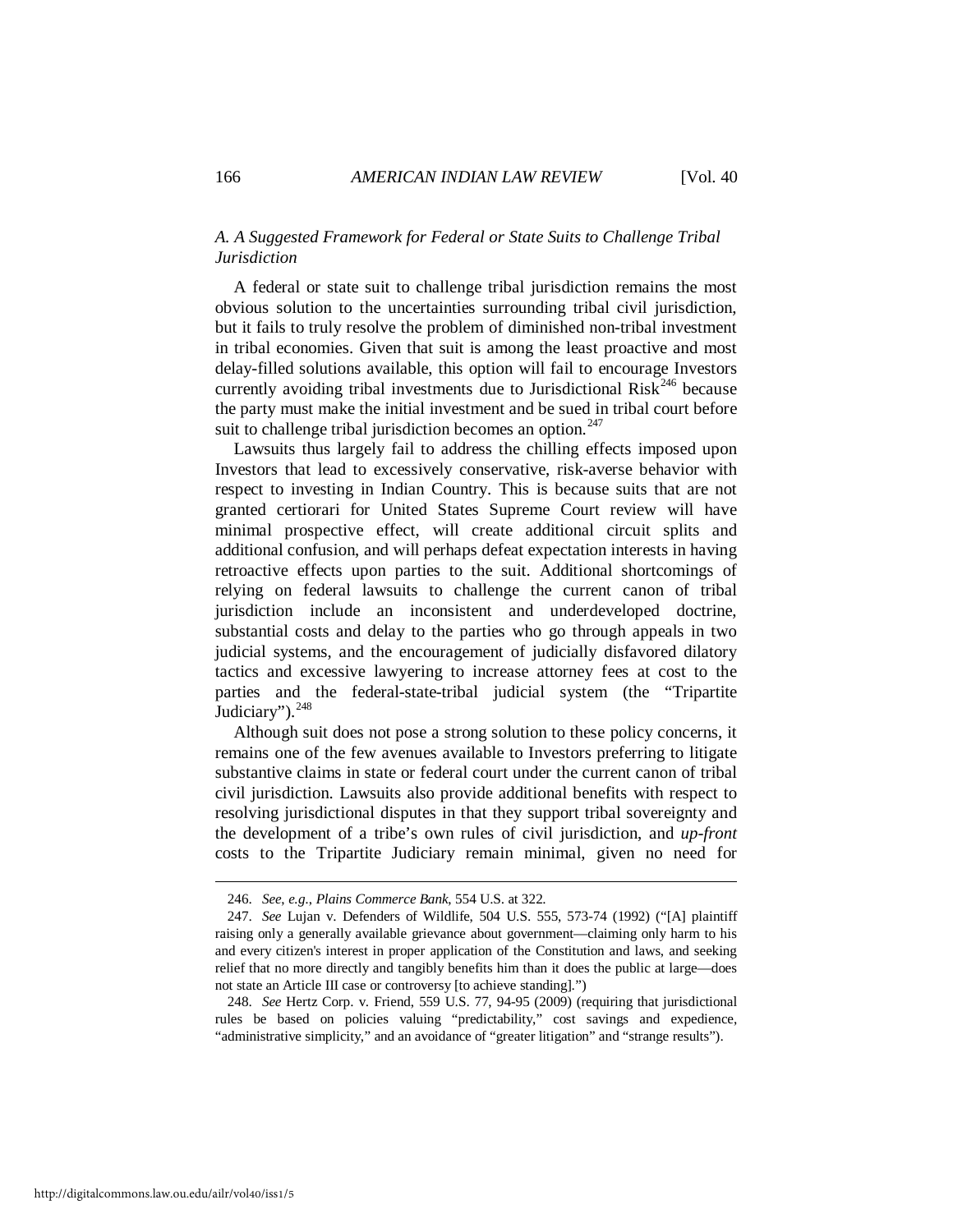structural change or a substantial learning curve—although *long-term* costs with respect to docket administration and judicial resources remain substantial.

Despite these caveats, federal suit to challenge tribal jurisdiction has been the driving force behind the development of tribal procedural law, and this trend is likely to continue pending legislative action. In fact, the federal judiciary's struggle to articulate a modern workable analytical framework for questions of tribal jurisdiction took at least fifty-two years—the length of time between the foundational *Williams* case and the recently decided Water Wheel Camp Recreational Area, Inc. v. LaRance.<sup>[249](#page-37-0)</sup> Unfortunately, the *Water Wheel* parties did not file a petition for certiorari,<sup>[250](#page-37-1)</sup> so the clearest and most reasoned analysis on questions of tribal civil jurisdiction remains binding only in the Ninth Circuit. Thus, other circuits and the United States Supreme Court should endorse the case's reasoning in future appeals.

The strength of *Water Wheel* lies in its clear articulation of the general requirements for tribal civil jurisdiction and its creation of a clear dichotomy between subject matter jurisdiction and personal jurisdiction in tribal courts. In contrast, many other foundational cases speak in jurisdictional generalities, failing to make this crucial distinction that implicates predictability and consistency in future adjudications.<sup>[251](#page-37-2)</sup> Tribal civil jurisdiction, the Ninth Circuit explains, inheres in cases where a tribal court may exercise concurrent subject matter and personal jurisdiction.<sup>252</sup>

#### *1. Subject Matter Jurisdiction*

Tribal subject matter jurisdiction, under *Water Wheel*, requires the presence of both regulatory and adjudicative jurisdiction.<sup>253</sup> Regulatory jurisdiction may be found in three circumstances, the first involving occurrences on tribal-owned land and the second and third involving

<span id="page-37-0"></span> <sup>249.</sup> Williams v. Lee, 358 U.S. 217, 220 (1959). *See generally Water Wheel*, 642 F.3d 802.

 <sup>250.</sup> *See generally Water Wheel*, 642 F.3d at 802.

<span id="page-37-2"></span><span id="page-37-1"></span> <sup>251.</sup> *Id.* at 809. *See generally Williams*, 358 U.S. 217 (abstaining from mentioning either personal or subject matter jurisdiction).

 <sup>252.</sup> *Water Wheel*, 642 F.3d at 809 (providing no citation to supporting authority).

<span id="page-37-4"></span><span id="page-37-3"></span> <sup>253.</sup> *Id.*; *see also* Attorney's Process & Investigation Servs., Inc. v. Sac & Fox Tribe of the Miss. in Iowa, 609 F.3d 927, 937-41 (8th Cir. 2010) (articulating the Eighth Circuit's framework for subject matter jurisdiction analysis); MacArthur v. San Juan County, 497 F.3d 1057, 1068-76 (10th Cir. 2007) (articulating the Tenth Circuit's framework for subject matter jurisdiction analysis).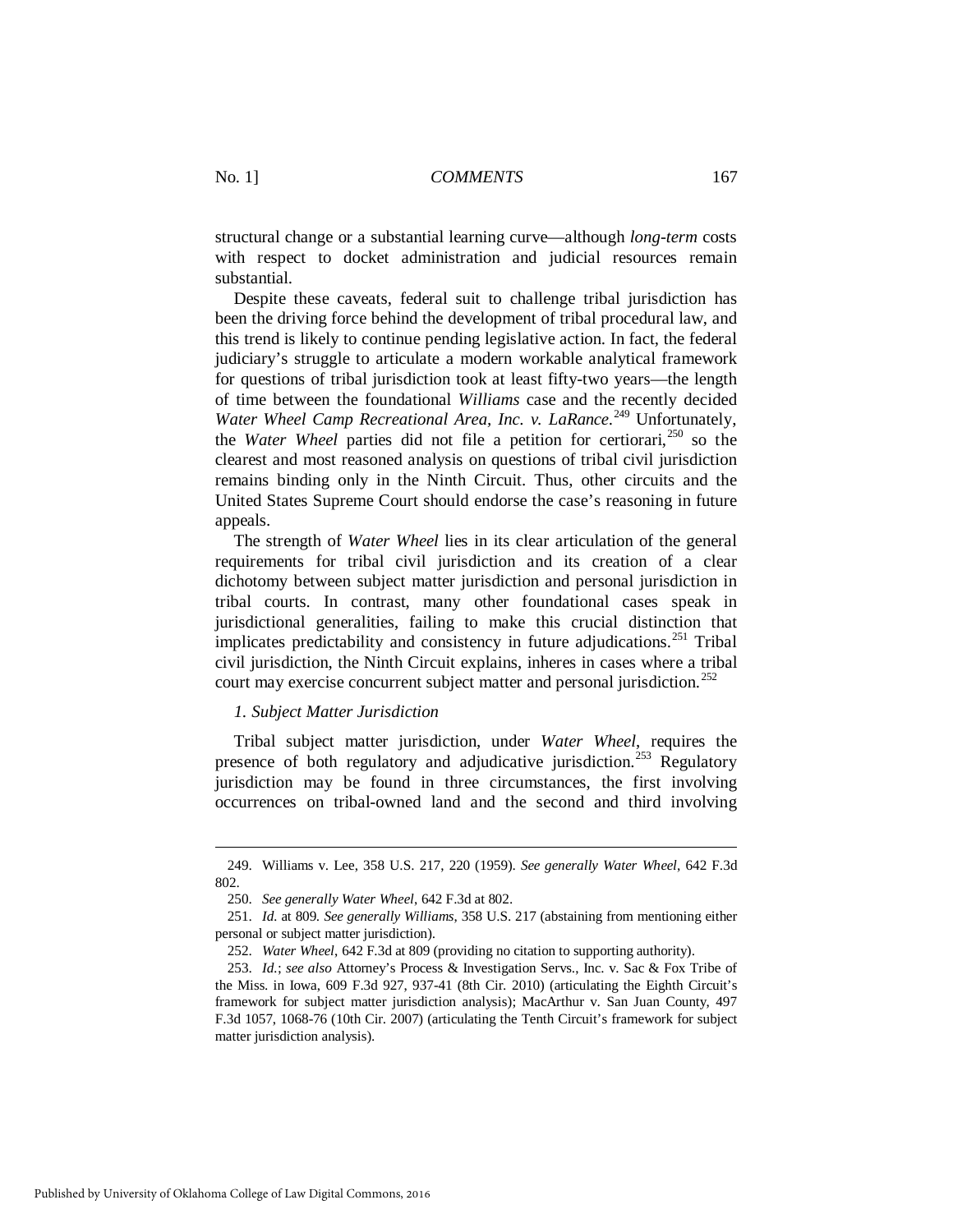occurrences on non-tribal land.[254](#page-38-0) Where the non-Indian's transaction or occurrence occurred on *tribal-owned land*, regulatory jurisdiction occurs as a result of the tribe's retained, inherent sovereignty so long as the incident "interfered directly with" a tribe's exclusionary authority and "competing state interests" are not implicated.<sup>[255](#page-38-1)</sup>

Alternatively, regulatory jurisdiction may result from a non-Indian's transaction or occurrence on *non-tribal land* under *Montana's* Commercial Relationship Exception or Self-Governance Exception.<sup>256</sup>

After finding regulatory jurisdiction, *Water Wheel* advises, courts must inquire into the existence of adjudicatory jurisdiction.<sup>[257](#page-38-3)</sup> Adjudicatory jurisdiction is usually limited by the bounds of the tribe's regulatory jurisdiction.<sup>[258](#page-38-4)</sup> Thus, although adjudicatory jurisdiction certainly cannot exist in the absence of regulatory jurisdiction, the perhaps narrower bounds of adjudicatory jurisdiction remain largely undetermined.<sup>[259](#page-38-5)</sup>

According to earlier Supreme Court precedent, questions of subject matter jurisdiction also require "a careful examination of tribal sovereignty, the extent to which that sovereignty has been altered, divested, or diminished, as well as a detailed study of the relevant statutes, Executive Branch policy as embodied in treaties and elsewhere, and administrative or judicial decisions."<sup>[260](#page-38-6)</sup>

257. *See Water Wheel*, 642 F.3d at 814.

<span id="page-38-4"></span><span id="page-38-3"></span> 258. *Id.*; Strate v. A-1 Contractors, 520 U.S. 438, 453 (1997) ("As to nonmembers . . . a tribe's adjudicative jurisdiction does not exceed its legislative jurisdiction[,] [a]bsent congressional direction enlarging tribal-court jurisdiction.").

<span id="page-38-5"></span> 259. *See Water Wheel*, 642 F.3d at 814 ("The Supreme Court has not yet considered the question of adjudicative authority where regulatory jurisdiction exists."); *see also* Nevada v. Hicks, 533 U.S. 353, 358, 374 (2001) (stating that "the question whether a tribe's adjudicative jurisdiction over nonmember defendants *equals* its legislative jurisdiction" remained unanswered as well).

<span id="page-38-6"></span> 260. Nat'l Farmers Union Ins. Cos. v. Crow, 471 U.S. 845, 855-56 (1985); *see also* Attorney's Process & Investigation Servs., Inc. v. Sac & Fox Tribe of the Miss. in Iowa, 609 F.3d 927, 934 (8th Cir. 2010) (providing a slightly different articulation of the balancing test, specifically considering the interests of non-Indians, but not specifying to which of the several components of tribal civil jurisdiction this test applies).

 <sup>254.</sup> *Water Wheel*, 642 F.3d at 814, 817.

<span id="page-38-1"></span><span id="page-38-0"></span> <sup>255.</sup> *Id.* at 814. *But see* Nevada v. Hicks, 533 U.S. 353, 360 (2001) (holding that *Montana's* general rule that tribal courts lack civil jurisdiction over non-tribal parties applies regardless of whether land is tribe-owned).

<span id="page-38-2"></span> <sup>256.</sup> *See Water Wheel*, 642 F.3d at 817 ("The tribe clearly had authority to regulate . . . under *Montana's* first exception and . . . under the second exception as well."); *see also Montana*, 450 U.S. at 565-66.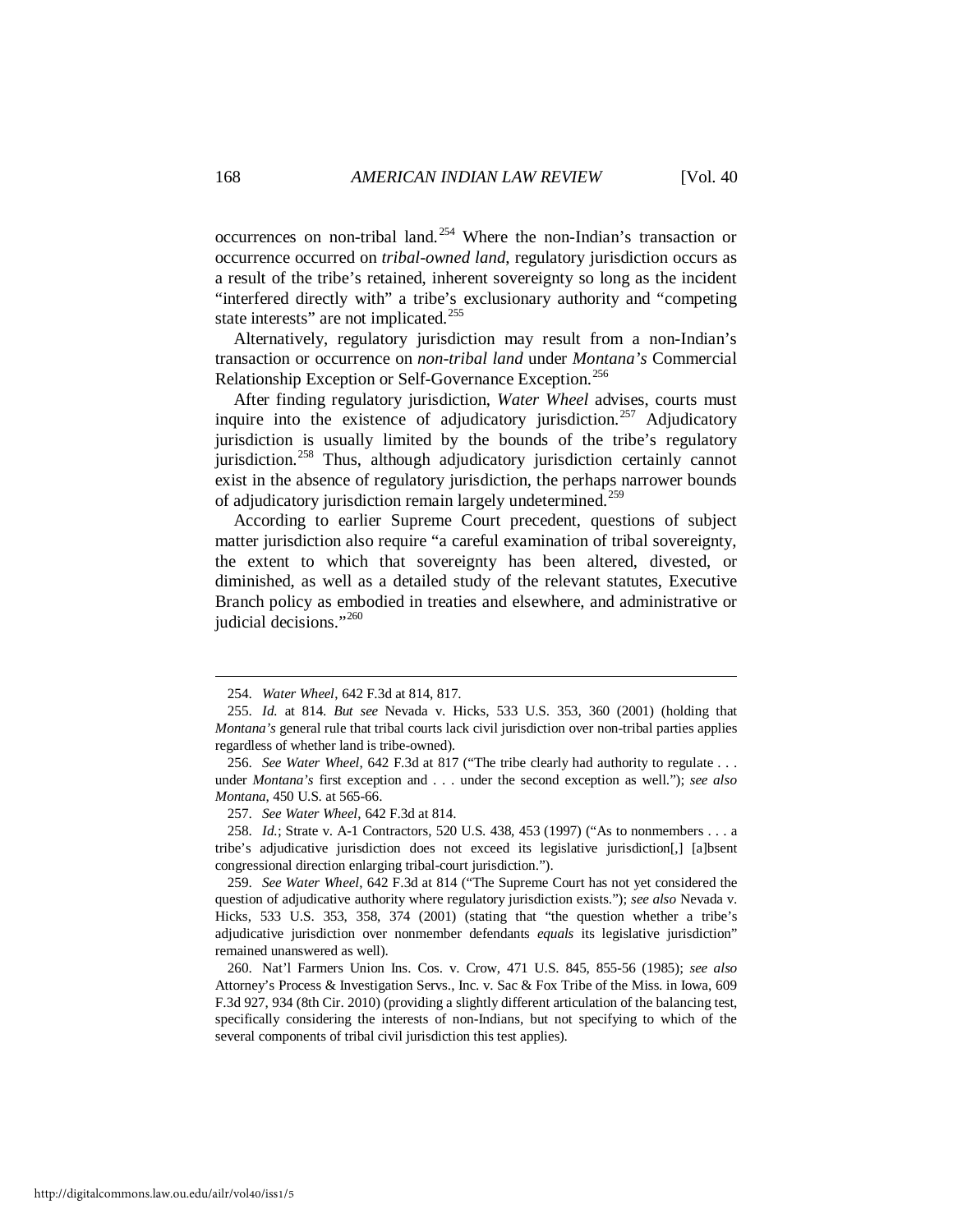#### *2. Personal Jurisdiction*

Perhaps the greatest contribution of *Water Wheel* is that it is one of the first and only cases on tribal civil jurisdiction to apply personal jurisdiction analysis<sup>[261](#page-39-0)</sup> according to the well-developed federal canon.<sup>[262](#page-39-1)</sup>

#### *a) Tag Jurisdiction and Physical Presence*

Citing *Burnham v. Superior Court* as authority for "tag"<sup>[263](#page-39-2)</sup> and physical presence personal jurisdiction, the Ninth Circuit suggests that tribal personal jurisdiction "exists over defendants physically present in the forum state"—that is, on Indian-owned land.[264](#page-39-3) The *Water Wheel* Court found that tribal personal jurisdiction existed over the plaintiff challenging the tribal court's jurisdiction as a result of "[i]n-state personal service" and because that plaintiff's domicile lay on Indian-owned land—which "on its own serves as a basis for personal jurisdiction."<sup>265</sup>

#### *b) Minimum Contacts Analysis*

In addition to *Burnham's* tag and physical presence jurisdiction, the court in *Water Wheel* went on to recognize a third basis of support for the tribal court's personal jurisdiction: minimum contacts analysis.<sup>266</sup> Under *International Shoe*, a court may maintain personal jurisdiction over a party outside the forum state where the court's jurisdiction would "not offend 'traditional notions of fair play and substantial justice.'" [267](#page-39-6) Although far beyond the scope of this comment, this basic rule of *International Shoe* began a long line of personal jurisdiction precedent known as "minimum contacts" analysis, under which "a defendant may be subjected to a

<span id="page-39-0"></span> <sup>261.</sup> *See Water Wheel*, 642 F.3d at 819 ("To exercise civil authority over a defendant, a tribal court must have both personal jurisdiction and subject matter jurisdiction.").

 <sup>262.</sup> *See generally* Int'l Shoe Co. v. Washington, 326 U.S. 310 (1945).

<span id="page-39-2"></span><span id="page-39-1"></span> <sup>263.</sup> Linda J. Silberman, *Reflections on Burnham v. Superior Court: Toward Presumptive Rules of Jurisdiction and Implications for Choice of Law*, 22 RUTGERS L. J. 569, 569 n.3 (1991) ("'Tag' jurisdiction refers to jurisdiction asserted over a defendant who is physically served with process while physically present within the state . . . [T]he term usually implies that the defendant is not a permanent resident or a domiciliary of the forum state but is only temporarily physically present.").

<span id="page-39-4"></span><span id="page-39-3"></span> <sup>264.</sup> *See Water Wheel*, 642 F.3d at 819 (citing Burnham v. Superior Court, 495 U.S. 604, 610 (1990)).

 <sup>265.</sup> *Id.*

 <sup>266.</sup> *Id.* at 819-20 (citing *Int'l Shoe*, 326 U.S. at 316).

<span id="page-39-6"></span><span id="page-39-5"></span> <sup>267.</sup> *Int'l Shoe*, 326 U.S. at 316 (quoting Milliken v. Meyer, 311 U.S. 457, 463 (1940), *overruling recognized by* Carson v. Brodin, 585 S.E.2d 491 (N.C. Ct. App. 2003)).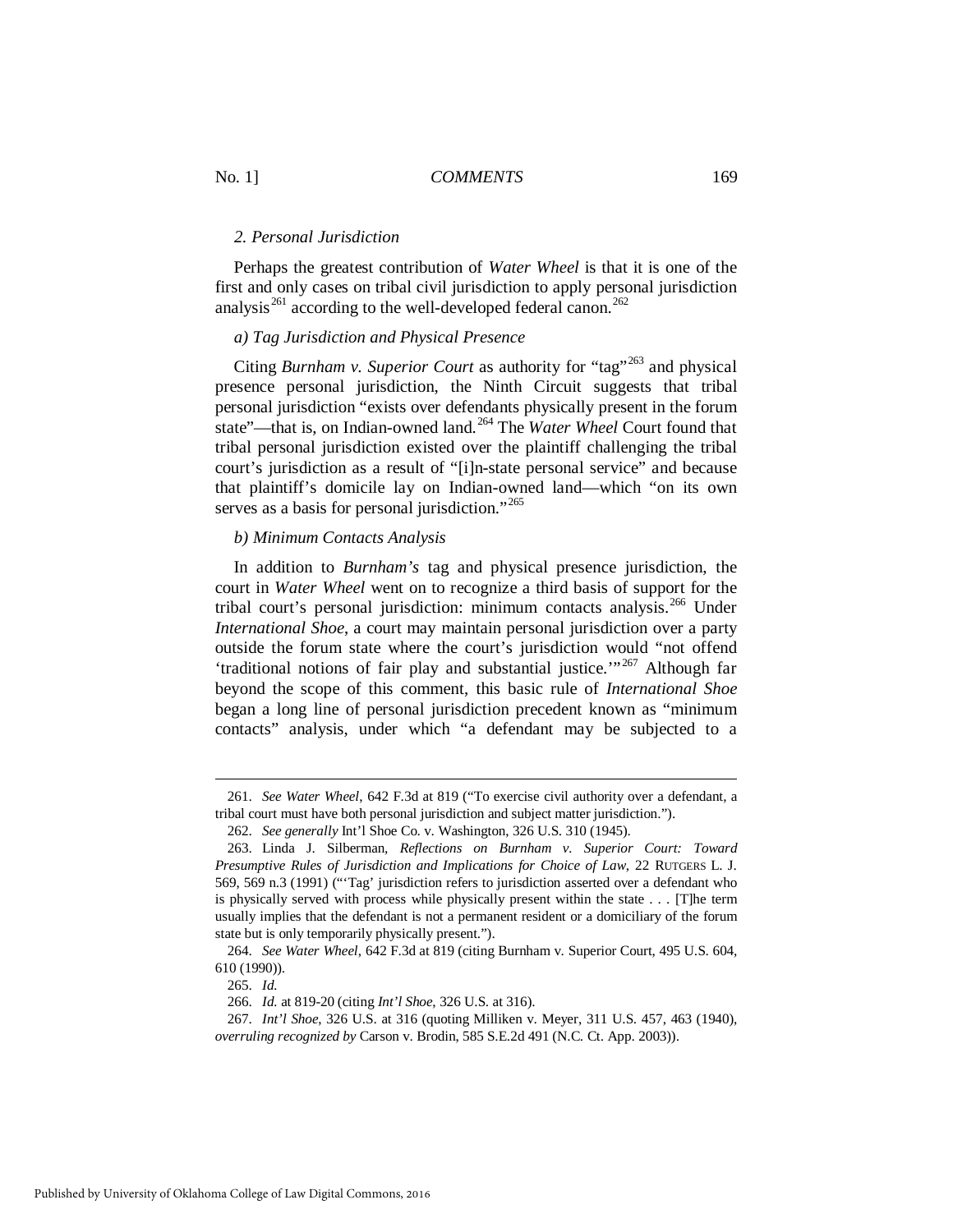judgment in personam, even if not present within the territory of the forum, if the defendant has certain minimum contacts with the jurisdiction."[268](#page-40-0)

Additional research regarding the integration of *International Shoe* into the doctrine of tribal civil jurisdiction over non-Indians is merited. Until subsequent research and case law clarifies the analysis for challenges to tribal civil jurisdiction, however, proactive parties may be better served by careful contract drafting.

#### *B. Contract Drafting as a Risk-Reduction Strategy*

Many Investors and the tribal entities they transact with may easily and with minimum additional transactional costs draft forum selection and arbitration clauses into transactional documents to decrease jurisdictional uncertainty.

While proactive drafting will help in many situations, in many others it will not. This solution assumes that all parties are sophisticated and have access to legal counsel and that all tribal-non-tribal agreements are governed by contract. These assumptions are often violated, as unsophisticated tribal-non-tribal transactions do occur, and *Montana* demonstrates that tribal jurisdiction can be granted or denied on bases not involving contracts.[269](#page-40-1) Even where all of these assumptions hold true, tribal law may not provide for reliable contract enforcement.<sup>[270](#page-40-2)</sup>

<span id="page-40-4"></span>Thus, although careful drafting cannot provide a long-term or holistic solution to the lacking clarity in the law of tribal civil jurisdiction, it can provide some risk mitigation in the present.

#### *1. Forum Selection Clauses*

<u>.</u>

The enforcement<sup>[271](#page-40-3)</sup> and validity<sup>[272](#page-40-4)</sup> of forum selection clauses are often governed by federal law, and such clauses are "prima facie valid" despite

 <sup>268. 28</sup> Fed. Proc., L. Ed. § 65:10 (Westlaw) (updated Dec. 2015).

<span id="page-40-1"></span><span id="page-40-0"></span> <sup>269.</sup> *See* Montana v. United States, 450 U.S. 544, 565 (1981) (providing for regulatory jurisdiction under a first exception for "consensual relationships . . . through commercial dealing . . . or other arrangements" and under a second exception for "conduct threaten[ing] or . . . direct[ly] [a]ffect[ing] . . . the political integrity, the economic security, or the health or welfare of the tribe").

<span id="page-40-2"></span> <sup>270.</sup> *See*, *e.g.*, Brown & Selk, *supra* note 101, at 14 ("Unfortunately, the rule of law . . . does not exist on a number of [South Dakota] reservations. Contracts . . . have not been honored. . . . [C] hanges in tribal leadership have led to arbitrary violation of contracts which has amounted to expropriation of private property.").

<span id="page-40-3"></span> <sup>271.</sup> *See*, *e.g.*, Atlantic Marine Constr. Co. v. U.S. District Court, 134 S. Ct. 568, 581 (2013) (indicating that the *federal* change of venue statute, 28 U.S.C. § 1404(a), is "the appropriate provision to enforce the forum-selection clause in this case"); Stewart Org., Inc.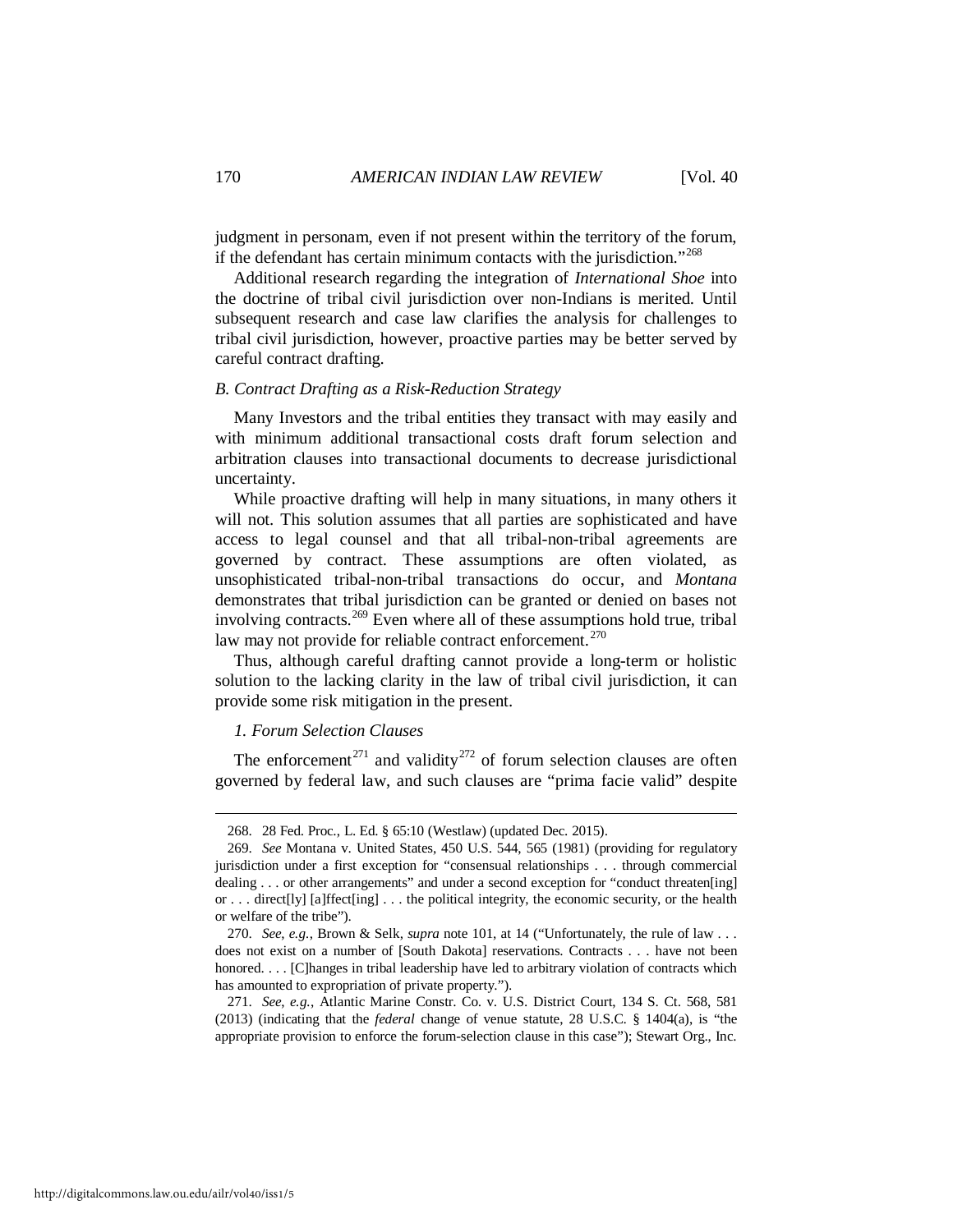an earlier tradition of judicial disfavor.<sup>[273](#page-41-0)</sup> The contemporary Supreme Court has articulated a policy of upholding forum selection clauses "in the light of present-day commercial realities and expanding international trade."<sup>[274](#page-41-1)</sup> Therefore, a party seeking to strike forum selection clauses as unreasonable must satisfy a "heavy burden of proof" in showing that the forum selection clause poses obstacles "so gravely difficult and inconvenient that he will ... be deprived of his day in court."<sup>[275](#page-41-2)</sup> Factors demonstrating unreasonableness include clauses seeking to transfer "local disputes [to] a remote alien forum . . . to apply differing foreign law," violation of "a strong public policy" domestic to the suit's originating form, contracts of adhesion, and unforeseeable controversies or inconvenience.  $276$ 

The Supreme Court has indicated that it will also review forum selection clauses for fundamental fairness.<sup>[277](#page-41-4)</sup> In doing so, the Court will consider whether the drafter was motivated by convenience or caprice, whether the

v. Ricoh Corp., 487 U.S. 22, 25, 30 (1988) (affirming an Eleventh Circuit ruling that "questions of venue in diversity actions are governed by federal law," even where contrary state law exists); *id.* at 31 ("[A] forum-selection clause . . . should receive neither dispositive consideration (as respondent might have it) nor no consideration (as Alabama law might have it), but rather the consideration for which Congress provided in  $\S 1404(a)$ .... This is thus not a case in which state and federal rules 'can exist side by side . . . each controlling its own intended sphere of coverage without conflict.'") (quoting Walker v. Armco Steel Corp., 446 U.S. 740, 752 (1980)).

 <sup>272.</sup> *See* Matthew J. Sorenson, *Enforcement of Forum-Selection Clauses in Federal Court After Atlantic Marine*, 82 FORDHAM L. REV. 2521, 2546 (2014) ("[T]he Supreme Court [in *Atlantic Marine*] . . . left open the question of whether state or federal law governs the validity of forum-selection clauses in diversity cases," though "[m]any courts, even in diversity cases, uncritically assume that since the enforcement of forum-selection clauses is sometimes governed by federal law, the validity must also be a question of federal law.").

<span id="page-41-0"></span> <sup>273.</sup> *See* Carnival Cruise Lines, Inc. v. Shute, 499 U.S. 585, 589 (1991), *superseded in part by statute*, 46 U.S.C. § 183c (current version at 46 U.S.C. § 30509) (quoting The Bremen v. Zapata Off-Shore Co., 407 U.S. 1 (1972), *superseded in part by statute*, 28 U.S.C. § 1404(a)). *But see* Sorenson, *supra* note 272, at 2533 (indicating that *Atlantic Marine*, 134 S. Ct. 568, "set[] aside the holding in *The Bremen* that forum clauses are prima facie valid . . . [without] explicitly overruling it").

<span id="page-41-1"></span> <sup>274.</sup> *The Bremen*, 407 U.S. at 15, 17 (adjudicating "a freely negotiated international commercial transaction between a German and an American corporation for towage of a vessel"), *superseded in part by statute*, 28 U.S.C. § 1404(a).

 <sup>275.</sup> *Id.* at 17-18, *superseded in part by statute*, 28 U.S.C. § 1404(a).

 <sup>276.</sup> *Id.* at 15-18, *superseded in part by statute*, 28 U.S.C. § 1404(a).

<span id="page-41-4"></span><span id="page-41-3"></span><span id="page-41-2"></span> <sup>277.</sup> *Carnival Cruise Lines*, 499 U.S. at 587, 590, 595 (hearing an admiralty case and specifically referencing "passage contracts" between American parties hailing from different states), *superseded in part by statute*, 46 U.S.C. § 183c (current version at 46 U.S.C. § 30509).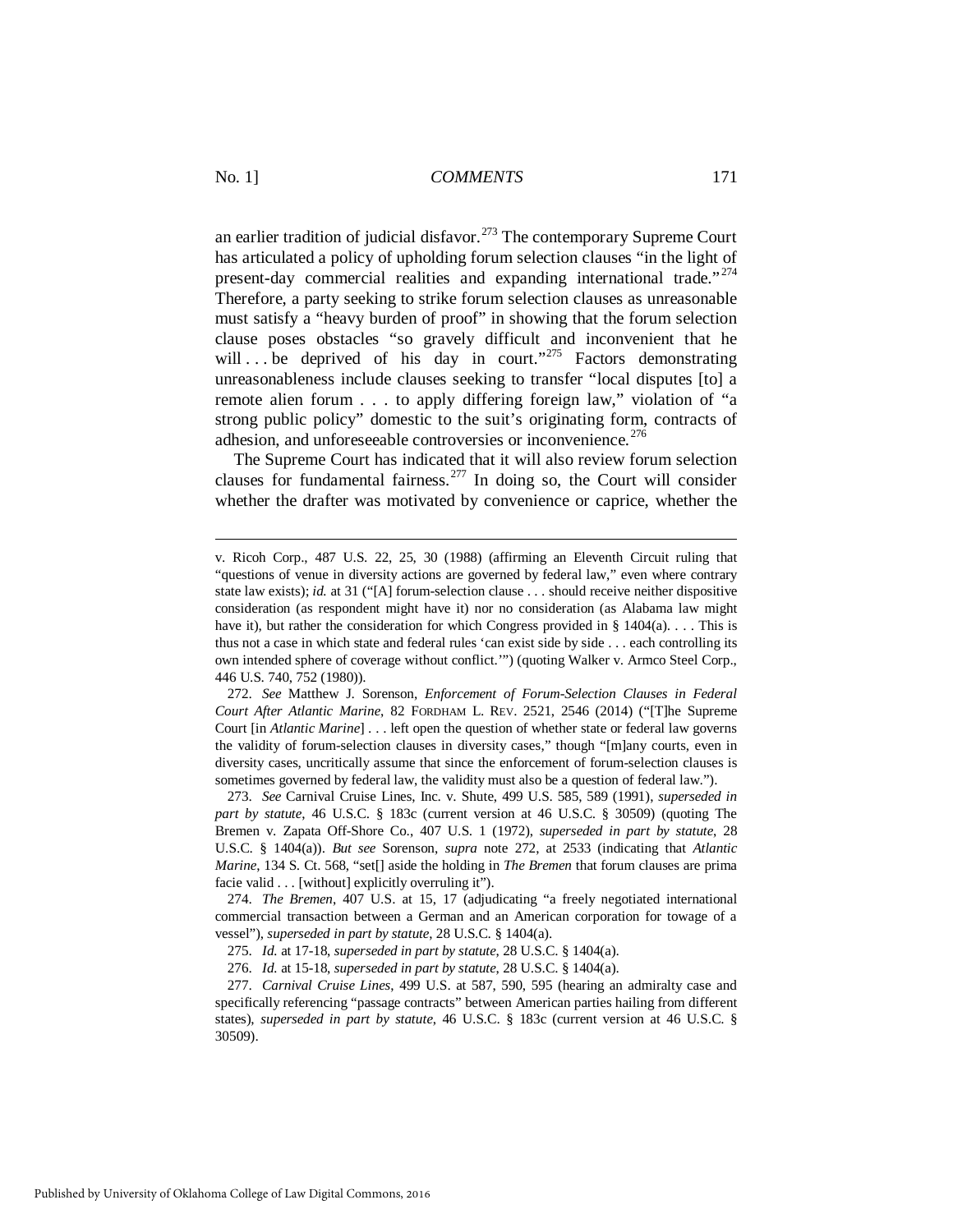drafter committed fraud or overreaching, whether the non-drafting party received notice, and whether the non-drafting party would be prejudiced in refusing the contract.  $278$ 

Although the case did not involve tribal courts, *Carnival Cruise Lines, Inc. v. Shute* demonstrates the liberality with which federal courts uphold traditional forum selection clauses.[279](#page-42-1) In *Carnival*, plaintiffs Mr. and Mrs. Shute, of Washington, bought cruise tickets from Florida-headquartered Carnival.[280](#page-42-2) Carnival printed on the tickets a forum selection clause requiring all suits be litigated in Florida.<sup>[281](#page-42-3)</sup>

After beginning the cruise in California and sailing into international waters near Mexico, Mrs. Shute slipped and fell while touring the ship.  $282$ The couple subsequently sued in a Washington federal court, and Carnival filed a motion for summary judgment relying on the plaintiffs' failure to observe the forum selection clause.<sup>[283](#page-42-5)</sup>

Ultimately, the Supreme Court upheld the forum selection clause.<sup>[284](#page-42-6)</sup> The Court implied that the routineness of a transaction and the actual bargaining power of a plaintiff in a form contract is not a strong consideration under fundamental fairness review so long as plaintiffs "were given notice of the forum provision and . . . retained the option of rejecting the contract with impunity."<sup>[285](#page-42-7)</sup>

Rather, the Court subjugated plaintiffs' lack of bargaining power to several policy interests.<sup>[286](#page-42-8)</sup> First, the Court cited Carnival's "special interest" in substantially reducing the locations in which it may be sued owing to its wide geographic presence.<sup>[287](#page-42-9)</sup> Second, the Court valued "dispelling any confusion" regarding the appropriate forum and "sparing litigants the time and expense of . . . determin[ing] the correct forum and conserving judicial resources."[288](#page-42-10) Third, the Court valued the cost savings that have and will

- <span id="page-42-0"></span>278. *See id.* at 595.
- <span id="page-42-1"></span>279. *See generally id.*
- <span id="page-42-2"></span>280. *Id.* at 587.
- <span id="page-42-3"></span>281. *Id.* at 587-88.
- <span id="page-42-4"></span>282. *Id.* at 588.
- <span id="page-42-5"></span>283. *Id.*

- <span id="page-42-6"></span>284. *Id.* at 595, 597.
- <span id="page-42-7"></span>285. *Id.* at 595.
- <span id="page-42-8"></span>286. *See id.* at 593-94.
- <span id="page-42-9"></span>287. *Id.* at 593.
- <span id="page-42-10"></span>288. *Id.* at 593-94.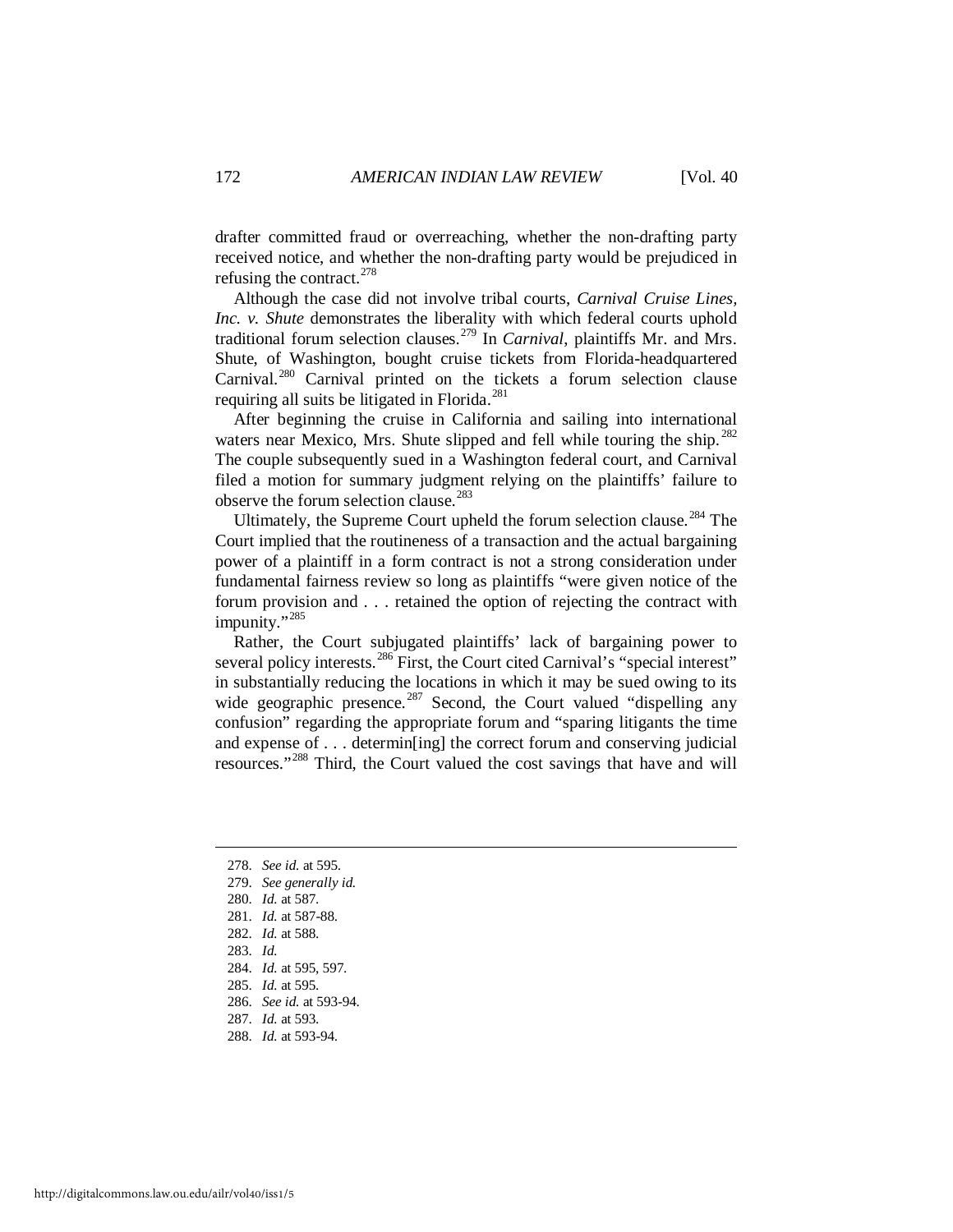continue to accrue to passengers as a result of decreased jurisdictional risk to Carnival.<sup>[289](#page-43-0)</sup>

Despite the Supreme Court's general support for traditional forum selection clauses, there is much less agreement as to how courts should handle forum selection clauses attempting to avoid *tribal* civil jurisdiction. One scholar identifies at least four different approaches among federal and state courts addressing the effects of such forum selection clauses, with some jurisdictions deferring the matter to the discretion of tribal courts under the tribal exhaustion doctrine. [290](#page-43-1) 

Unfortunately, adherence to the tribal exhaustion doctrine contradicts the very purpose of a forum selection clause: reducing cost and uncertainty related to the appropriate jurisdiction for litigation.<sup>[291](#page-43-2)</sup> The delay and expense of the tribal exhaustion doctrine is particularly pronounced because litigants seeking to challenge tribal civil jurisdiction must submit to proceedings in lower *and* appellate tribal courts before challenging tribal jurisdiction in federal courts. $2^{92}$ 

In observance of the fact that forum-selection clauses are much less effective in reducing Jurisdictional Risk when tribal courts are involved,

<span id="page-43-0"></span> <sup>289.</sup> *Id.* at 594; *see also* The Bremen v. Zapata Off-Shore Co., 407 U.S. 1, 13-14 (1972) ("[M]uch uncertainty and possibly great inconvenience to both parties could arise if a suit could be maintained in any jurisdiction . . . where the [parties] might happen to be found. The elimination of all such uncertainties by agreeing in advance on a forum acceptable to both parties is an indispensable element in international trade, commerce, and contracting"), *superseded in part by statute*, 28 U.S.C. § 1404(a).

<span id="page-43-1"></span> <sup>290.</sup> *See generally* Buckman, *supra* note 7, § 14[a] (indicating that some courts have "held that forum selection provisions in contracts between non-Indians and Indians or Indian tribes eliminate the requirement of tribal exhaustion"); *id.* § 14[b] (indicating that some courts have "held that forum selection provisions in contracts between non-Indians and Indians or Indian tribes do not serve to remove the requirement of tribal exhaustion"); *id.* § 14[c] (indicating that some courts have "held that Indian parties may not waive the tribal exhaustion requirement in contractual agreements with non-Indians"); *id.* § 14.5 (indicating that some courts "recogniz[e] that tribal exhaustion requirements do not necessarily apply to deprive federal courts of jurisdiction that is obtained concurrently with tribal jurisdiction over matters involving contracts between tribe members and non-Indians"). *See also supra* Section II.B.

<span id="page-43-2"></span> <sup>291.</sup> Michael E. Solimine, *Forum-Selection Clauses and the Privatization of Procedure*, 25 CORNELL INT'L L.J. 51, 51-52 (1992) ("Forum-selection clauses . . . permit parties to select a desirable, perhaps neutral, forum in which to litigate disputes. Such planning . . . obviat[es] a potentially costly struggle at the outset of litigation over jurisdiction and venue.").

<span id="page-43-3"></span> <sup>292.</sup> Iowa Mut. Ins. Co. v. LaPlante, 480 U.S. 9, 17 (1987); s*ee also supra* Section II.B. For exhaustive coverage of the tribal exhaustion doctrine, see generally Buckman, *supra* note 7.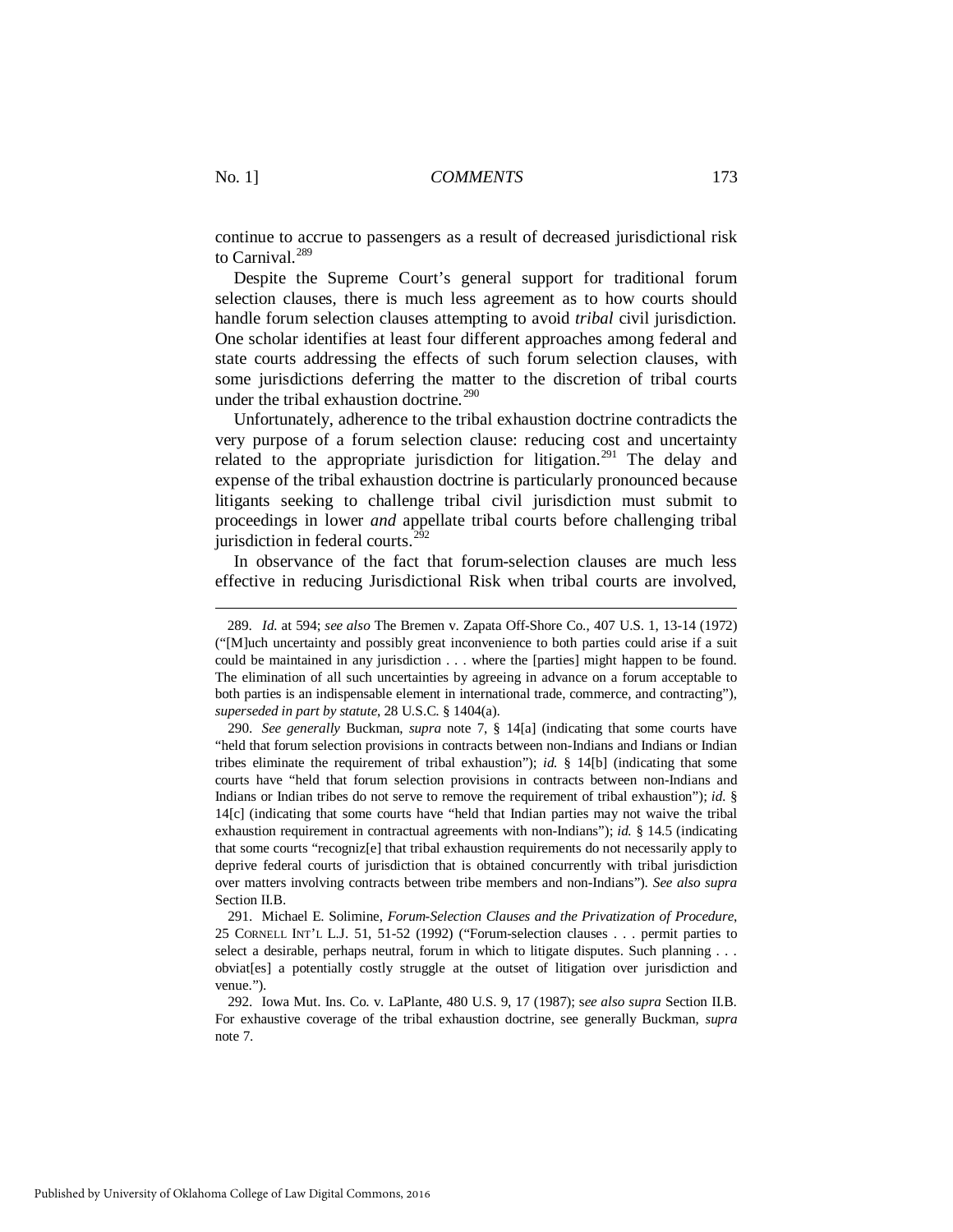parties may not be able to rely as heavily on this device in the tribal context. Therefore, parties may desire additional or alternative methods of mitigating Jurisdictional Risk.

#### *2. Arbitration Clauses*

Addressing policy and business concerns similar to those addressed by forum selection clauses, arbitration clauses represent another mechanism by which parties might seek to create certainty. The Supreme Court has recognized that the United States "cannot have trade and commerce in world markets . . . exclusively on our terms, governed by our laws, and resolved in our courts."[293](#page-44-0) As such, the Federal Arbitration Act (FAA) provides liberal support for traditional arbitration clauses.<sup>[294](#page-44-1)</sup> In fact, except "upon such grounds as exist at law or in equity for the revocation of any contract," an arbitration clause "shall be valid, irrevocable, and enforceable."<sup>295</sup>

A party seeking to enforce an arbitration clause may seek an injunction compelling arbitration pursuant to the clause from a federal court that would have federal question or diversity jurisdiction over the agreement but for the arbitration clause.<sup>[296](#page-44-3)</sup> The Act requires that federal courts issue such an injunction where agreement formation and performance are not at issue. $297$ 

Where issues of formation or performance must be resolved, however, the Supreme Court has held that a reviewing court must first search for an

295. 9 U.S.C. § 2.

<span id="page-44-0"></span> <sup>293.</sup> Scherk v. Alberto-Culver Co., 417 U.S. 506, 519 (1974) (quoting *The Bremen*, 407 U.S. at 9).

<span id="page-44-1"></span> <sup>294.</sup> *See* Gilmer v. Interstate/Johnson Lane Corp., 500 U.S. 20, 24 (1991) ("[The FAA's] purpose was to reverse the longstanding judicial hostility to arbitration agreements that had existed at English common law and had been adopted by American courts, and to place arbitration agreements upon the same footing as other contracts."); *see also* Volt Info. Sci. v. Bd. of Tr. of Leland Stanford Junior Univ., 489 U.S. 468, 476 (1989) ("[T]he federal policy is simply to ensure the enforceability, according to their terms, of private agreements to arbitrate."). *See generally* 9 U.S.C. §§ 1-16 (2012).

<span id="page-44-3"></span><span id="page-44-2"></span> <sup>296.</sup> *See id.* § 4 ("A party aggrieved by the alleged failure, neglect, or refusal of another to arbitrate under a written agreement for arbitration may petition any United States district court which, save for such agreement, would have [subject matter] jurisdiction under Title 28 . . . for an order directing that such arbitration proceed in the manner provided for in such agreement.").

<span id="page-44-4"></span> <sup>297.</sup> *See id.* ("[U]pon being satisfied that the making of the agreement for arbitration or the failure to comply therewith is not in issue, the court shall make an order directing the parties to proceed to arbitration in accordance with the terms of the agreement.").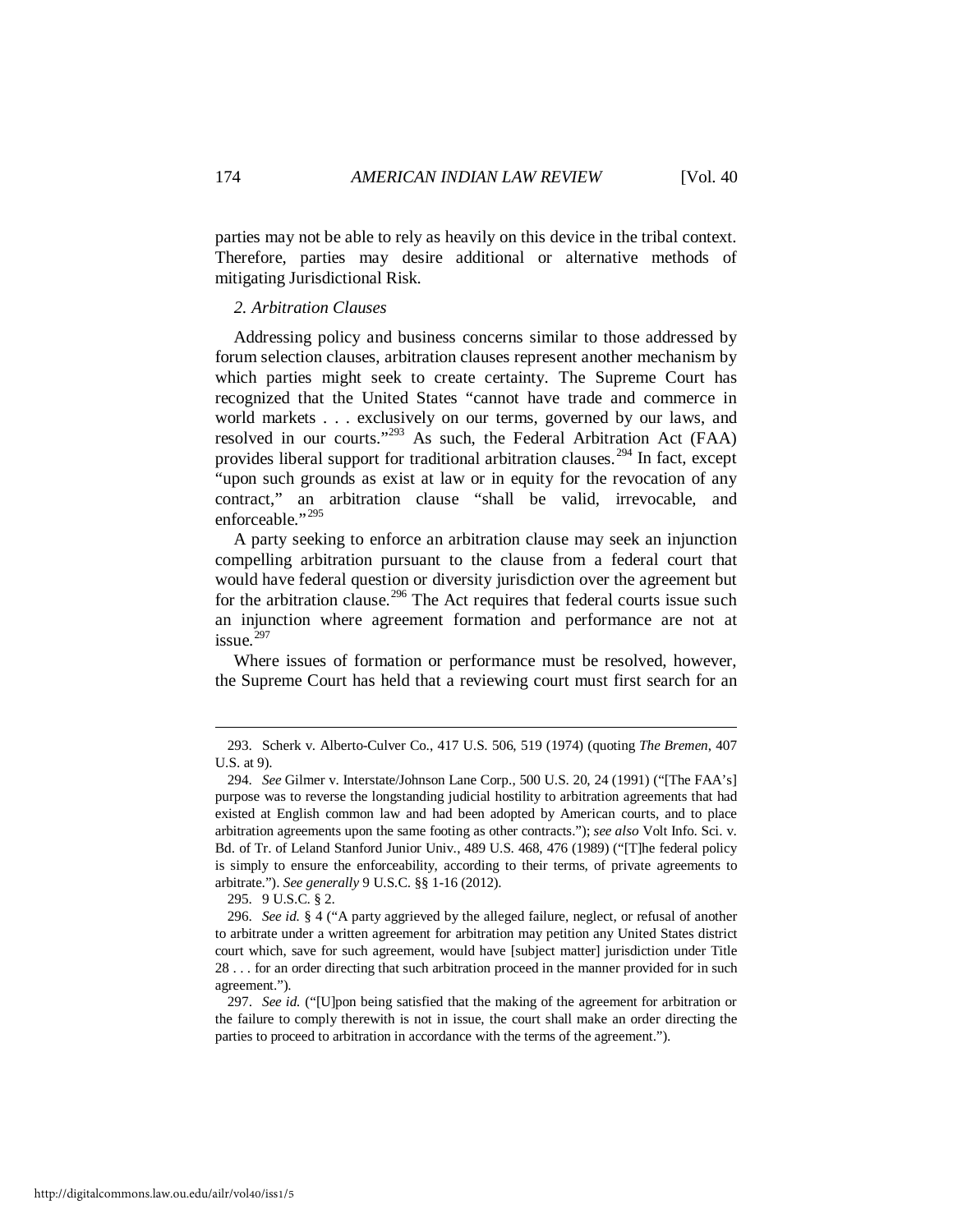agreement to arbitrate under the Federal Arbitration Act.<sup>[298](#page-45-0)</sup> The scope of an arbitration agreement is delineated by the language of an agreement, but in the presence of ambiguity, the arbitration clause will be construed so as to favor arbitration.<sup>[299](#page-45-1)</sup> Where the FAA applies, courts presume an arbitration clause is valid even when parties allege the agreement as a whole is unenforceable because the Supreme Court has ruled that arbitration clauses are severable components from an otherwise unenforceable contract.<sup>[300](#page-45-2)</sup>

Upon finding a valid arbitration clause, a reviewing court must then "consider[] whether legal constraints external to the parties' agreement foreclosed the arbitration."[301](#page-45-3) In assessing enforceability of arbitration clauses, courts consider "concerns of international comity, respect for the capacities of foreign and transnational tribunals, and sensitivity to the need of the international commercial system for predictability in the resolution of disputes," with these factors sometimes trumping "a contrary result . . . in a domestic context."[302](#page-45-4) It would appear that courts must also consider rules affecting the broader category of forum selection clauses, as the Supreme Court has held that arbitration agreements are, "in effect, a specialized kind of forum-selection clause."[303](#page-45-5)

Furthermore, where a party seeks judicial confirmation of an arbitral award, a federal court has discretion to vacate the award upon finding fraud in achieving the award, arbitrator "partiality or corruption," arbitrator misconduct, ultra vires arbitrator action, or the lack of a "mutual, final, and definite award."<sup>[304](#page-45-6)</sup>

Despite these general rules, strong federal support for arbitration clauses loses significant force when tribal courts are involved, as some federal courts analyze arbitration clauses similarly to forum selection clauses,

<span id="page-45-0"></span> <sup>298.</sup> *See* Mitsubishi Motors Corp. v. Soler Chrysler-Plymouth, Inc., 473 U.S. 614, 626 (1985); *see also* Granite Rock Co. v. Int'l Bhd. of Teamsters, 561 U.S. 287, 297 (2010).

<span id="page-45-1"></span> <sup>299.</sup> *See* E.E.O.C. v. Waffle House, Inc., 534 U.S. 279, 289, 294 (2002); *see also* Moses H. Cone Mem'l Hosp. v. Mercury Constr. Corp. 460 U.S. 1, 24-25 (1983) ("[A]ny doubts concerning the scope of arbitrable issues should be resolved in favor of arbitration, whether the problem at hand is the construction of the contract language itself or an allegation of waiver, delay, or a like defense to arbitrability.").

<span id="page-45-3"></span><span id="page-45-2"></span> <sup>300.</sup> *See Granite Rock*, 561 U.S. at 298-99 (noting that this presumption does not apply where the arbitration clause or contract *formation*—as opposed to contract *enforceability* are at issue).

 <sup>301.</sup> *Mitsubishi Motors*, 473 U.S. at 628.

 <sup>302.</sup> *Id.* at 629.

 <sup>303.</sup> *See* Scherk v. Alberto-Culver Co., 417 U.S. 506, 519 (1974).

<span id="page-45-6"></span><span id="page-45-5"></span><span id="page-45-4"></span> <sup>304. 9</sup> U.S.C. § 10(a)(4) (2012); *see also id.* § 11 (articulating scenarios in which a federal court may modify an arbitral award).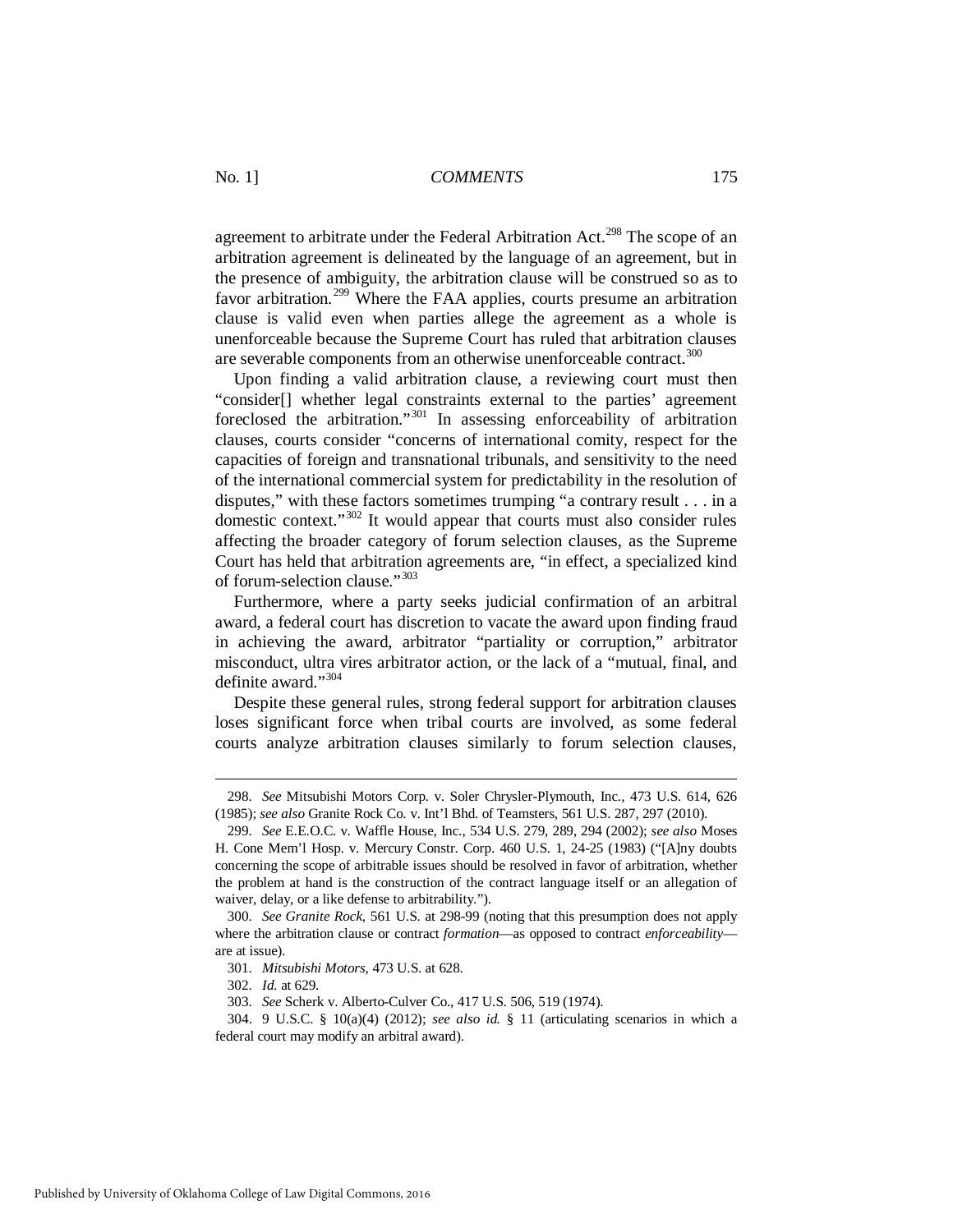demanding adherence to the tribal exhaustion doctrine.<sup>[305](#page-46-0)</sup> Thus, again, litigants seeking to challenge tribal civil jurisdiction must submit to proceedings in lower *and* appellate tribal courts before challenging tribal jurisdiction in federal courts.<sup>[306](#page-46-1)</sup> Therefore, the threat of the exhaustion doctrine significantly reduces the effectiveness of forum selection and arbitration clauses in tribal-non-tribal commerce.

## *3. Drafting Remains an Imperfect Solution to the Labyrinthine System of Tribal Civil Jurisdiction*

The exhaustion doctrine is not the only shortcoming of traditional drafting strategies when applied in tribal contexts. For example, *Water Wheel* and *Montana* demonstrate that regulatory jurisdiction may be established on several grounds independent of contractual relationships, thus creating multiple situations in which the availability of drafting cannot remedy the risks surrounding tribal civil jurisdiction—especially for unsophisticated parties or those lacking access to counsel.

*Water Wheel* held that a tribe's retained, inherent sovereignty alone is sufficient grounds for regulatory jurisdiction over a non-Indian's (perhaps noncontractual) conduct on *tribal-owned land* when the conduct "interfered directly with" a tribe's exclusionary authority and "competing state interests" are not implicated.<sup>[307](#page-46-2)</sup>

Alternatively, regulatory jurisdiction may result from a non-Indian's transaction or occurrence on *non-tribal land* under either *Montana* exception.[308](#page-46-3) Even *Montana's* Commercial Relationship Exception might not require a contract, specifying that tribal regulation of non-Indians may result where the regulated party voluntarily completed "commercial dealing . . . *or other arrangements*" with a tribal entity.[309](#page-46-4) *Montana's* Self-Governance Exception also allows for regulatory jurisdiction outside of contract-based relationships as a result of "retain[ed] inherent power" where the non-Indian's transaction or occurrence "threatens or has some

 <sup>305.</sup> *See generally* Buckman, *supra* note 7, § 15.

<span id="page-46-1"></span><span id="page-46-0"></span> <sup>306.</sup> Iowa Mut. Ins. Co. v. LaPlante, 480 U.S. 9, 17 (1987); *see also supra* Section II.B. For exhaustive coverage of the tribal exhaustion doctrine, see generally Buckman, *supra* note 7.

<span id="page-46-2"></span> <sup>307.</sup> Water Wheel Camp Recreational Area, Inc. v. LaRance, 642 F.3d 802, 814 (9th Cir. 2011).

<span id="page-46-4"></span><span id="page-46-3"></span> <sup>308.</sup> *See id.* at 817 (citing Montana v. United States, 450 U.S. 544, 565 (1981) ("The tribe clearly had authority to regulate . . . under *Montana's* first exception and . . . under the second exception as well.").

 <sup>309.</sup> *Montana*, 450 U.S. at 565 (emphasis added).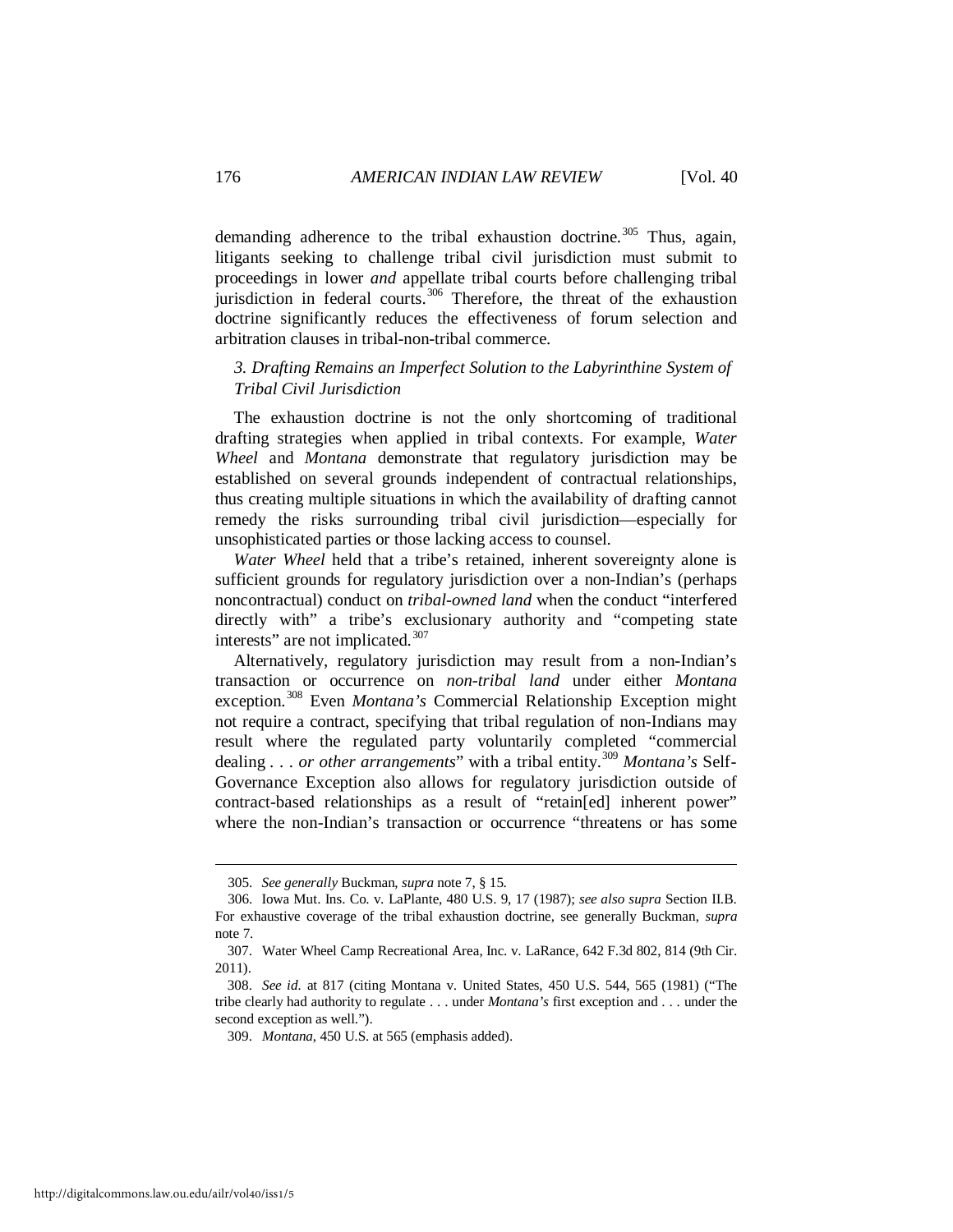direct effect on the political integrity, the economic security, or the health or welfare of the tribe."[310](#page-47-0)

Furthermore, even where regulatory jurisdiction stems from a contractual relationship, enforcement of contracts between a tribal and a non-tribal party appears to be a developing and sometimes troublesome area of law.<sup>[311](#page-47-1)</sup> Contracts with tribes, for example, are governed by federal statute and Department of Interior regulation.<sup>[312](#page-47-2)</sup> Where such a contract was not validly formed, any forum selection or arbitration clauses become moot.<sup>[313](#page-47-3)</sup>

*Attorney's Process and Investigation Services, Inc. v. Sac & Fox Tribe of the Mississippi in Iowa* demonstrates the hazards of relying on Jurisdictional Risk-reduction clauses and enforcing contracts between tribal and non-tribal parties in general, as this case's non-tribal party was not even entitled to rely on a federal Bureau of Indian Affairs proclamation of which party was governing a tribe so as to have contracting authority.

In *Attorney's Process*, the Eighth Circuit held invalid a contract, and its contained arbitration clause, between a non-tribal casino security corporation and the Sac and Fox Tribe owing to insufficient contracting authority in connection with a tribal coup d'etat.<sup>[314](#page-47-4)</sup> A dissident contingency vying for control of the tribe ousted the incumbent tribal council chairman from tribal facilities both physically and by special election, though an administrative delay left the federal Bureau of Indian Affairs (BIA) continuing to recognize the incumbent's authority.<sup>[315](#page-47-5)</sup> When federal courts

-

<span id="page-47-4"></span> 314. Attorney's Process & Investigation Servs., Inc. v. Sac & Fox Tribe of the Miss. in Iowa, 609 F.3d 927, 930-32, 945-46 (8th Cir. 2010); *see also* Wandrie-Harjo v. Chief-Boswell, No. CIV–11–171–F, 2011 WL 7807743 (W.D. Okla. Aug. 15, 2011) (documenting a governance dispute of the Cheyenne and Arapaho Tribes of Oklahoma).

 <sup>310.</sup> *Id.* at 566.

<span id="page-47-1"></span><span id="page-47-0"></span> <sup>311.</sup> *See*, *e.g.*, Brown & Selk, *supra* note 101, at 14 ("Unfortunately, the rule of law . . . does not exist on a number of [South Dakota] reservations. Contracts . . . have not been honored. . . . [C] hanges in tribal leadership have led to arbitrary violation of contracts which has amounted to expropriation of private property.").

 <sup>312. 25</sup> U.S.C. § 81 (2012).

<span id="page-47-3"></span><span id="page-47-2"></span> <sup>313.</sup> *See* Granite Rock Co. v. Int'l Bhd. of Teamsters, 561 U.S. 287, 302 (2010) ("[A] court may submit to arbitration 'only those disputes . . . that the parties have agreed to submit.'"); *see also id.* at 299 ("[C]ourts should order arbitration of a dispute only where the court is satisfied that neither the formation of the parties' arbitration agreement *nor* . . . its enforceability or applicability to the dispute is in issue.") *But see id.* at 298-99 ("[A]t least in cases governed by the Federal Arbitration Act, courts must treat the arbitration clause as severable from the contract in which it appears, and thus apply the clause to all disputes within its scope '[u]nless the [validity] challenge is to the arbitration clause itself' or the party 'disputes the formation of [the] contract.'") (citations omitted).

<span id="page-47-5"></span> <sup>315.</sup> *Attorney's Process*, 609 F.3d at 930-32.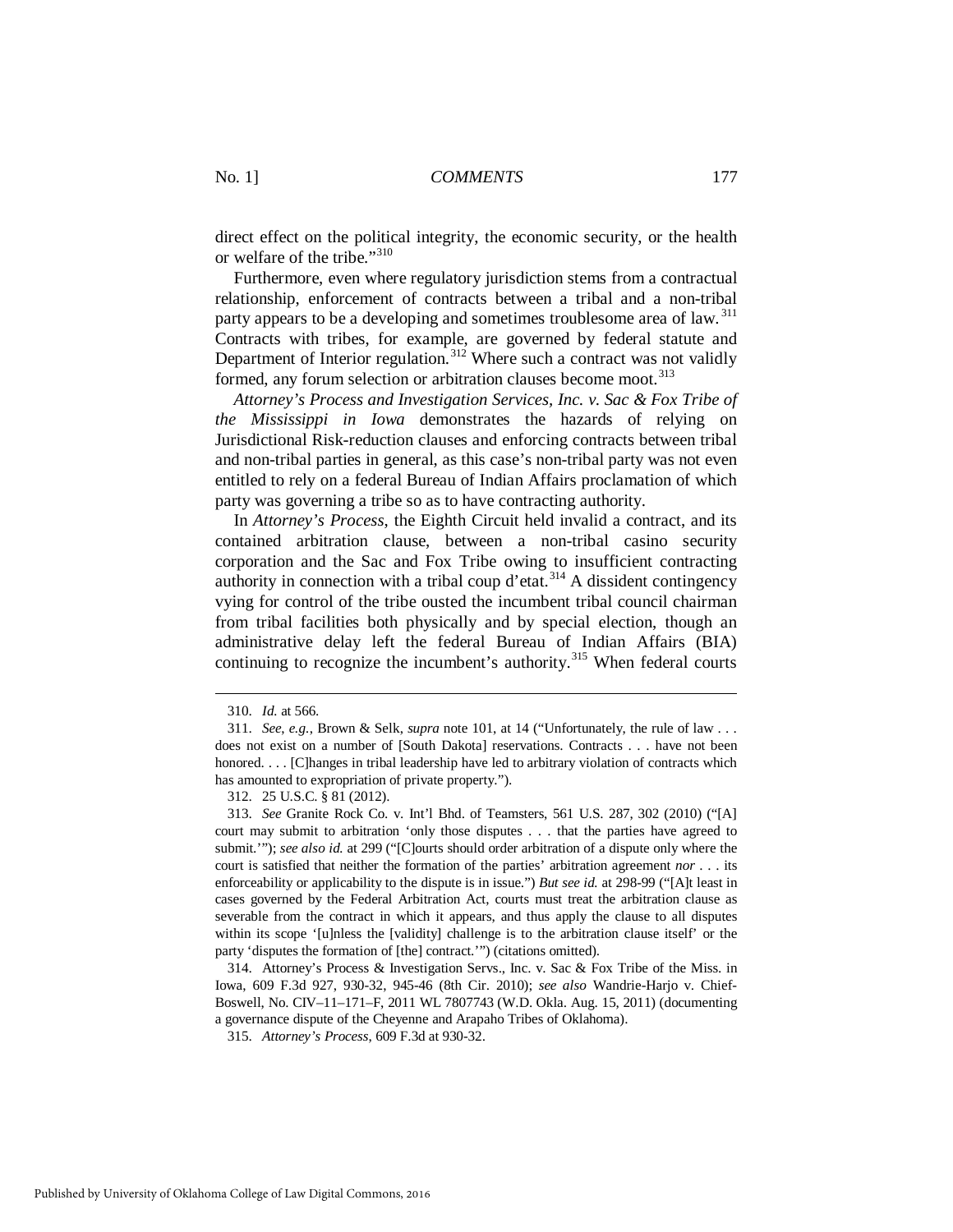refused to decide the governance dispute, the incumbent chairman contracted with the security company "[p]utatively acting as council chairman" despite having lost the special election.<sup>[316](#page-48-0)</sup> The contract, including an arbitration clause, called for the security company to search for evidence of illegal activity related to the coup and to perform security services related to the tribe's temporarily closed casino.<sup>[317](#page-48-1)</sup>

Approximately four months into the contract, with the BIA continuing to recognize the incumbent as the rightful tribal leader, weapon-carrying security company personnel stormed dissident-occupied tribal buildings to retrieve "confidential information . . . related to the Tribe's gaming operations and finances."[318](#page-48-2) In connection with this event, the newly elected dissidents sued the security company in tribal court for various tort claims, including a conversion claim related to payment of the company's service fees from the tribal treasury.[319](#page-48-3) Considering the tribal courts validated the dissident chairman's governing authority owing to his successful special election, the tribal courts found the incumbent chairman was unable to bind the tribe in the security services contract. $320$ 

In response, the security company sued in federal court seeking to enforce the arbitration clause it secured with the incumbent chairman.  $321$ After a fairly nuanced procedural history leading to an indeterminate Eighth Circuit review also of the tribal court's subject matter jurisdiction,  $322$  the Eighth Circuit proceeded to review the validity of the arbitration clause.<sup>[323](#page-48-7)</sup> The Eighth Circuit ruled that tribal law, not federal law, applies to tribal leadership disputes. $324$  As such, the federal BIA's validation of tribal leadership cannot bind tribes, and leadership disputes must be resolved by the tribes alone.<sup>[325](#page-48-9)</sup> It thus follows that only tribal courts can decide whether an ousted incumbent leader had power to bind the tribe by contract.<sup>[326](#page-48-10)</sup> Thus,

<span id="page-48-0"></span> <sup>316.</sup> *Id.* at 932.

<span id="page-48-1"></span> <sup>317.</sup> *Id.*

 <sup>318.</sup> *Id.* 

 <sup>319.</sup> *Id.* 

 <sup>320.</sup> *Id.* at 933.

 <sup>321.</sup> *Id.* at 932-33.

<span id="page-48-9"></span><span id="page-48-8"></span><span id="page-48-7"></span><span id="page-48-6"></span><span id="page-48-5"></span><span id="page-48-4"></span><span id="page-48-3"></span><span id="page-48-2"></span> <sup>322.</sup> *Id.* at 941 ("[A] remand is necessary so that the district court may consider the applicability of the first *Montana* exception . . . .").

 <sup>323.</sup> *Id.* at 942-43.

 <sup>324.</sup> *Id.* at 943.

 <sup>325.</sup> *See id.*

<span id="page-48-10"></span> <sup>326.</sup> *Id.*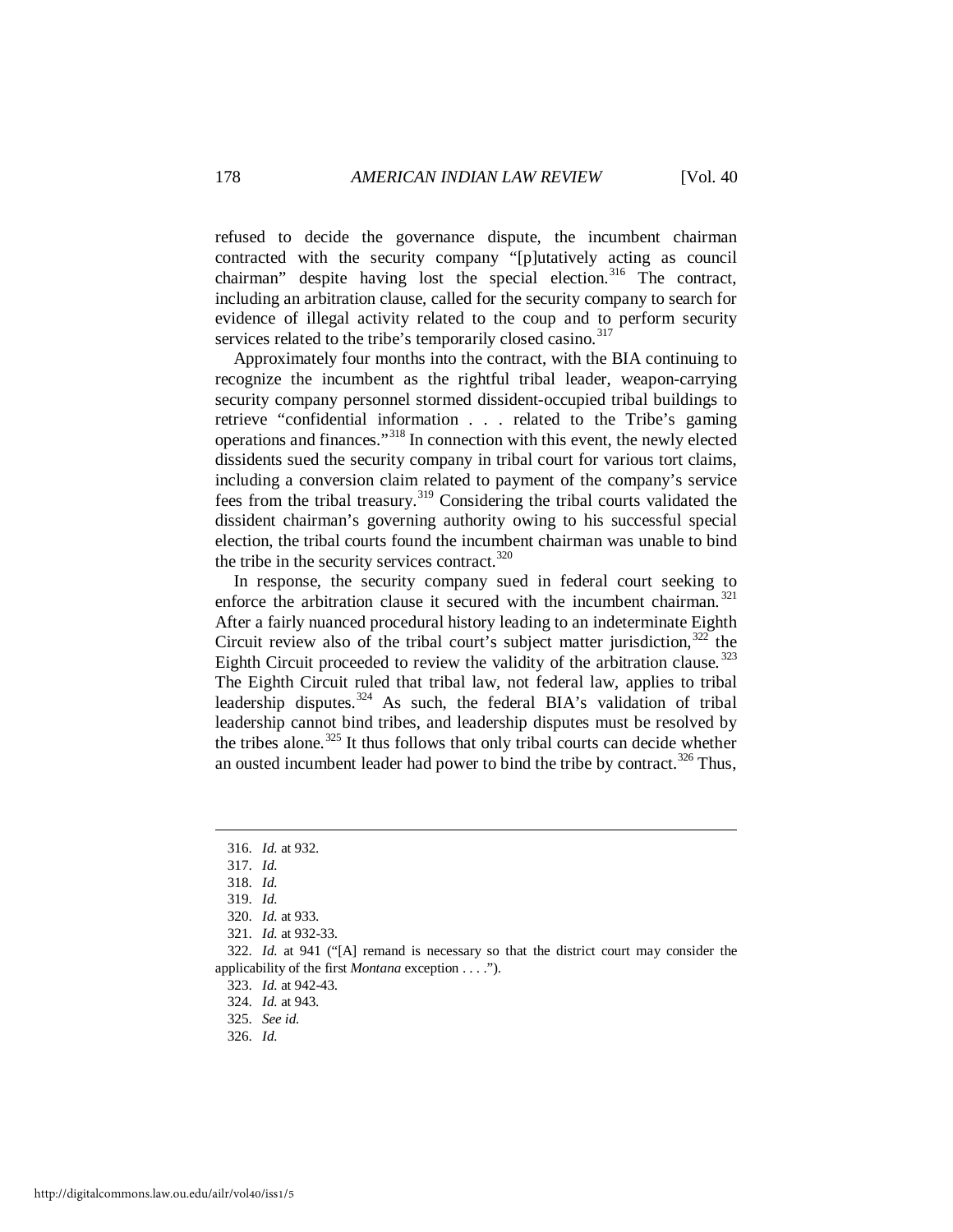the Eighth Circuit held the contract as a whole, including its arbitration clause and waiver of tribal sovereign immunity, to be invalid.<sup>327</sup>

The court was not persuaded by the security company's policy arguments that depriving non-tribal businesses of the ability to trust "federal agency recognition of a particular tribal government could interfere with the provision of services to Indian tribes."<sup>[328](#page-49-1)</sup> Although the company was likely correct, the court found the arguments legally "irrelevant" due to the nonexistence of "congressional intent to authorize the encroachment upon tribal sovereignty."[329](#page-49-2)

## *C. The Need for Additional Administrative Research Under the Existing Regulatory Scheme*

In recognition of the fact that Investors' only self-help options—federal lawsuits and drafting to reduce risk—suffer from significant flaws that are detrimental to tribes, Investors, and the Tripartite Judiciary, Congress should step in to provide additional rules and policies to guide the largely blind judiciary's hand. This is especially true given that the federal government bears "responsibility . . . for the protection and preservation of Indian tribes . . . through the endorsement of treaties, and the enactment of other laws, including laws that provide for the exercise of administrative authorities."<sup>[330](#page-49-3)</sup>

Luckily, the federal government's unique relationship with the tribes leaves this most flexible of options available.<sup>[331](#page-49-4)</sup> In fact, the Indian Commerce Clause, federal-tribal treaties, and "inherent" federal authority provide Congress with "plenary and exclusive" authority over the tribes.<sup>[332](#page-49-5)</sup> This allows Congress to "enact legislation that both restricts, and in turn, relaxes . . . restrictions on tribal sovereign authority."<sup>[333](#page-49-6)</sup>

Fortunately, the existing statutory and regulatory scheme is already at least partially equipped to tackle this obstacle. Although Congress has not expressly delegated regulation of tribal civil jurisdiction to an administrative body, it has seemingly provided the Bureau of Indian Affairs, pursuant to 25 U.S.C. § 2, extremely broad regulatory jurisdiction

<span id="page-49-0"></span> <sup>327.</sup> *Id.* at 945.

<span id="page-49-1"></span> <sup>328.</sup> *Id.* 

 <sup>329.</sup> *Id.* 

 <sup>330. 25</sup> U.S.C. § 4301(a)(5) (2012).

 <sup>331.</sup> *See* Montana v. United States, 450 U.S. 544, 563 (1981).

 <sup>332.</sup> MacArthur v. San Juan County, 497 F.3d 1057, 1068 (10th Cir. 2007) (citing U.S.

<span id="page-49-6"></span><span id="page-49-5"></span><span id="page-49-4"></span><span id="page-49-3"></span><span id="page-49-2"></span>CONST. art. I, § 8, cl. 3, and quoting United States v. Lara, 541 U.S. 193, 200-01 (2004)).

 <sup>333.</sup> *Id.* (quoting *Lara*, 541 U.S. at 202).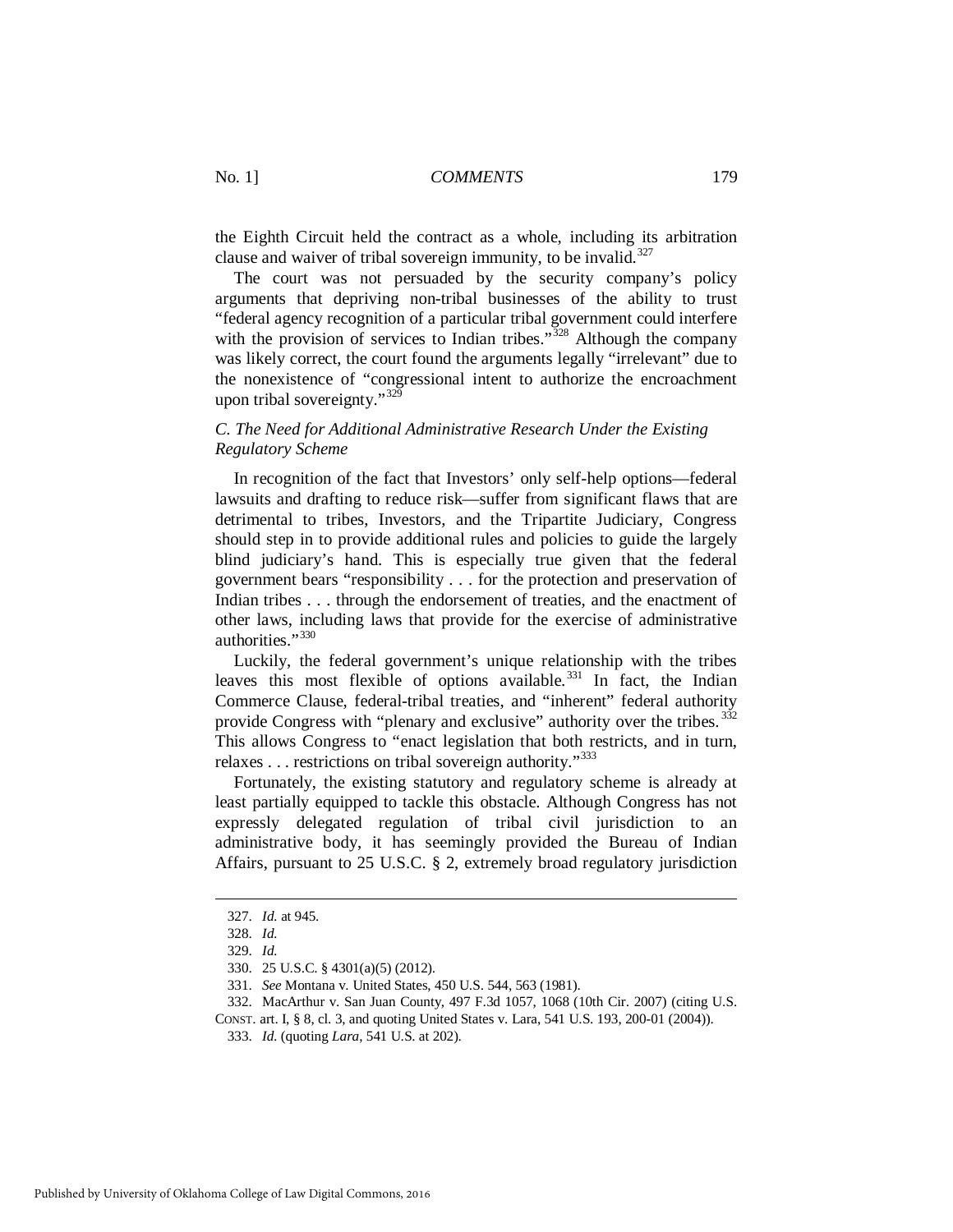over "the management of all Indian affairs and of all matters arising out of Indian relations."[334](#page-50-0)

More explicit and modern statutes have since created niche administrative bodies specializing in tribal justice and commerce. Congress created the Office of Tribal Justice Support (OTJS) as a unit of the Bureau of Indian Affairs, "to further the development, operation, and enhancement of tribal justice systems and Courts of Indian Offenses."[335](#page-50-1) The office, although bearing regulatory authority over Courts of Indian Offenses  $336$ — administrative entities not to be confused with tribal courts<sup>[337](#page-50-3)</sup>—has no regulatory authority over tribal courts.<sup>[338](#page-50-4)</sup> With respect to tribal courts, the Office of Tribal Justice Support is merely empowered to "conduct research," "[p]romote cooperation" among judicial systems, and "provide technical assistance and training."[339](#page-50-5)

In looking to tribal commerce, on the other hand, Congress created the Office of Native American Business Development (ONABD), a unit of the Department of Commerce,  $340$  to promote:

- Business development and cross-border transactions;
- "private investment in the economies of Indian tribes";
- "long-range sustained growth" of tribal economies;
- tribal poverty reduction;
- ! "a higher standard of living on Indian reservations"; and
- tribal "political self-determination."<sup>341</sup>

-

<span id="page-50-4"></span> 338. *See* 25 U.S.C. § 3611(d) ("Nothing in this chapter shall be deemed or construed to authorize the Office to impose justice standards on Indian tribes."); *id.* § 3631(1), (3) ("Nothing in this chapter shall be construed to . . . encroach upon . . . the inherent sovereign authority of each tribal government to determine the role of the tribal justice system; . . . [or] impair the rights of each tribal government to determine the nature of its own legal system.").

<span id="page-50-0"></span> <sup>334. 25</sup> U.S.C. § 2 (2012); *see also id.* § 9 ("The President may prescribe such regulations as he may think fit for carrying into effect the various provisions of any act relating to Indian affairs.").

 <sup>335. 25</sup> U.S.C. § 3611(a) (2012).

 <sup>336.</sup> *See id.* § 3611(c)(5).

<span id="page-50-3"></span><span id="page-50-2"></span><span id="page-50-1"></span> <sup>337.</sup> *See* 25 C.F.R. § 11.102 (West, Westlaw through July 9, 2015) ("It is the purpose of . . . this part to provide adequate machinery for the administration of justice for Indian tribes in those areas . . . where tribes retain jurisdiction over Indians that is exclusive of State jurisdiction but where tribal courts have not been established . . . .").

<span id="page-50-5"></span> <sup>339.</sup> *Id.* § 3611(c)(2)-(4), (e)(1).

 <sup>340. 25</sup> U.S.C. *§* 4303(a)(1) (2012).

<span id="page-50-7"></span><span id="page-50-6"></span> <sup>341.</sup> *Id.* § 4301(b)(1)-(6).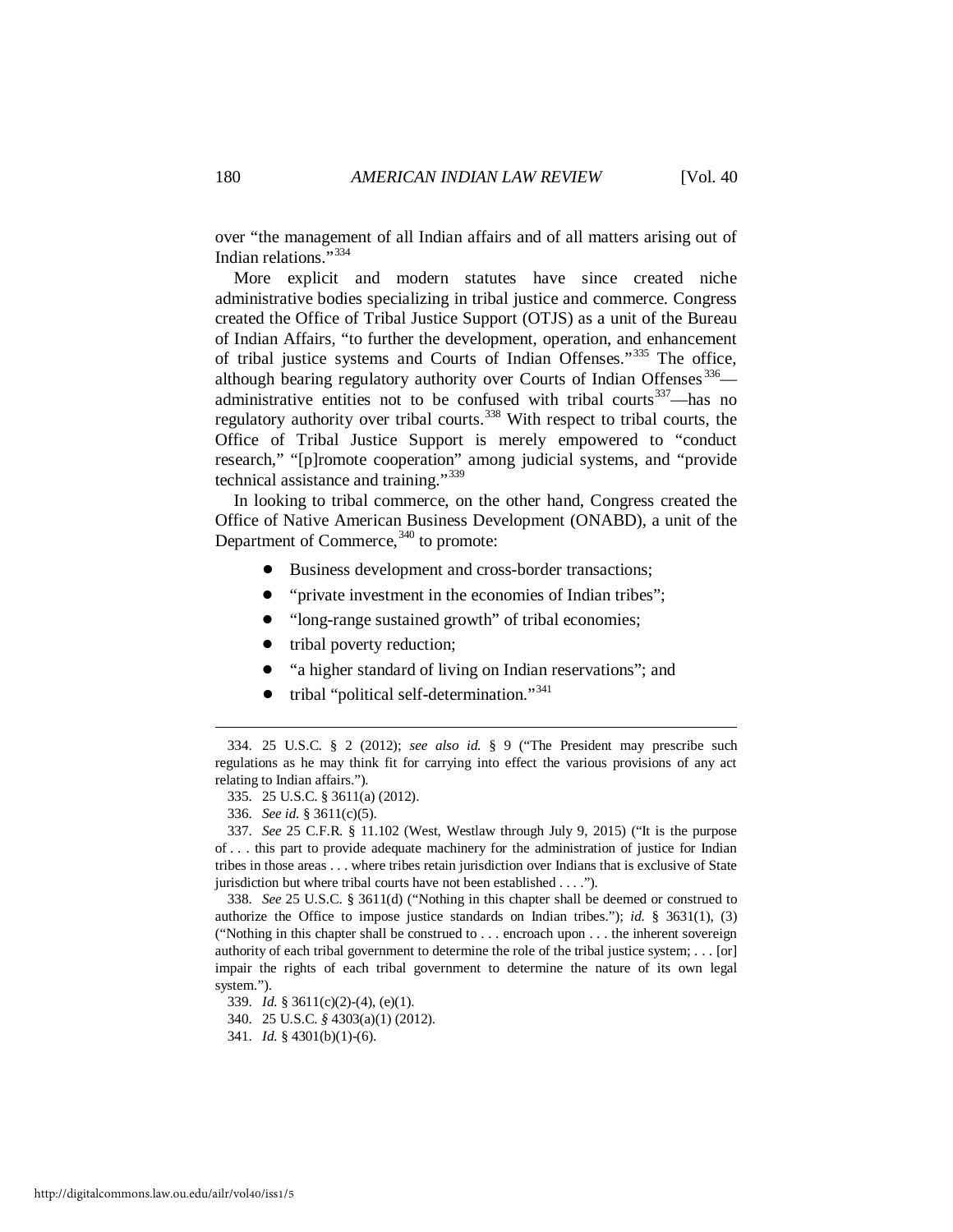Although Congress granted the office no express authority to issue regulations, it tasked the office with "provid[ing] . . . financial and technical assistance . . . [to spur] economic development on Indian lands," "coordinat[ing] Federal programs relating to Indian economic development . . . [with] any such program of the Department of the Interior," and "any [other] activity . . . that is related to the development of appropriate markets." $342$  Congress requires the office to prioritize projects "foster[ing] long-term stable economies of Indian tribes."<sup>[343](#page-51-1)</sup>

Because the ONABD's enabling act *requires* it to "coordinate Federal programs relating to Indian economic development . . . [with] any such program of the Department of the Interior,"<sup>[344](#page-51-2)</sup> it should immediately begin a research cooperative with the Bureau of Indian Affair's OTJS, as this is ultimately a subunit of the Department of the Interior.<sup>[345](#page-51-3)</sup> The two offices should perform empirical and social science research to supplement the largely theoretical and anecdotal evidence of a link between uncertainty in the canon of tribal civil jurisdiction, decreased non-tribal investments in Indian Country, and alleged non-tribal discrimination against Indians in transactions. This data should be gathered with an ultimate goal of producing a cost-benefit analysis to support much needed legislative—or perhaps administrative—balancing of the apparently conflicting policies of tribal judicial sovereignty over non-Indians and tribal economic development. A rebalancing, or even mere clarification, of these policies would improve predictability and drive non-tribal investments in Indian Country far into the future<sup>[346](#page-51-4)</sup>—and thus this research cooperative should qualify as action that the ONABD *must* prioritize.<sup>[347](#page-51-5)</sup>

Reporting of the offices' findings should not require drastic structural or logistical changes in the existing administrative framework because the ONABD's enabling act already requires annual reporting to the Senate

 <sup>342.</sup> *Id.* § 4303(b)(1)-(3)(g).

<span id="page-51-1"></span><span id="page-51-0"></span> <sup>343.</sup> *Id.* § 4303(b)(5)(B); *see also id.* § 4304(e)(2) (calling for prioritization of projects leading to "long-term stable international markets for Indian goods and services").

 <sup>344.</sup> *See id.* § 4303(b)(2) (specifying "shall coordinate").

<span id="page-51-3"></span><span id="page-51-2"></span> <sup>345.</sup> *See* 25 U.S.C. § 3611(a) (2012) ("There is hereby established within the Bureau [of Indian Affairs] the Office of Tribal Justice Support."); 25 U.S.C. § 1 (2012) ("There shall be in the Department of the Interior a Commissioner of Indian Affairs . . . .").

<span id="page-51-4"></span> <sup>346.</sup> *See* HOSKISSON ET AL., *supra* note 14, at 288 ("Changes in government policies can dramatically influence the attractiveness of direct foreign investment.").

<span id="page-51-5"></span> <sup>347.</sup> *See* 25 U.S.C. § 4303(b)(5)(B) (specifying that the Office of Native American Business Development "shall give priority to activities that . . . foster long-term stable economies of Indian tribes").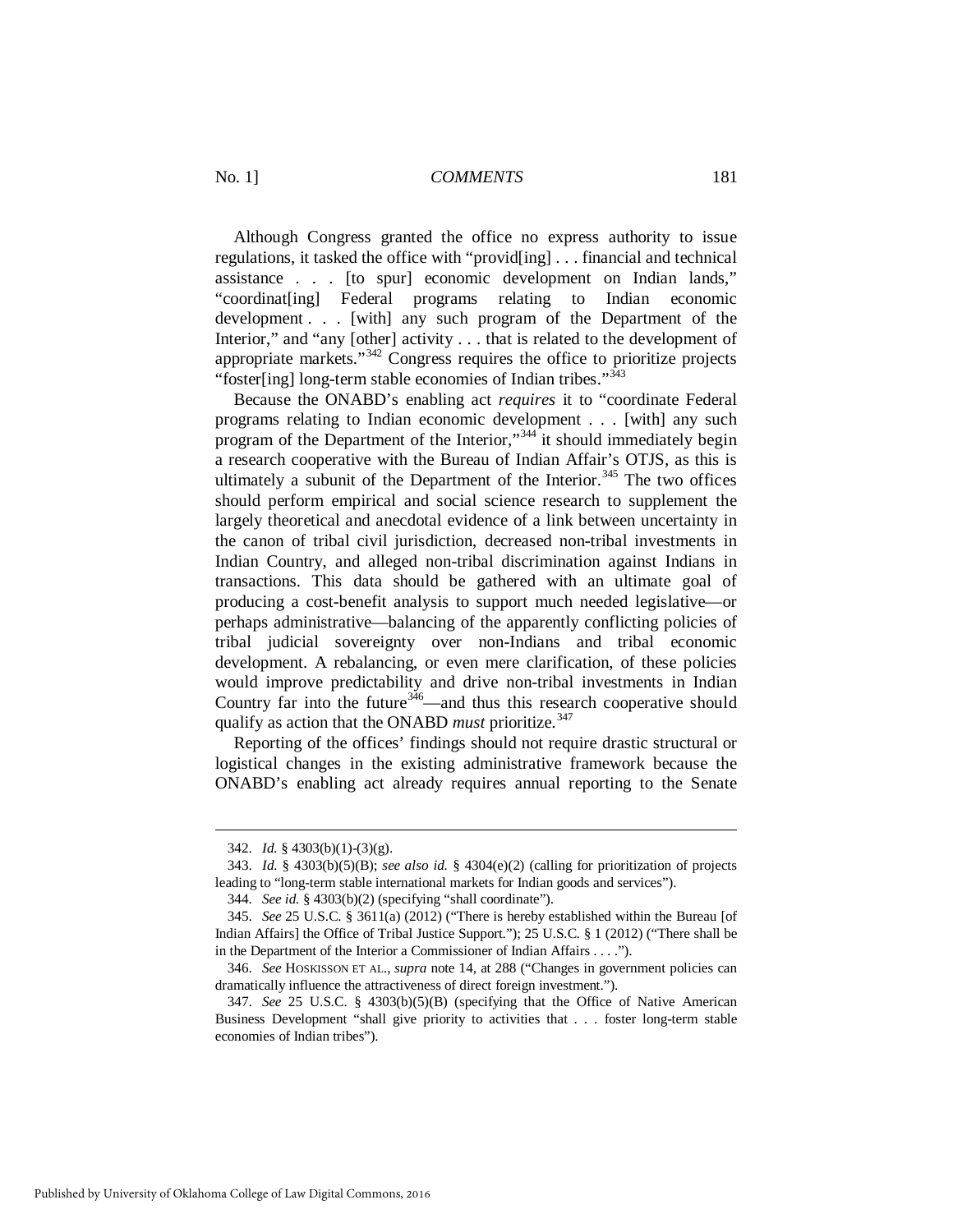Committee on Indian Affairs and the House Committee on Resources to fuel legislative initiatives.<sup>[348](#page-52-0)</sup>

*D. Congress Should Extend the Regulatory Authority of the Bureau of Indian Affairs to Include Regulatory Jurisdiction over Tribal Civil Jurisdiction*

Although Congress could merely allow the ONABD and OTJS to perform fact-finding functions and act directly upon those facts at its own initiative, Congress has remained silent on the issue of tribal civil jurisdiction over non-members through the present, despite the fact that courts' repeated recognition of Congress's plenary power suggests a desire for additional guidance.<sup>[349](#page-52-1)</sup> Furthermore, "commentators often agree that adjudicating under unclear judicial precedents is so problematic that both tribes and states might prefer some type of jurisdiction allocation."[350](#page-52-2) Since additional legislative guidance would likely add clarity to the legislatively unmoored doctrine of tribal civil jurisdiction over non-members, and thus increase predictability for Investors, Congress should prioritize increasing the attractiveness of tribal markets and alleviate the socioeconomic ills facing one of the most disadvantaged demographics in the United States.<sup>[351](#page-52-3)</sup>

Considering Congress's longstanding silence—as well as the BIA's subject matter expertise,  $352$  more-direct relationship with tribes,  $353$  and

<span id="page-52-2"></span> 350. Nakai, *supra* note 151, at 685-86 (noting that "many tribal-state agreements already exist").

<span id="page-52-3"></span> 351. 25 U.S.C. § 4301(a)(8) (2012) ("Native Americans suffer higher rates of unemployment, poverty, poor health, substandard housing, and associated social ills than those of any other group in the United States.").

<span id="page-52-4"></span> 352. 1 RICHARD J. PIERCE, ADMINISTRATIVE LAW TREATISE § 2.6 (5th ed. 2010) ("Members of Congress . . . lack the expertise necessary to understand the implications of

<span id="page-52-5"></span><span id="page-52-0"></span> <sup>348.</sup> *See id.* § 4306(a)-(b) (requiring annual reporting on "any recommendations for legislation . . . necessary to carry out sections 4303 through 4305 of this title").

<span id="page-52-1"></span> <sup>349.</sup> *See, e.g.*, Iowa Mut. Ins. Co. v. LaPlante, 480 U.S. 9, 17 (1987) ("Congress undoubtedly has the power to limit tribal court jurisdiction."); Nat'l Farmers Union Ins. v. Crow Tribe of Indians, 471 U.S. 845, 853 (1985) ("[T]he power of the Federal Government over the Indian tribes is plenary."); Escondido Mut. Water Co. v. La Jolla Band of Mission Indians, 466 U.S. 765, 787 n.30 (1984) ("IIt is clear that all aspects of Indian sovereignty are subject to defeasance by Congress . . . ."); Montana v. United States, 450 U.S. 544, 562 (1981) ("If Congress had wished to extend tribal jurisdiction [over hunting and fishing] to lands owned by non-Indians, it could easily have done so by incorporating in [18 U.S.C.] § 1165 the definition of 'Indian country' in 18 U.S.C. § 1151 . . . ."); *see also* Plains Commerce Bank v. Long Family Land and Cattle Co., 554 U.S. 316, 340 (2008) (although a formalist opinion, suggesting normative concerns regarding "the desirability of . . . regulation" barring transactional discrimination against Native Americans).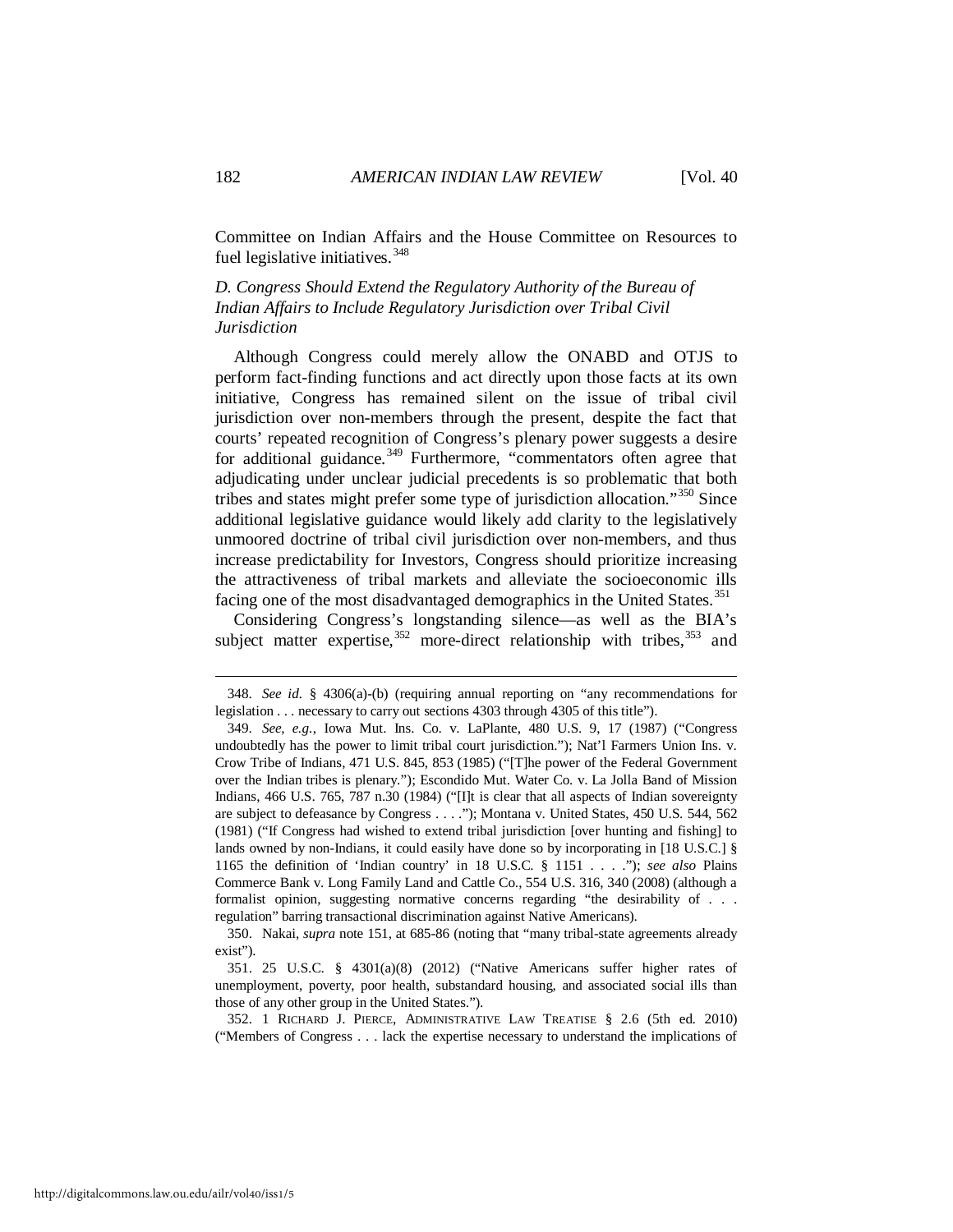additional insulation from political pressure  $354$ —the legislature should charge the BIA with regulating tribal civil jurisdiction. The BIA has existing research and operational support from the OTJS, and the OTJS is already highly experienced in "[o]verse[ing] the continuing operations of the Courts of Indian Offenses" and in "[p]romot[ing] cooperation and coordination among tribal justice systems and the Federal and State judiciary systems."<sup>[355](#page-53-1)</sup> It should be noted the bureau has managed to contain its own civil jurisdiction regulations for Courts of Indian Offenses to a mere *two* regulations, each less than one page long,<sup>[356](#page-53-2)</sup> all the while monitoring and attempting to maintain consistency with Supreme Court precedent on civil jurisdiction in the sister tribal courts.<sup>[357](#page-53-3)</sup> In light of the need for additional research on this issue and the foreseeable need for ongoing management and adaptations to the regulatory framework, this "is precisely

the thousands of policy decisions government must make annually. . . . Given its cognitive limitations, Congress wisely chooses to delegate most policy decisions to expert bodies that can react rapidly to new developments and to new understandings in their areas of expertise."); *cf.* 7 West's Fed. Admin. Prac. § 7924 (Westlaw) (updated July 2015) ("One compelling justification for the administrative process is the need for 'expertise.' . . . [relative to a] generalist court . . . .").

 <sup>353.</sup> *See* 1 Admin. L. & Prac. § 2:37 (3d ed.) (Westlaw) (updated Feb. 2015) ("Still a dominant notion in administrative law is flexibility. . . . Administrative law demands that the procedures should be designed . . . to best and most efficiently carry out the specific decisionmaking task"); 7 West's Fed. Admin. Prac. § 7302 (Westlaw) ("[R]esponsiveness to the prescribed goals of the various programs and those of government in general . . . assures that the administrative system serves society and thereby all the individuals directly or indirectly affected.").

<span id="page-53-0"></span> <sup>354.</sup> PIERCE, *supra* note 352, § 2.6 ("In an important class of cases, a multimember body cannot make a choice among policy options without violating principles of fairness and majority rule. . . . In such circumstances, Congress' only choice is between an indeterminate outcome (delegation of broad authority to an agency) and a determinate outcome that is dictated by a minority with the power to determine the sequence of votes on the competing alternatives.") (citations omitted); *cf.* Steven A. Ramirez, *Depoliticizing Financial Regulation*, 41 WM. & MARY L. REV. 503, 504-05 (2000) ("The Federal Reserve Board has demonstrated that if Congress provides broad delegation of authority to a singular agency with a high degree of political independence, then effective regulation is likely, free of special interest influence and of transitory political forces having less than rational agendas.").

 <sup>355. 25</sup> U.S.C. § 3611(c)(3)-(5) (2012).

 <sup>356.</sup> *See* 25 C.F.R. §§ 11.116, 11.118 (2008).

<span id="page-53-3"></span><span id="page-53-2"></span><span id="page-53-1"></span> <sup>357.</sup> *See, e.g.,* Law and Order on Indian Reservations, 73 Fed. Reg. 39857-01, 39857 (July 11, 2008) (changing § 11.116(a)(2) to "compl[y] with Supreme Court rulings on tribal jurisdiction").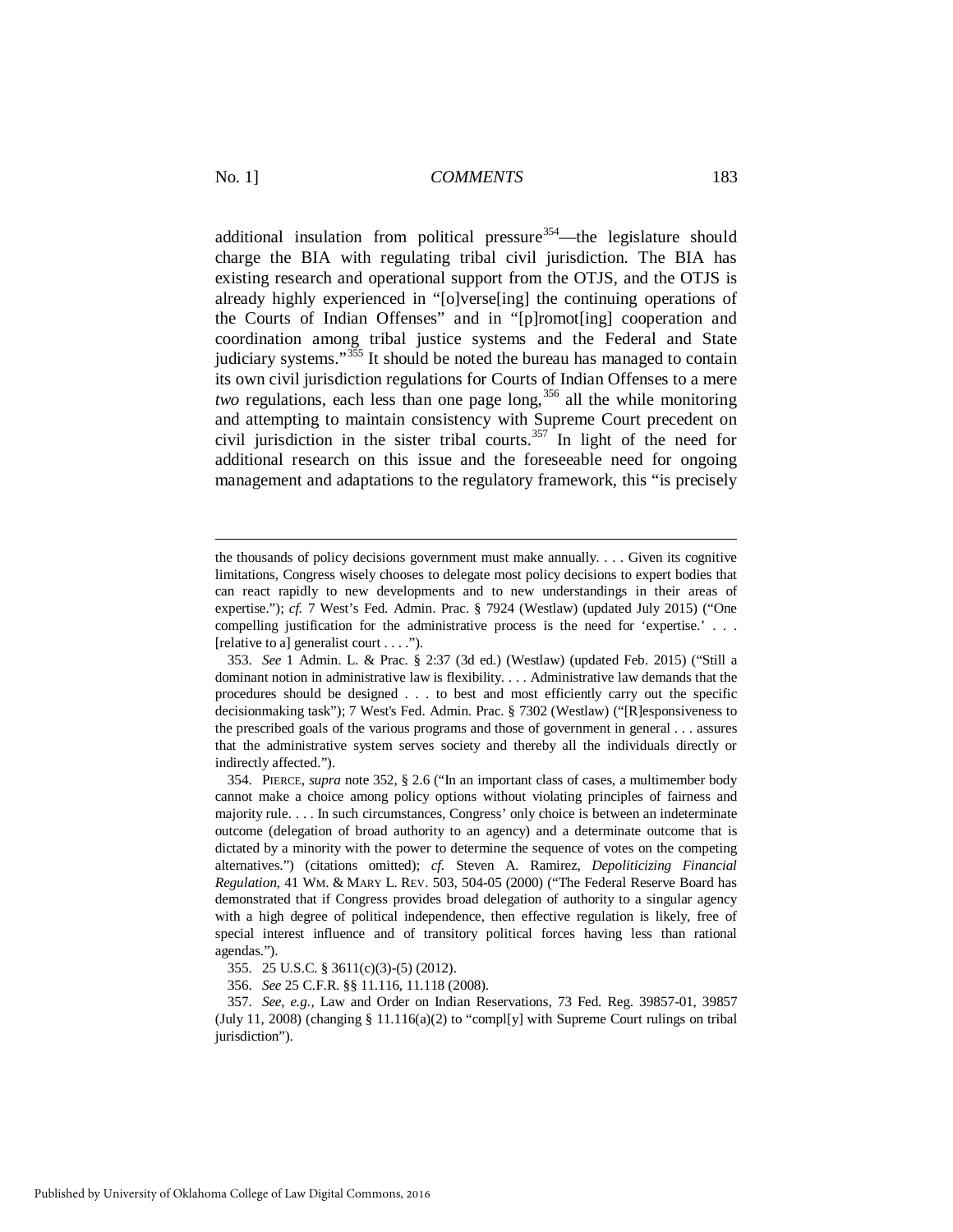the sort of intricate, labor-intensive task for which delegation to an expert body is especially appropriate."<sup>[358](#page-54-0)</sup>

Although the regulatory history indicates that the Bureau of Indian Affairs relies on its facially boundless grant of authority under 25 U.S.C. § 2 to establish Courts of Indian Offenses $359$ —and the Tenth Circuit has previously upheld bureau regulations creating a Court of Indian Offenses pursuant to 25 U.S.C. §  $2^{360}$ —the scope of authority courts are willing to uphold under this statute seems to be unsettled. $361$  Furthermore, the practically unbounded statute itself may raise challenges under the nondelegation doctrine.<sup>[362](#page-54-4)</sup>

Therefore, the uncertainty surrounding 25 U.S.C. § 2—the best existing statutory support for this comment's suggested BIA regulations—militates in favor of Congress drafting a new enabling statute conforming to nondelegation doctrine best practices.

#### *1. The Statute Should Comply with the Nondelegation Doctrine*

The Supreme Court has indicated that "[t]he nondelegation doctrine is rooted in the principle of separation of powers that underlies our tripartite system of Government."<sup>[363](#page-54-5)</sup> Because the Constitution's legislative vesting clause requires that "[a]ll legislative Powers herein granted shall be vested

<span id="page-54-3"></span> 361. *Compare* Org. Village of Kake v. Egan, 369 U.S. 60, 63 (1962) (holding that regulatory jurisdiction conveyed by § 2, "[i]n keeping with the policy of almost total tribal self-government prevailing when th[is] statute[] was passed . . . is that to implement specific laws . . . not a general power to make rules governing Indian conduct") *with* Udall v. Littell, 366 F.2d 668, 672 (D.C. Cir. 1966) ("In charging the Secretary with broad responsibility for the welfare of Indian tribes [pursuant to 25 U.S.C. § 2], Congress must be assumed to have given him reasonable powers to discharge it effectively.").

<span id="page-54-4"></span> 362. *See Mistretta*, 488 U.S. at 372-73 (deeming statutory delegations to administrative agencies "constitutionally sufficient if Congress clearly delineates the general policy, the public agency which is to apply it, and the boundaries of this delegated authority") (quoting American Power & Light Co. v. SEC, 329 U.S. 90, 105 (1946)). *But see* Robinson v. Salazar, 885 F. Supp. 2d 1002, 1037 (E.D. Cal. 2012) ("This Court does not find that [25 U.S.C. § 2's] delegation to the DOI to determine tribal recognition violates the nondelegation doctrine. . . . [G]eneralized legal authorities are inapplicable in light of the vast statutory authority before this Court and including centuries of history and judicial opinions adjudicating and upholding the DOI regulations.").

<span id="page-54-5"></span>363. *Mistretta*, 488 U.S. at 371.

 <sup>358.</sup> Mistretta v. United States, 488 U.S. 361, 379 (1989).

<span id="page-54-1"></span><span id="page-54-0"></span> <sup>359.</sup> *See*, *e.g.*, 73 Fed. Reg. 39857-01, 39857 (citing 5 U.S.C. § 301; 25 U.S.C. §§ 9, 13, 200).

<span id="page-54-2"></span> <sup>360.</sup> *See* Tillett v. Lujan, 931 F.2d 636, 641 (10th Cir. 1991) ("[T]he rule establishing a CFR court . . . is rational, based on a consideration of the relevant factors [of urgent need for the court], and within the scope of authority delegated to the BIA by [25 U.S.C. § 2].").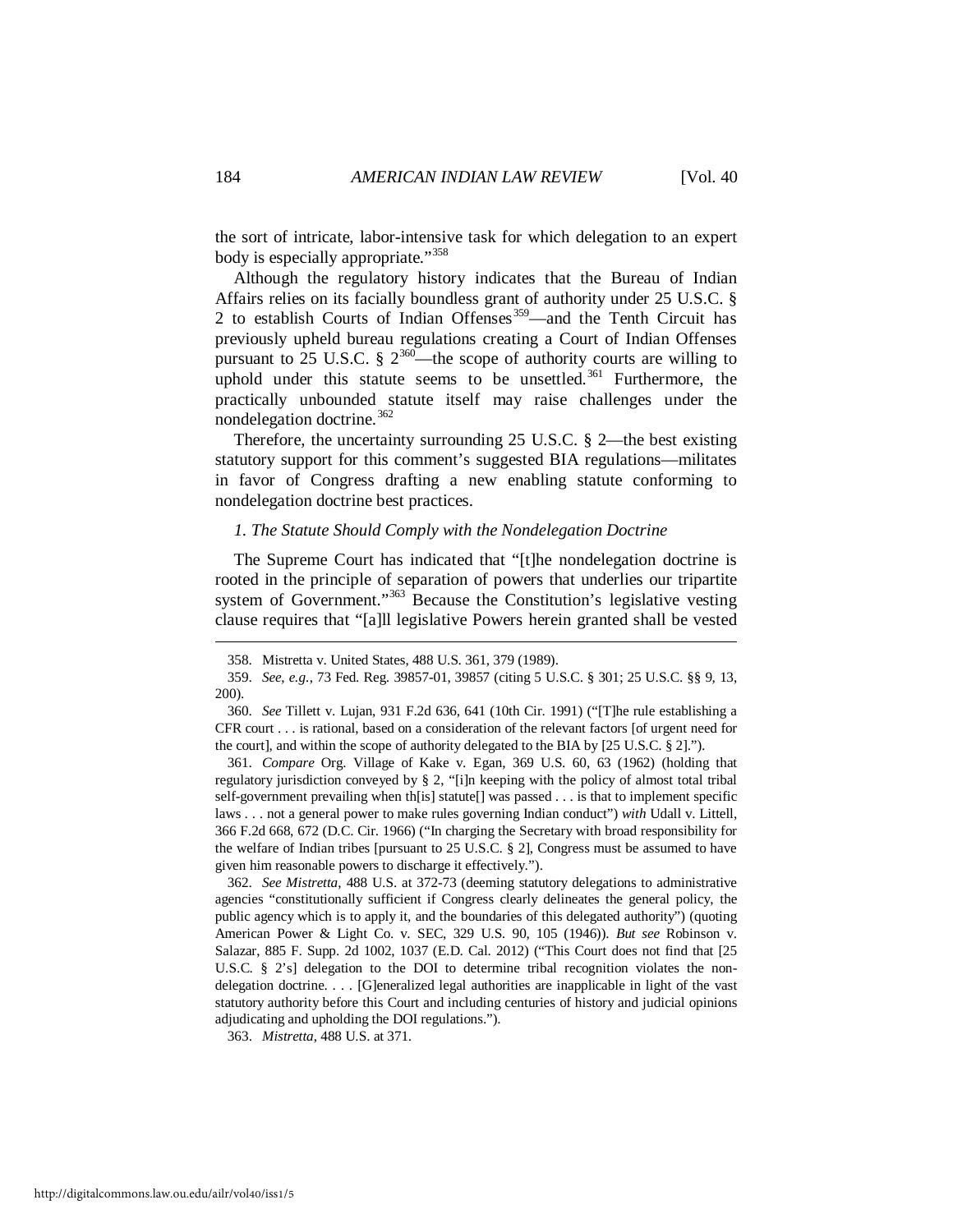in a Congress of the United States,"<sup>[364](#page-55-0)</sup> the general rule is that Congress may not transfer its legislative authority to the executive or judiciary.<sup>365</sup>

In addition to its constitutional underpinnings, the nondelegation doctrine is guided by three central policy considerations:

First, and most abstractly, it ensures to the extent consistent with orderly governmental administration that important choices of social policy are made by Congress, the branch of our Government most responsive to the popular will. . . . Second, the doctrine guarantees that, to the extent Congress finds it necessary to delegate authority, it provides the recipient of that authority with an 'intelligible principle' to guide the exercise of the delegated discretion. . . . Third, and derivative of the second, the doctrine ensures that courts charged with reviewing the exercise of delegated legislative discretion will be able to test that exercise against ascertainable standards. $366$ 

The Supreme Court has, however, ruled that "the extent and character of that assistance [of another branch] must be fixed according to common sense and the inherent necessities of the government co-ordination."<sup>[367](#page-55-3)</sup> The general rule barring legislative delegation yields, in particular, where Congress articulates an "intelligible principle to which the person or body authorized to [exercise the delegated authority] is directed to conform." [368](#page-55-4) The Court has obliquely defined an "intelligible principle" as an articulation of "the general policy, the public agency which is to apply it, and the boundaries of this delegated authority."<sup>[369](#page-55-5)</sup> An intelligible principle, however, need not be stated with exacting precision.<sup>[370](#page-55-6)</sup>

The animating policy considerations for the intelligible principle, as an exception to the general rule of the nondelegation doctrine, include recognition that "in our increasingly complex society, replete with ever

 <sup>364.</sup> U.S. CONST. art. I, § 1.

 <sup>365.</sup> *Mistretta*, 488 U.S. at 371-72.

<span id="page-55-2"></span><span id="page-55-1"></span><span id="page-55-0"></span> <sup>366.</sup> Industrial Union Dep't, AFL-CIO v. Am. Petroleum Inst., 448 U.S. 607, 685-86 (1980) (citations omitted).

<span id="page-55-3"></span> <sup>367.</sup> *Mistretta*, 488 U.S. at 372 (quoting J.W. Hampton, Jr., & Co. v. United States, 276 U.S. 394, 406 (1928)).

 <sup>368.</sup> *Id.* (quoting *J.W. Hampton*, 276 U.S. at 409).

<span id="page-55-6"></span><span id="page-55-5"></span><span id="page-55-4"></span> <sup>369.</sup> *Id.* at 372-73 (quoting Am. Power & Light Co. v. SEC, 329 U.S. 90, 105 (1946)); *see also id.* at 379 (calling also for "what the [agency] should do and how it should do it, and set[ting] out specific directives to govern particular situations") (quoting United States v. Chambless, 680 F. Supp. 793, 796 (E.D. La. 1988)).

 <sup>370.</sup> Whitman v. Am. Trucking Ass'ns, 531 U.S. 457, 475 (2001) (citation omitted).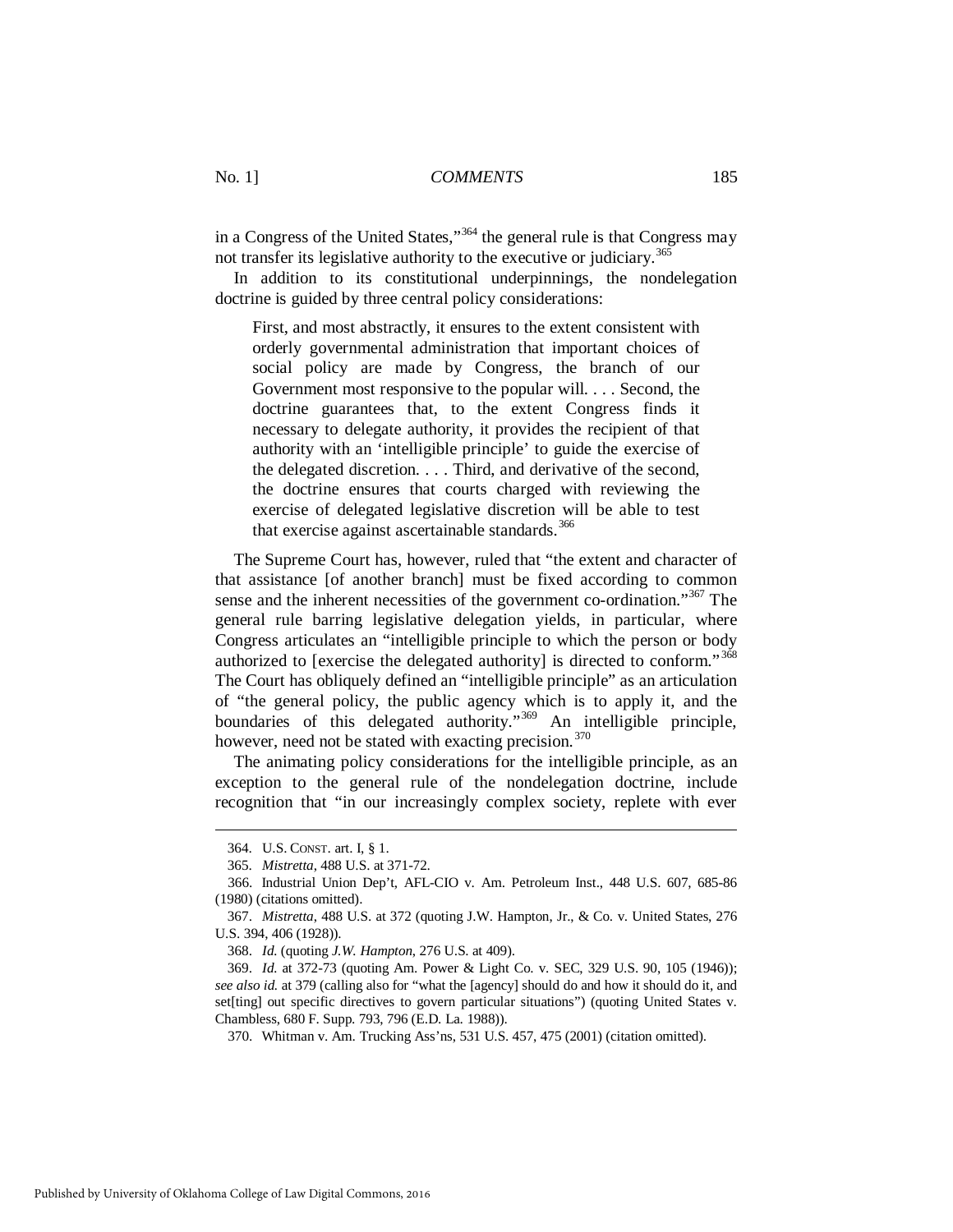changing and more technical problems, Congress simply cannot do its job absent an ability to delegate power under broad general directives."<sup>[371](#page-56-0)</sup> These policy considerations have been so strong that the Supreme Court, at least through 2015, had struck only two statutes under the nondelegation doctrine—both strikings occurring in 1935.<sup>[372](#page-56-1)</sup> Indeed, as one scholar has stated, "claims that statutes violate the nondelegation doctrine never prevail."<sup>[373](#page-56-2)</sup> Courts have suggested, however, that strong functionalist policies militating against strict application of the nondelegation doctrine $374$ weaken with substantively broad delegations.<sup>[375](#page-56-4)</sup>

Without the benefit of additional data and empirical research, it is difficult to suggest a precise intelligible principle Congress could articulate. Fortunately, in *American Power & Light Co. v. SEC*, the Supreme Court implicitly recognized this quandary of prospective intelligible principle drafting and allowed the articulation of relatively broad intelligible

<span id="page-56-2"></span> 373. PIERCE, *supra* note 352, § 2.6; *see also id.* (indicating that circuit court as well as Supreme Court decisions "regularly uphold broad delegations of power").

<span id="page-56-3"></span> 374. *See id.* (indicating that Supreme Court justices, since 1989, have largely abandoned the nondelegation doctrine owing to "the extreme difficulty of creating a justiciable standard," their "adopt[ion of] a more realistic perspective on the legislative process," and their "recogni[tion] that agencies are politically accountable").

 <sup>371.</sup> *Mistretta*, 488 U.S. at 372.

<span id="page-56-1"></span><span id="page-56-0"></span> <sup>372.</sup> *See generally* A.L.A. Schechter Poultry Corp. v. United States, 295 U.S. 495, 541- 42 (1935); Panama Ref. Co. v. Ryan, 293 U.S. 388, 430 (1935); *see also Mistretta*, 488 U.S. at 416; United States v. Scully, No. 14-CR-208 ADS SIL, 2015 WL 3540466, at \*53 (E.D.N.Y. June 8, 2015) ("[O]nly twice in the Supreme Court's history . . . has it invalidated a statute on the ground of excessive delegation of legislative authority."); Matthew R. Bowles, *Speak Now or Be Forever Overruled: Deferring to Political 'Judgment' in EPA Rulemakings*, 20 GEO. MASON L. REV. 591, 598 (2013) ("[T]he Supreme Court has consistently recognized the constitutionality of the administrative state, affirming countless delegations of legislative authority."); PIERCE, *supra* note 352, § 2.6 ("Except for two 1935 cases, the Court has never enforced its frequently announced prohibition on congressional delegation of legislative power").

<span id="page-56-4"></span> <sup>375.</sup> *See* Whitman v. Am. Trucking Ass'ns, 531 U.S. 457, 475 (2001) ("[T]he degree of agency discretion that is acceptable varies according to the scope of the power congressionally conferred."); *Mistretta*, 488 U.S. at 373 n. 7 ("In recent years, our application of the nondelegation doctrine principally has been limited to . . . giving *narrow* constructions to statutory delegations that might otherwise be thought to be unconstitutional.") (emphasis added); *see also* PIERCE, *supra* note 352, § 2.6 (indicating that some jurisdictions use the nondelegation doctrine to narrowly interpret delegated authority of "extraordinary breadth," viewing such breadth as a "conflict with a constitutional limit on governmental power"); *id.* ("Even though claims that statutes violate the nondelegation doctrine never prevail, they sometimes can improve a petitioner's prospects of prevailing against an agency on other grounds.").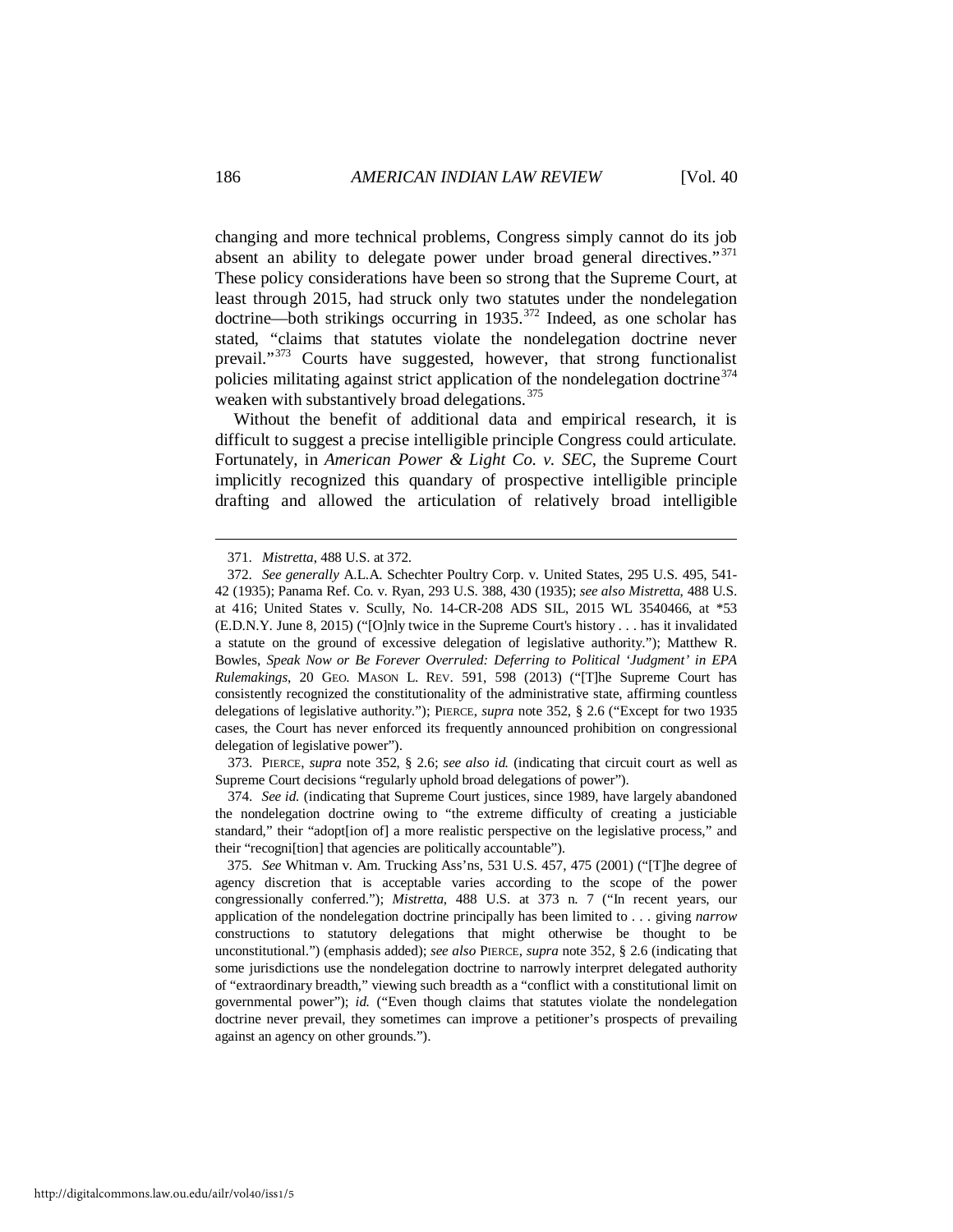principles in response to "the necessities of modern legislation dealing with complex economic and social problems."[376](#page-57-0)

That case's procedural history began with an administrative adjudication, where the Securities and Exchange Commission (the "SEC") found that two subholding companies, part of a holding company system, had violated section 11(b)(2) of the Public Utility Holding Company Act of 1935.<sup>[377](#page-57-1)</sup> The subholding companies appealed, alleging that the standards articulated in the act—"unduly or unnecessarily complicat [ing] the structure  $\ldots$  of [a] holding-company system" and "unfairly or inequitably distribut [ing] voting power among security holders . . . of such holding-company system"—were "legally meaningless" and left the SEC with "unfettered discretion," thus violating the nondelegation doctrine.<sup>[378](#page-57-2)</sup>

Upon Supreme Court review, however, the Court found no violation of the nondelegation doctrine.[379](#page-57-3) The Court held the standards *did* have meaning—"[e]ven standing alone"—although such intelligible principles "need not be tested in isolation."[380](#page-57-4) Rather, they "derive much meaningful content from the purpose of the Act, its factual background and the statutory context in which they appear."<sup>[381](#page-57-5)</sup> In evaluating these supplementary materials—pointing specifically to codified policy concerns, as well as standards and "inquiries" in neighboring statutes—the Court found "a veritable code of rules . . . for the Commission to follow in giving effect to the standards of § 11(b)(2)."<sup>382</sup>

The Court reasoned that "[t]he legislative process would frequently bog down if Congress were constitutionally required to appraise before-hand the myriad situations to which it wishes a particular policy to be applied and to formulate specific rules for each situation."[383](#page-57-7) Upon approaching the "point beyond which it is unreasonable and impracticable to compel Congress to prescribe detailed rules . . . it then becomes constitutionally sufficient if Congress clearly delineates the general policy, the public agency which is to apply it, and the boundaries of this delegated authority."[384](#page-57-8)

<span id="page-57-0"></span> <sup>376. 329</sup> U.S. at 104-05.

<span id="page-57-1"></span> <sup>377.</sup> *Id.* at 95-96.

<span id="page-57-2"></span> <sup>378.</sup> *See id.* at 96-97, 104 (quoting 15 U.S.C. § 79k(b)(2) (2000) (repealed 2005)).

<span id="page-57-4"></span><span id="page-57-3"></span> <sup>379.</sup> *Id.* at 104.

 <sup>380.</sup> *Id.*

<span id="page-57-5"></span> <sup>381.</sup> *Id.*

<span id="page-57-6"></span> <sup>382.</sup> *Id.* at 105.

 <sup>383.</sup> *Id.*

<span id="page-57-8"></span><span id="page-57-7"></span> <sup>384.</sup> *Id.*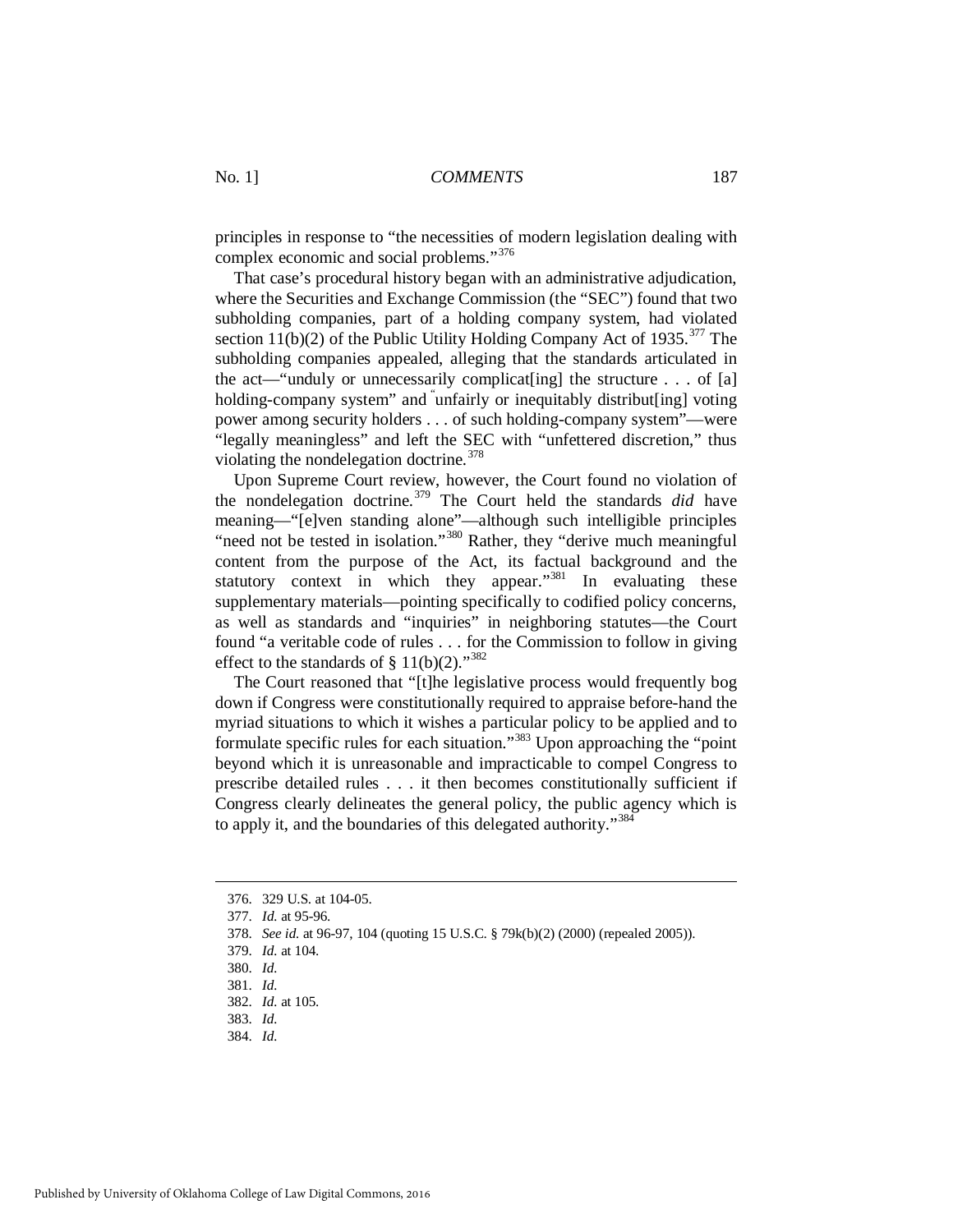In view of the close administrative analog of *American Power & Light Co.*, also addressing "complex economic and social problems," Congress should emulate this model to focus on articulating "the general policy" of support for tribal sovereignty and economies and the BIA's "boundaries of . . . delegated authority."[385](#page-58-0) Congress has already articulated much of the economic and sovereignty policies,<sup>[386](#page-58-1)</sup> which it could easily reorganize or incorporate by reference, though it would help for Congress to articulate additional guidance on how it would prefer the BIA to balance these competing goals. Furthermore, in articulating boundaries of scope and degree, Congress should mirror the previously approved statutory language of *American Power & Light*.

## *2. Congress Should Confer to the Bureau Only Formal Rulemaking Authority with Respect to Tribal Civil Jurisdiction in Tribal Courts*

The heightened importance of issues of tribal sovereignty<sup>[387](#page-58-2)</sup> demands that Congress (and the BIA) act conservatively and carefully in modifying the statutory and regulatory scheme surrounding tribal civil jurisdiction. Therefore, Congress should not transfer to the Bureau of Indian Affairs *any*  adjudicatory authority over tribal civil jurisdiction, as this would only add an extra competing forum to an already confusing mix, producing additional cost and delay without any accompanying benefit.<sup>[388](#page-58-3)</sup> Among the most conservative responses Congress can feasibly pursue would be to delegate to the BIA only formal rulemaking authority over the narrow realm of tribal civil jurisdiction so as to preserve for soon-to-be regulated tribes the maximum procedural protections available under the Administrative Procedure Act (APA).<sup>389</sup>

Although formal rulemaking fell out of judicial favor with *United States v. Florida East Coast Railway*, [390](#page-58-5) formal rulemaking also has "powerful benefits . . . including the potential to uproot an agency's faulty

 <sup>385.</sup> *Id.*

 <sup>386.</sup> *See, e.g.,* 25 U.S.C. §§ 1451, 3601, 3652, 4301 (2012).

<span id="page-58-2"></span><span id="page-58-1"></span><span id="page-58-0"></span> <sup>387.</sup> *See* Nakai, *supra* note 151, at 685 ("Traditionally, tribes view any efforts to limit their jurisdiction as a blow to sovereignty . . . .").

<span id="page-58-3"></span> <sup>388.</sup> *See* Hertz Corp. v. Friend, 559 U.S. 77, 94-95 (2009) (requiring that jurisdictional rules be based on policies valuing "predictability," cost savings and expedience, "administrative simplicity," and an avoidance of "greater litigation" and "strange results").

<span id="page-58-4"></span> <sup>389.</sup> *See* Aaron L. Nielson, *In Defense of Formal Rulemaking*, 75 OHIO ST. L.J. 237, 254 (2014) ("The intuition behind formal rulemaking, however—the notion that informal rulemaking's truncated procedures are sometimes not enough—has never gone away.").

<span id="page-58-5"></span> <sup>390. 410</sup> U.S. 224 (1973); *see also* Nielson, *supra* note 389, at 251 ("This decision . . . profoundly undercut formal rulemaking . . . .").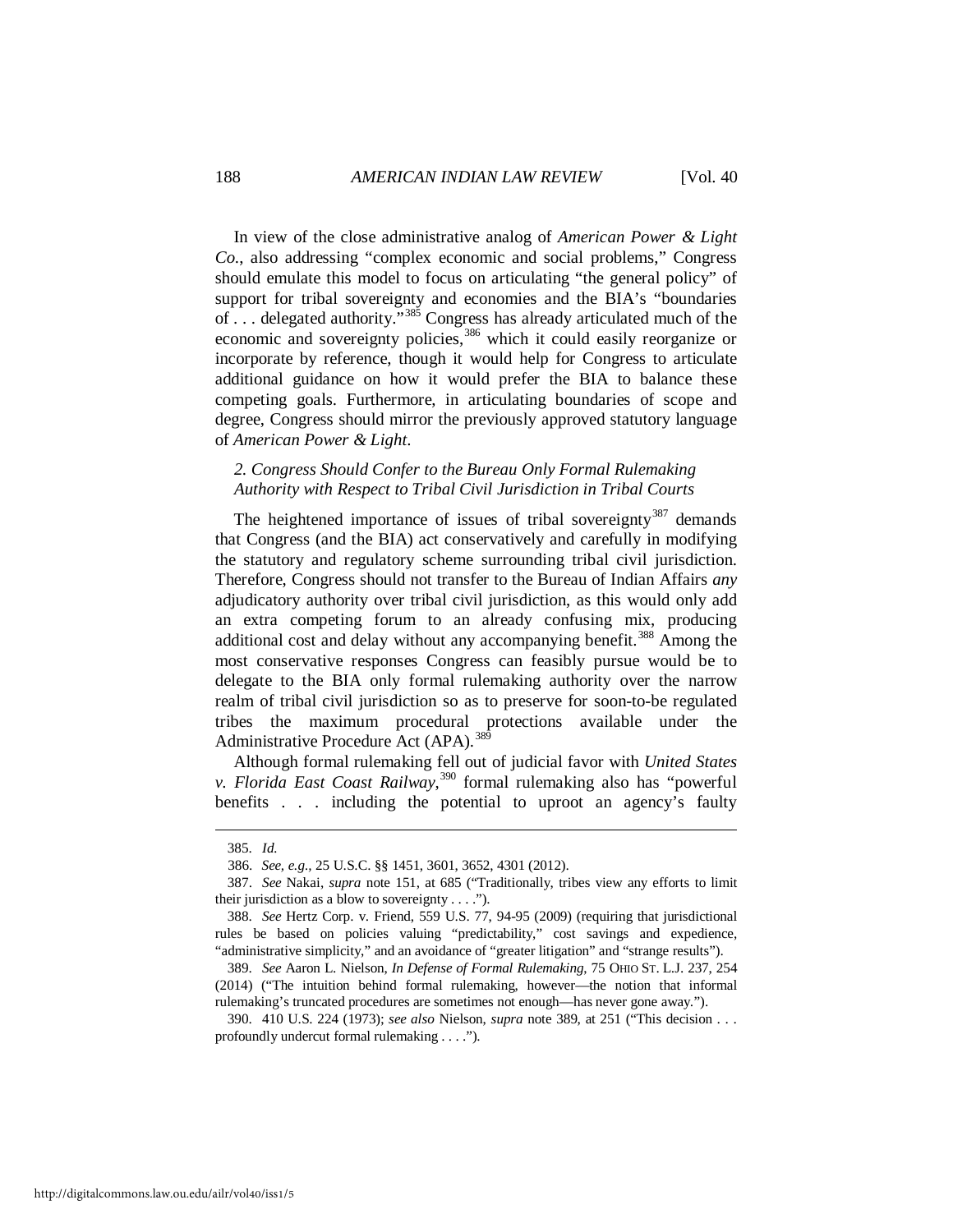assumptions and increase the public's confidence in the regulatory process."[391](#page-59-0) Although *Florida East Coast Railway* may have rendered the once more liberally applied formal rulemaking practically "obsolete," the American Bar Association's Section of Administrative Law and Regulatory Practice has indicated formal rulemaking's enhanced procedural protections remain beneficial in "proceedings of unusual complexity or with a potential for significant economic impact"—both of which apply to inquiries of tribal civil jurisdiction over non-members. $392$ 

Governed by 5 U.S.C. §§ 556-557, formal rulemaking calls for "hearing officers, pre-trial conferences, burdens, proposed findings, and crossexamination, plus  $\dots$  a bar on  $\dots$  ex parte communications.<sup>"[393](#page-59-2)</sup> All of these protections would ensure that the various tribes and other parties affected will have the best opportunity to orally present evidence before the BIA to indicate their concerns regarding any regulations' effects on tribal sovereignty or economics while also ensuring a more accurate and transparent response from the agency.<sup>[394](#page-59-3)</sup>

Despite the judicial "gutt[ing]" of formal rulemaking in *Florida East Coast Railway*, the Court continues to require agencies to comply with the APA's formal rulemaking procedures where an enabling statute employs "text quite close to the magic words, 'on the record after opportunity for an agency hearing."<sup>[395](#page-59-4)</sup> At issue in that case, section  $1(14)(a)$  of the Interstate Commerce Act required the Interstate Commerce Commission to perform rulemaking merely "after hearing."<sup>[396](#page-59-5)</sup> The Court held that "after hearing" was not synonymous with the formal rulemaking triggering language of § 553(c): "on the record after opportunity for an agency hearing."<sup>[397](#page-59-6)</sup> The Supreme Court reasoned that this triggering language was articulated by Congress, and even though few existing statutes parroted equivalent language so as to trigger formal rulemaking, the fact that some statutes did meant "adherence to that language cannot be said to render the provision

 <sup>391.</sup> Nielson, *supra* note 389, at 292.

<span id="page-59-1"></span><span id="page-59-0"></span> <sup>392.</sup> *Id.* at 257 (quoting *Comments on H.R. 3010, The Regulatory Accountability Act of 2011*, ABA SEC. OF ADMIN. LAW & REG. PRAC. (2011), 21, http://www.americanbar.org/ content/dam/aba/administrative/administrative\_law/commentson3010\_final\_nocover.authchec kdam.pdf).

 <sup>393.</sup> *Id. at* 239.

 <sup>394.</sup> *See id.* at 241.

<span id="page-59-5"></span><span id="page-59-4"></span><span id="page-59-3"></span><span id="page-59-2"></span> <sup>395.</sup> *Id.* at 240, 253 (quoting Michael P. Healy, *Florida East Coast Railway and the Structure of Administrative Law*, 58 ADMIN. L. REV. 1039, 1039 (2006)).

<span id="page-59-6"></span> <sup>396.</sup> United States v. Fla. E. Coast Ry. Co., 410 U.S. 224, 236 (1973) (quoting 49 U.S.C. § 1(14)(a) (repealed 1978)).

 <sup>397.</sup> *Id.* at 234 (quoting 49 U.S.C. § 1(14)(a) (repealed 1978); 5 U.S.C. § 553(c)).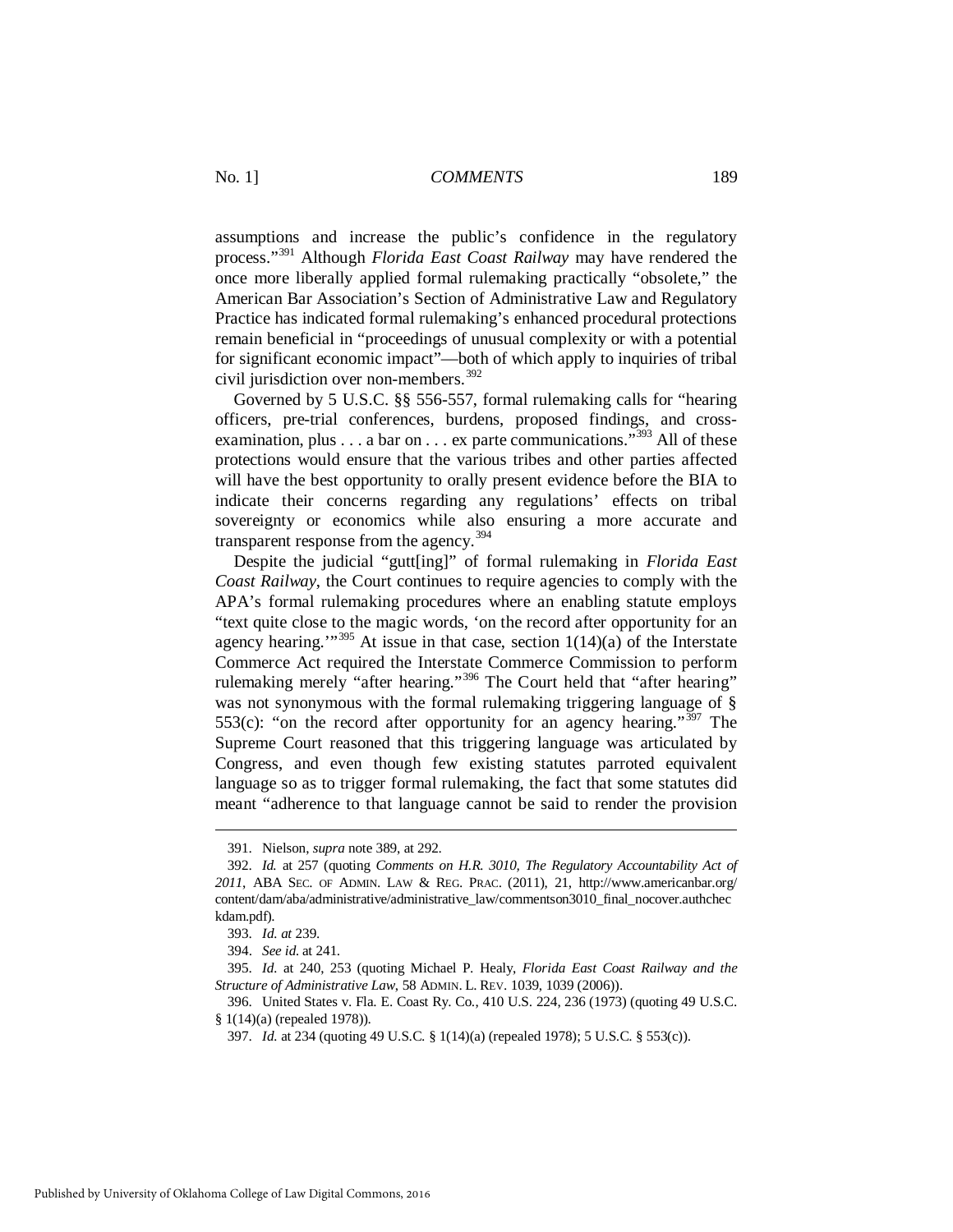nugatory or ineffectual."<sup>[398](#page-60-0)</sup> As such, the Court held that absent formal rulemaking's triggering language, mere "'hearings' often need only be the submission of written comments."<sup>[399](#page-60-1)</sup>

Simply empowering tribes to submit comments, however, likely offers insufficient procedural protection for those who would be impacted by BIA regulation of tribal civil jurisdiction. Recognizing the strong federal policy of "tribal self-government and self-determination,"<sup>[400](#page-60-2)</sup> tribal civil jurisdiction should not be casually modified—even to support, in this instance, the competing interest of tribal economic development. Rather, tribes deserve an opportunity to receive the oral, trial-like procedures of formal rulemaking<sup>[401](#page-60-3)</sup> to articulate their concerns and goals.

The extra procedural protections of formal rulemaking, unfortunately, are likely to inject delay into the rulemaking process.  $402$  This delay, however, is likely to offer "pro-democracy benefits" that would be especially valuable in the "controversial" domain of balancing tribal sovereignty with tribal economic development.<sup>[403](#page-60-5)</sup> As Professor Aaron Nielson has explained, though "delay is frustrating to those who want immediate action, the [rulemaking] process cannot be short circuited if it is to retain its legitimacy." $404$ 

Therefore, Congress should capture formal rulemaking's benefits of accuracy, transparency, and legitimacy by drafting the BIA's new enabling statute—enabling regulation of tribal civil jurisdiction—so as to include the *Florida East Coast Railway* language that triggers formal rulemaking.<sup>[405](#page-60-7)</sup>

#### *3. Suggested Goals Under the Modified Regulatory Framework*

Although there is a need for much additional research before drafting a comprehensive response to the problem, Congress should follow Justice Souter's recommendations from *Nevada v. Hicks*. Justice Souter argued for eliminating land as a primary jurisdictional fact to prevent creating "an unstable jurisdictional crazy quilt" stemming from the fact that "land on Indian reservations constantly changes hands."<sup>[406](#page-60-8)</sup> Such an effect is

<span id="page-60-0"></span> <sup>398.</sup> *Id.* at 224, 237-38.

<span id="page-60-1"></span> <sup>399.</sup> Nielson, *supra* note 389, at 252.

<span id="page-60-2"></span> <sup>400.</sup> Nat'l Farmers Union Ins. Cos. v. Crow Tribe of Indians, 471 U.S. 845, 856 (1985).

<span id="page-60-3"></span> <sup>401.</sup> *See generally* 5 U.S.C. §§ 556-557 (2012).

<span id="page-60-4"></span> <sup>402.</sup> *See* Nielson, *supra* note 389, at 282.

<span id="page-60-5"></span> <sup>403.</sup> *Id.* at 282-83.

<span id="page-60-6"></span> <sup>404.</sup> *Id.* at 283.

<span id="page-60-7"></span> <sup>405.</sup> *See generally* United States v. Fla. E. Coast Ry. Co., 410 U.S. 224 (1973).

<span id="page-60-8"></span> <sup>406.</sup> Nevada v. Hicks, 533 U.S. 353, 383 (2001) (Souter, J., concurring).